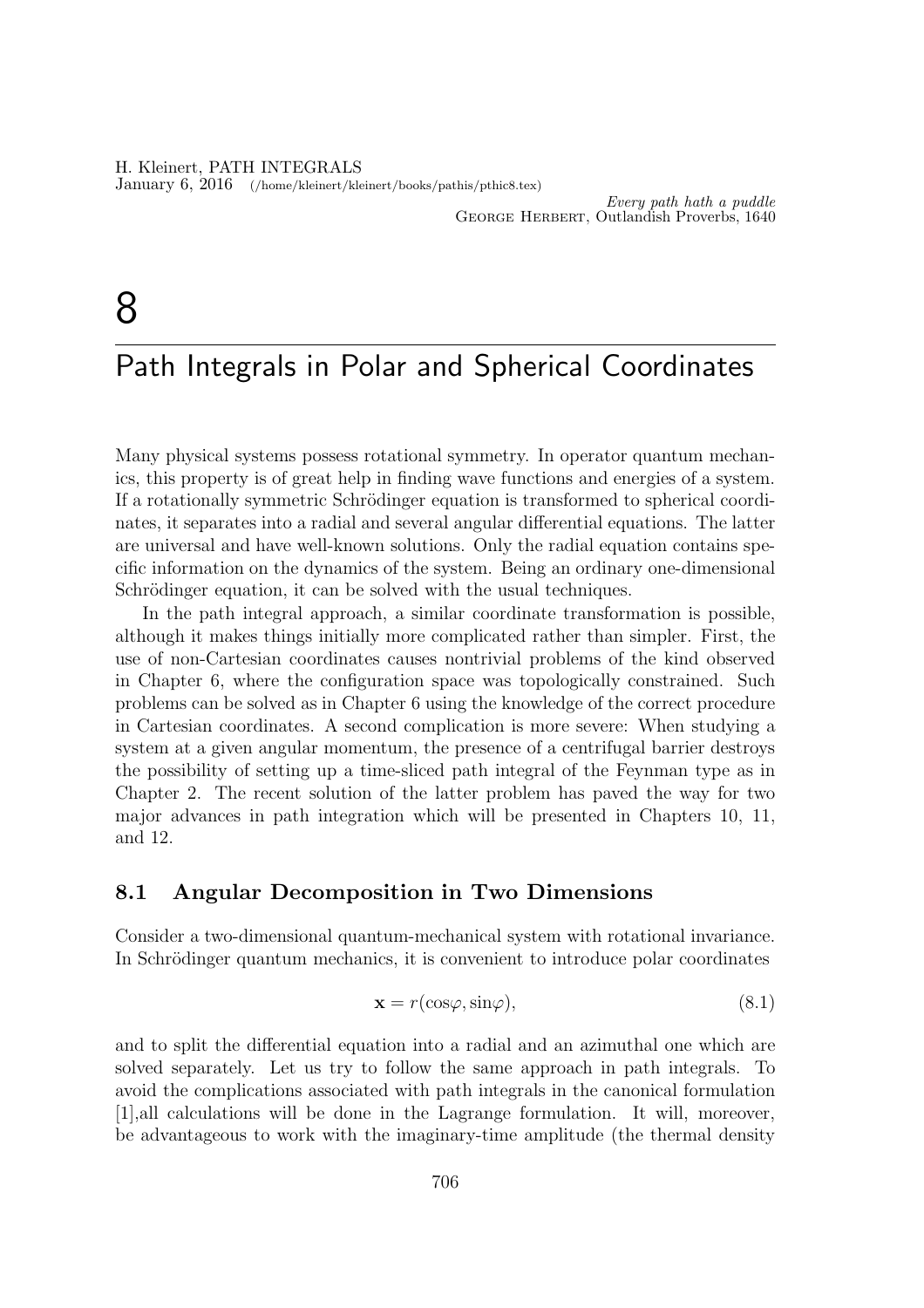matrix) to avoid carrying around factors of  $i$ . Thus we start out with the path integral

$$
(\mathbf{x}_b \tau_b | \mathbf{x}_a \tau_a) = \int \mathcal{D}^2 x(\tau) \exp\left\{-\frac{1}{\hbar} \int_{\tau_a}^{\tau_b} d\tau \left[\frac{M}{2} \dot{\mathbf{x}}^2 + V(r)\right]\right\}.
$$
 (8.2)

It is time-sliced in the standard way into a product of integrals

$$
(\mathbf{x}_b \tau_b | \mathbf{x}_a \tau_a) \approx \prod_{n=1}^N \left[ \int \frac{d^2 x_n}{2 \pi \hbar \epsilon / M} \right] \exp \left\{ -\frac{\epsilon}{\hbar} \sum_{n=1}^{N+1} \left[ \frac{M}{2 \epsilon^2} (\mathbf{x}_n - \mathbf{x}_{n-1})^2 + V(r_n) \right] \right\}.
$$
 (8.3)

When going over to polar coordinates, the measure of integration changes to

$$
\prod_{n=1}^{N} \int_0^{\infty} dr_n r_n \int_0^{2\pi} \frac{d\varphi_n}{2\pi \hbar \epsilon/M}
$$

and the kinetic term becomes

$$
\exp\left[-\frac{1}{\hbar}\frac{M}{2\epsilon}(\mathbf{x}_{n}-\mathbf{x}_{n-1})^{2}\right]=\exp\left\{-\frac{1}{\hbar}\frac{M}{2\epsilon}\left[r_{n}^{2}+r_{n-1}^{2}-2r_{n}r_{n-1}\cos(\varphi_{n}-\varphi_{n-1})\right]\right\}.
$$
 (8.4)

To do the  $\varphi_n$ -integrals, it is useful to expand (8.4) into a factorized series using the formula

$$
e^{a\cos\varphi} = \sum_{m=-\infty}^{\infty} I_m(a)e^{im\varphi},\tag{8.5}
$$

where  $I_m(z)$  are the modified Bessel functions. Then (8.4) becomes

$$
\exp\left[-\frac{1}{\hbar}\frac{M}{2\epsilon}(\mathbf{x}_n - \mathbf{x}_{n-1})^2\right]
$$
  
= 
$$
\exp\left[-\frac{1}{\hbar}\frac{M}{2\epsilon}(r_n^2 + r_{n-1}^2)\right] \sum_{m=-\infty}^{\infty} I_m\left(\frac{M}{\hbar\epsilon}r_n r_{n-1}\right) e^{im(\varphi_n - \varphi_{n-1})}.
$$
 (8.6)

In the discretized path integral  $(8.3)$ , there are  $N + 1$  factors of this type. The Nintegrations over the  $\varphi_n$ -variables can now be performed and produce N Kronecker  $\delta$ 's:

$$
\prod_{n=1}^{N} 2\pi \delta_{m_n, m_{n-1}}.
$$
\n(8.7)

These can be used to eliminate all but one of the sums over  $m$ , so that we arrive at the amplitude

$$
(\mathbf{x}_b \tau_b | \mathbf{x}_a \tau_a) \approx \frac{2\pi}{2\pi \hbar \epsilon/M} \prod_{n=1}^N \left[ \int_0^\infty \frac{dr_n r_n 2\pi}{2\pi \hbar \epsilon/M} \right] \sum_{m=-\infty}^\infty \frac{1}{2\pi} e^{im(\varphi_b - \varphi_a)} \times \prod_{n=1}^{N+1} \left\{ \exp\left[ -\frac{1}{\hbar} \frac{M}{2\epsilon} (r_n^2 + r_{n-1}^2) \right] I_m \left( \frac{M}{\hbar \epsilon} r_n r_{n-1} \right) \right\} \exp\left[ -\frac{\epsilon}{\hbar} \sum_{n=1}^{N+1} V(r_n) \right]. \tag{8.8}
$$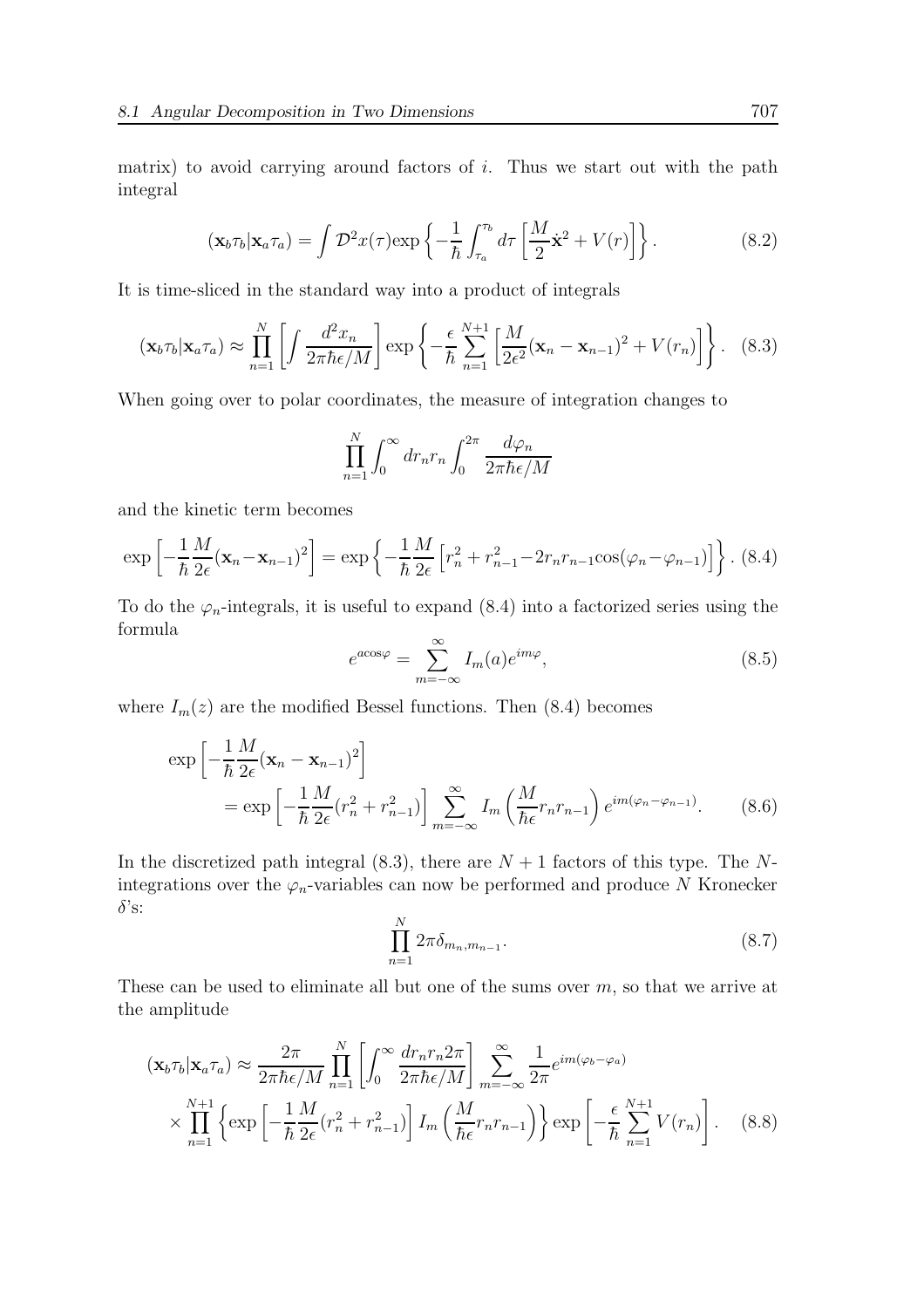We now define the *radial time evolution amplitudes* by the following expansion with respect to the azimuthal quantum numbers  $m$ :

$$
(\mathbf{x}_b \tau_b | \mathbf{x}_a \tau_a) = \sum_{m=-\infty}^{\infty} \frac{1}{\sqrt{r_b r_a}} (r_b \tau_b | r_a \tau_a)_{m} \frac{1}{2\pi} e^{im(\varphi_b - \varphi_a)}.
$$
(8.9)

The amplitudes  $(r_b\tau_b|r_a\tau_a)_m$  are obviously given by the *radial path integral* 

$$
(r_b \tau_b | r_a \tau_a)_m \approx \frac{1}{\sqrt{2\pi\hbar\epsilon/M}} \prod_{n=1}^N \left[ \int_0^\infty \frac{dr_n}{\sqrt{2\pi\hbar\epsilon/M}} \right]
$$

$$
\times \prod_{n=1}^{N+1} \left[ \exp\left\{-\frac{M}{2\epsilon\hbar} (r_n - r_{n-1})^2\right\} \tilde{I}_m \left(\frac{Mr_n r_{n-1}}{\hbar\epsilon}\right) \right] \exp\left\{-\frac{\epsilon}{\hbar} \sum_{n=1}^{N+1} V(r_n)\right\}.
$$
 (8.10)

Here we have introduced slightly different modified Bessel functions

$$
\tilde{I}_m(z) \equiv \sqrt{2\pi z} e^{-z} I_m(z). \tag{8.11}
$$

They will also be called "Bessel functions", for short. They have the asymptotic behavior

$$
\tilde{I}_m(z) \xrightarrow{z \to \infty} 1 - \frac{m^2 - 1/4}{2z} + \ldots = e^{-\frac{m^2 - 1/4}{2z}} + \ldots,
$$
\n(8.12)

$$
\tilde{I}_m(z) \xrightarrow{z \to 0} 2\sqrt{\pi}(z/2)^{m+1/2} + \dots \tag{8.13}
$$

In the case of a free particle with  $V(r) = 0$ , it is easy to perform all the intermediate integrals over  $r_n$  in (8.10). Two neighboring figures in the product require the integral

$$
\int_0^\infty dr' \exp\left(-\frac{r''^2}{2\epsilon_2} - \frac{r^2}{2\epsilon_1}\right) \exp\left[-r'^2\left(\frac{1}{2\epsilon_2} + \frac{1}{2\epsilon_1}\right)\right] \frac{\sqrt{r''r'}}{\epsilon_2} I_m\left(\frac{r''r'}{\epsilon_2}\right) \frac{\sqrt{r'r}}{\epsilon_1} I_m\left(\frac{r'r}{\epsilon_1}\right)
$$

$$
= \exp\left[-\frac{r''^2 + r^2}{2\left(\epsilon_1 + \epsilon_2\right)}\right] \frac{\sqrt{r''r}}{\epsilon_1 + \epsilon_2} I_m\left(\frac{r''r}{\epsilon_1 + \epsilon_2}\right). \tag{8.14}
$$

For simplicity, the units in this formula are  $M = 1, \hbar = 1$ . The right-hand side of (8.14) follows directly from the formula

$$
\int_0^\infty dr r e^{-r^2/\epsilon} I_\nu(\beta r) I_\nu(\alpha r) = \frac{\epsilon}{2} e^{(\alpha^2 + \beta^2)\epsilon/4} I_\nu(\epsilon \alpha \beta/2), \qquad (8.15)
$$

after identifying  $\epsilon, \alpha, \beta$  as

$$
\epsilon = 2\epsilon_1 \epsilon_2 / (\epsilon_1 + \epsilon_2),
$$
  
\n
$$
\alpha = r/\epsilon_1,
$$
  
\n
$$
\beta = r''/\epsilon_2.
$$
\n(8.16)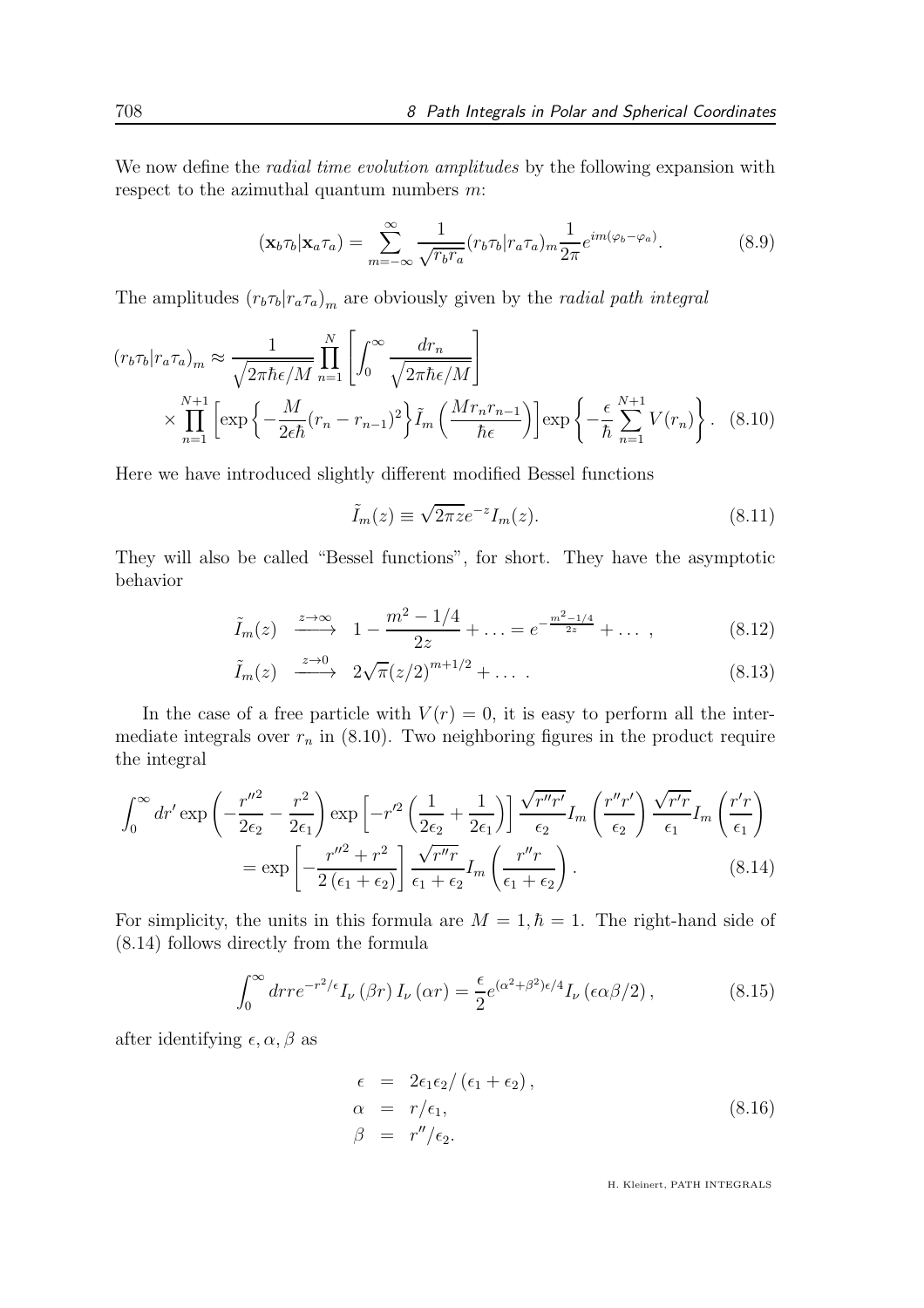Thus, the integrals in (8.10) with  $V(r) = 0$  can successively be performed yielding the thermal amplitude for  $\tau_b > \tau_a$ :

$$
(r_b \tau_b | r_a \tau_a)_m = \frac{M}{\hbar} \frac{\sqrt{r_b r_a}}{\tau_b - \tau_a} \exp\left[ -\frac{M}{2\hbar} \frac{r_b^2 + r_a^2}{(\tau_b - \tau_a)} \right] I_m \left( \frac{M}{\hbar} \frac{r_b r_a}{\tau_b - \tau_a} \right). \tag{8.17}
$$

Note that the same result could have been obtained more directly from the imaginary-time amplitude of a free particle in two dimensions,

$$
(\mathbf{x}_b \tau_b | \mathbf{x}_a \tau_a) = \frac{M}{2\pi\hbar(\tau_b - \tau_a)} \exp\left[ -\frac{M}{2\hbar} \frac{(\mathbf{x}_b - \mathbf{x}_a)^2}{\tau_b - \tau_a} \right],
$$
\n(8.18)

by rewriting the right-hand side as

$$
\frac{M}{2\pi\hbar\left(\tau_b-\tau_a\right)}\exp\left(-\frac{M}{2\hbar}\frac{r_b^2+r_a^2}{\tau_b-\tau_a}\right)\exp\left[\frac{M}{2\hbar}\frac{r_b r_a}{\tau_b-\tau_a}\cos\left(\varphi_b-\varphi_a\right)\right],
$$

and expanding the second exponential according to (8.5) into the series

$$
\sum_{m=-\infty}^{\infty} I_m \left( \frac{M}{\hbar} \frac{r_b r_a}{\tau_b - \tau_a} \right) e^{im(\varphi_b - \varphi_a)}.
$$
 (8.19)

A comparison of the coefficients with those in (8.9) gives the radial amplitudes  $(8.17).$ 

Due to (8.14), the radial amplitude satisfies a fundamental composition law corresponding to (2.4), which reads for  $\tau_b > \tau > \tau_a$ 

$$
\int_0^\infty dr r (r_b \tau_b |r \tau)_m (r \tau |r_a \tau_a)_m = (r_b \tau_b |r_a \tau_a)_m. \tag{8.20}
$$

### 8.2 Trouble with Feynman's Path Integral Formula in Radial Coordinates

In the above calculation we have shown that the expression (8.10) is certainly the correct radial path integral. It is, however, not of the Feynman type. In operator quantum mechanics we learn that the action of a particle moving in a potential  $V(r)$  at a fixed angular momentum  $L_3 = m\hbar$  contains a centrifugal barrier  $\hbar^2(m^2 1/4)/2Mr^2$  and reads

$$
\mathcal{A}_m = \int_{\tau_a}^{\tau_b} d\tau \left( \frac{M}{2} \dot{r}^2 + \frac{\hbar^2}{2M} \frac{m^2 - 1/4}{r^2} + V(r) \right). \tag{8.21}
$$

This is shown by separating the Hamiltonian operator into radial and azimuthal coordinates, over fixing the azimuthal angular momentum  $L_3$ , and choosing for it the quantum-mechanical value  $\hbar m$ . According to Feynman's rules, the radial amplitude therefore should simply be given by the path integral

$$
(r_b \tau_b | r_a \tau_a)_m = \int_0^\infty \mathcal{D}r \exp\left(-\frac{1}{\hbar} \mathcal{A}_m\right). \tag{8.22}
$$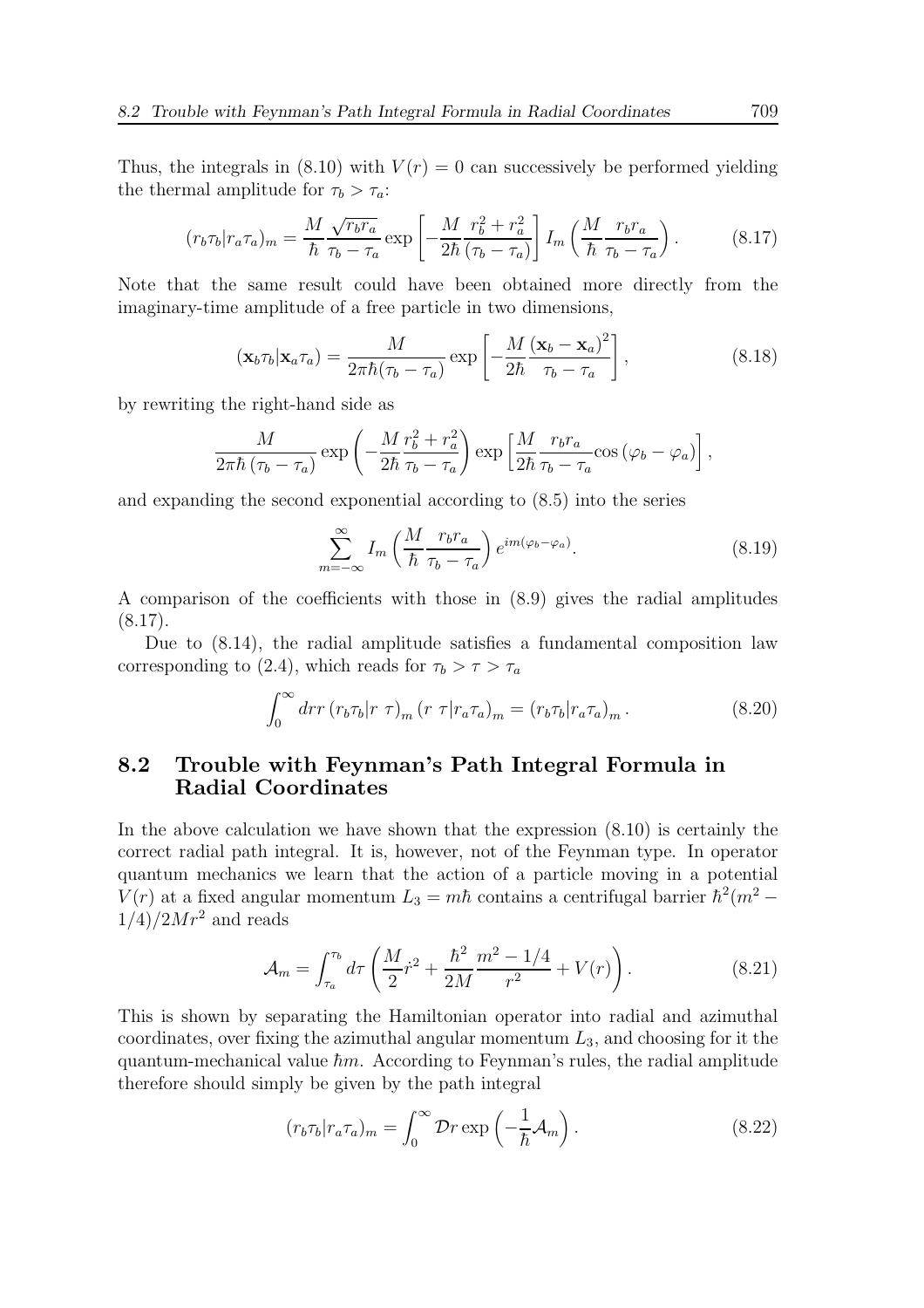The reader may object to using the word "classical" in the presence of a term proportional to  $\hbar^2$  in the action. In this section, however,  $\hbar m$  is merely meant to be a parameter specifying the azimuthal momentum  $p_{\varphi} \equiv \hbar m$  in the classical centrifugal barrier  $p_{\varphi}^2/2Mr^2$ . It is parametrized in terms of a dimensionless number  $m$  which does not necessarily have the integer values required by the quantization of the azimuthal motion.

By naively time-slicing (8.22) according to Feynman's rules of Section 2.1 we would have defined it by the finite- $N$  expression

$$
(r_b \tau_b | r_a \tau_a)_m \approx \frac{1}{\sqrt{2\pi\hbar\epsilon/M}} \prod_{n=1}^N \left[ \int_0^\infty \frac{dr_n}{\sqrt{2\pi\hbar\epsilon/M}} \right]
$$

$$
\times \exp\left\{-\frac{1}{\hbar} \sum_{n=1}^{N+1} \left[ \frac{M}{2\epsilon} (r_n - r_{n-1})^2 + \epsilon \frac{\hbar^2}{2M} \frac{m^2 - 1/4}{r_n r_{n-1}} + \epsilon V(r_n) \right] \right\}. (8.23)
$$

Actually, the denominators in the centrifugal barrier could have been chosen to be  $r_n^2$ . This would make a negligible difference for small  $\epsilon$ . Note that in contrast to a standard Feynman path integral in one dimension, the integrations over  $r$  cover only the semi-axis  $r \geq 0$  rather than the complete r-axis. This represents no problem since we have learned in Chapter 6 how to treat such half-spaces.

The expression (8.23) is now a place for an unpleasant surprise: For  $m = 0$ , a time-sliced Feynman path integral formula cannot possibly exist since the potential has an abyss at small r. This leads to a phenomenon which will be referred to as the path collapse, to be understood physically and resolved later in Chapter 12. At this place we merely point out the mathematical origin of the problem, by comparing the naively time-sliced expression (8.23) with the certainly correct one (8.10). The singularity would be of no consequence if the two expressions were to converge towards each other in the continuum limit  $\epsilon \to 0$ . At first sight, this seems to be the case. After all,  $\epsilon$  is assumed to be infinitesimally small so that we may replace the "Bessel function"  $I_m (Mr_n r_{n-1}/\hbar \epsilon)$  by its asymptotic form (8.12),

$$
\tilde{I}_m\left(\frac{Mr_nr_{n-1}}{\hbar\epsilon}\right) \xrightarrow{\epsilon \to 0} \exp\left(-\epsilon \frac{\hbar}{2M} \frac{m^2 - 1/4}{r_nr_{n-1}}\right). \tag{8.24}
$$

For a fixed set of  $r_n$ , i.e., for a given path, the continuum limit  $\epsilon \to 0$  makes the integrands (8.10) and (8.23) coincide, the difference being of the order  $\epsilon^2$ . Unfortunately, the path integral requires the limit to be taken after the integrations over the  $dr_n$ . The integrals, however, do not exist at  $m = 0$ . For paths moving very close to the singularity at  $r = 0$ , the approximation (8.24) breaks down. In fact, the large-z expansion

$$
\tilde{I}_m(z) = 1 - \frac{m^2 - 1/4}{2z} + \frac{(m^2 - 1/4)(m^2 - 1/9)}{2!(2z)^2} - \dots
$$
\n(8.25)

with  $z = Mr_n r_{n-1}/\hbar \epsilon$  is never convergent even for a very small  $\epsilon$ . The series shows only an asymptotic convergence (more on this subject in Section 17.9). If we want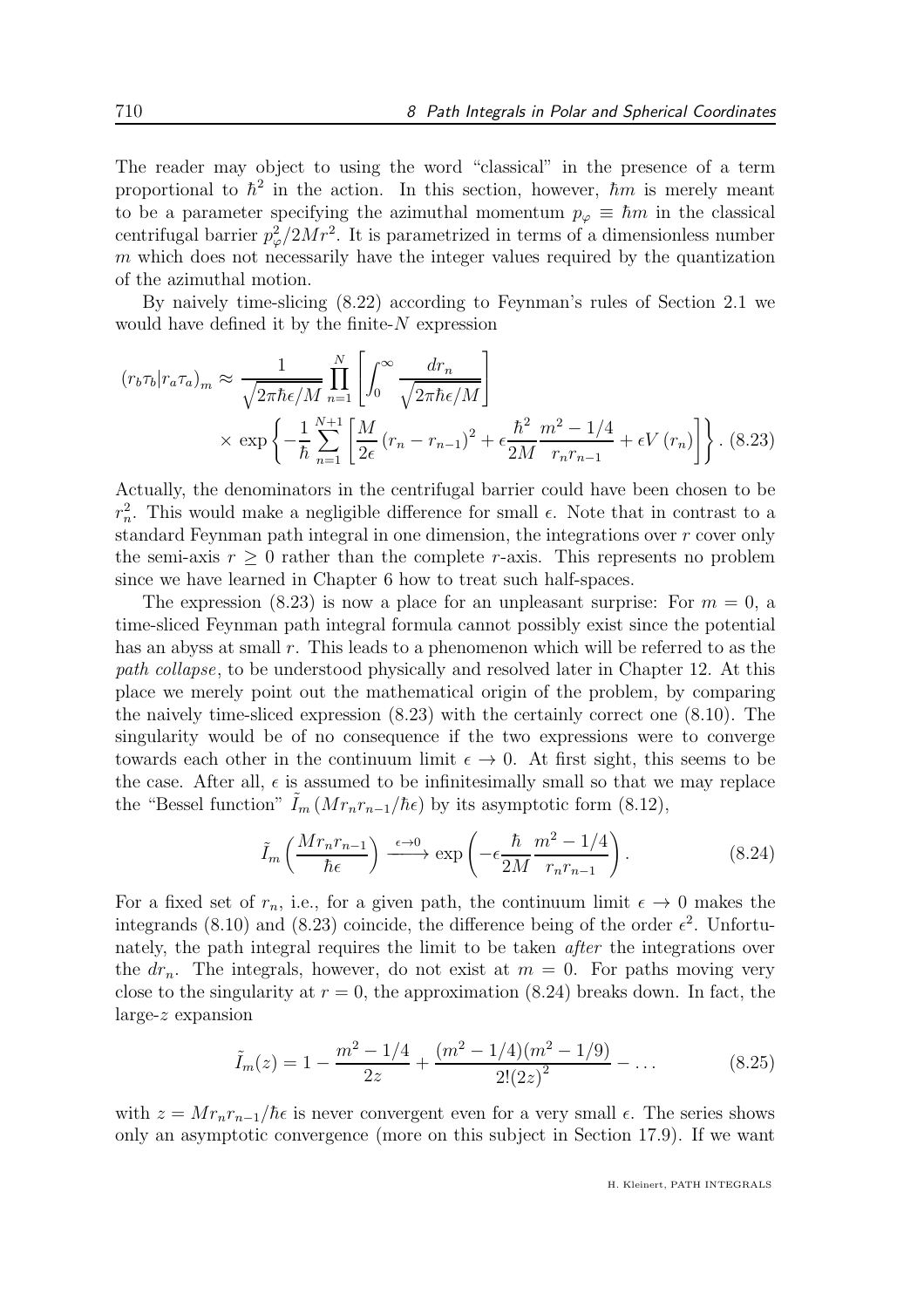to evaluate  $\tilde{I}_m(z) = \sqrt{2\pi z}e^{-z}I_m(z)$  for all z we have to use the convergent power series expansion of  $I_m(z)$  around  $z = 0$ :

$$
I_m(z) = \left(\frac{z}{2}\right)^m \left[ \frac{1}{0!m!} + \frac{1}{1!(m+1)!} \left(\frac{z}{2}\right)^2 + \frac{1}{2!(m+2)!} \left(\frac{z}{2}\right)^4 + \ldots \right].
$$

It is known from the Schrödinger theory that the leading power  $z<sup>m</sup>$  determines the threshold behavior of the quantum-mechanical particle distribution near the origin. This is qualitatively different from the exponentially small distribution  $\exp\left[-\epsilon\hbar(m^2-1/4)/2Mr^2\right]$  contained in each time slice of the Feynman formula  $(8.23)$  for  $|m| > 1/2$ .

The root of these troubles is an anomalous behavior in the high-temperature limit of the partition function. In this limit, the imaginary time difference  $\tau_b-\tau_a = \hbar/k_BT$ is very small and it is usually sufficient to keep only a single slice in a time-sliced path integral (see Sections 2.9, 2.13). If this were true also here, the formula (8.23) would lead, in the absence of a potential  $V(r)$ , to the classical particle distribution [compare (2.349)]

$$
(r_a \tau_a + \epsilon | r_a \tau_a) = \frac{1}{\sqrt{2\pi\hbar\epsilon/M}} \exp\left(-\epsilon \frac{\hbar}{2M} \frac{m^2 - 1/4}{r_a^2}\right). \tag{8.26}
$$

If we subtract the barrier-free distribution, this amounts to the classical partition function<sup>1</sup>

$$
Z_{\rm cl} = \int_0^\infty \frac{dr}{\sqrt{2\pi a}} \left[ \exp\left( -a \frac{m^2 - 1/4}{2r^2} \right) - 1 \right] = -\frac{1}{2} \sqrt{m^2 - \frac{1}{4}},\tag{8.27}
$$

where we have abbreviated the factor  $\epsilon\hbar/M$  by a. The integral is temperatureindependent and converges only for  $|m| > 1/2$ .

Compare this result with the proper high-temperature limit of the exact partition function calculated with the use of (8.17) and with the same subtraction as before. It reads for all T

$$
Z = \frac{1}{2} \int_0^\infty dz e^{-z} [I_m(z) - I_{1/2}(z)]. \tag{8.28}
$$

As in the classical expression, there is no temperature dependence. The integral

$$
\int_0^\infty dz e^{-\alpha z} I_\mu(z) = (\alpha^2 - 1)^{-1/2} (\alpha + \sqrt{\alpha^2 - 1})^{-\mu}
$$
 (8.29)

[see formula (2.475)] converges for arbitrary real  $\nu$  and  $\alpha > 1$ , and gives in the limit  $\alpha \rightarrow 1$ 

$$
Z = -\frac{1}{2}(m - 1/2). \tag{8.30}
$$

<sup>1</sup>This follows by expanding the formula  $\int_0^\infty dx e^{-a/x^2-bx^2} = \sqrt{\pi/4b}e^{-2\sqrt{ab}}$  in powers of  $\sqrt{b}$ , subtracting the  $a = 0$  -term, and taking the limit  $b \to 0$ .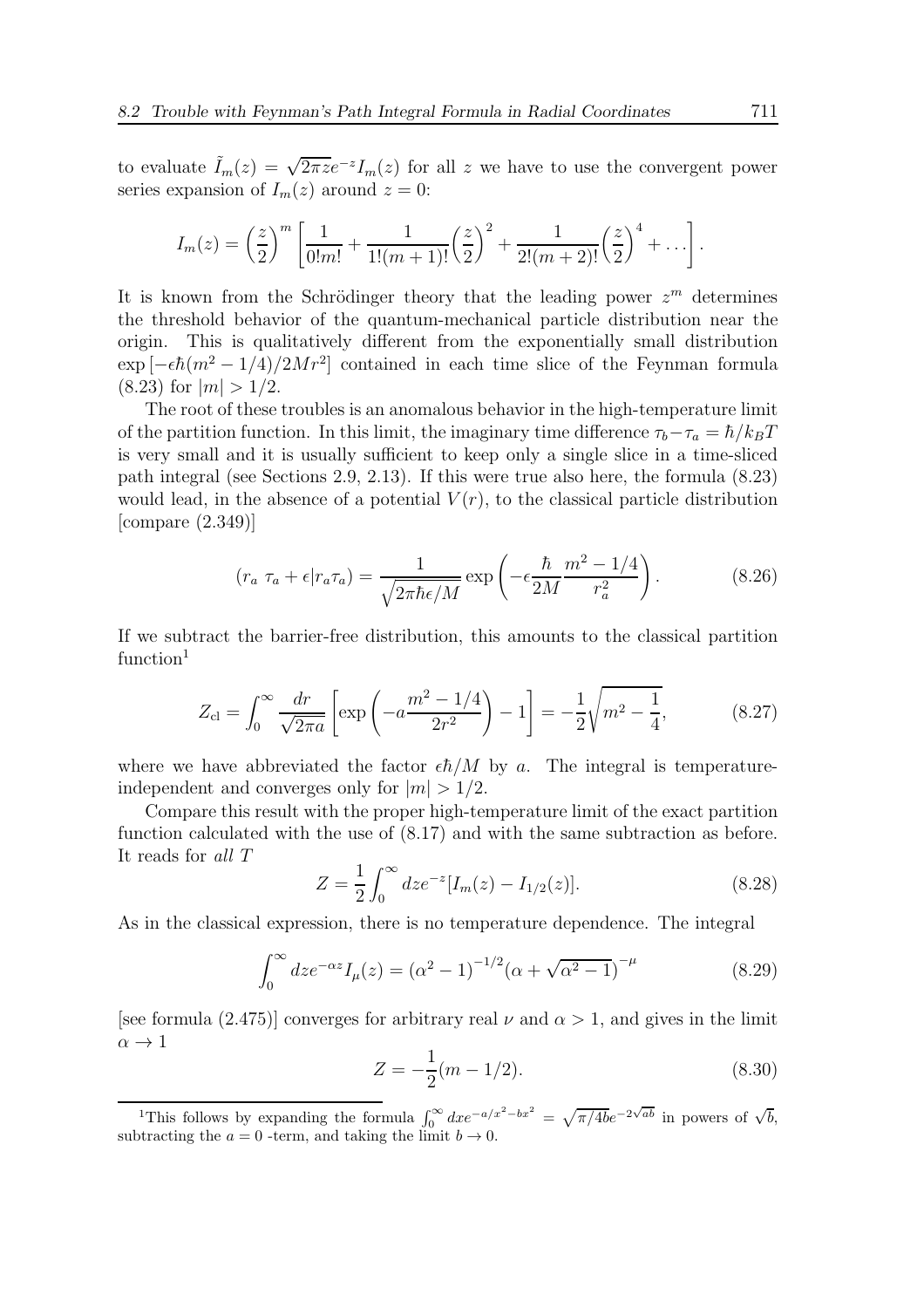This is different from the classical result (8.27) and agrees with it only in the limit of large  $m^2$ 

Thus we conclude that a time-sliced path integral containing a centrifugal barrier can only give the correct amplitude when using the Euclidean action

$$
\tilde{\mathcal{A}}_m^N = \sum_{n=1}^{N+1} \left[ \frac{M}{2\epsilon} (r_n - r_{n-1})^2 - \hbar \log \tilde{I}_m \left( \frac{M}{\hbar \epsilon} r_n r_{n-1} \right) \right],\tag{8.31}
$$

in which the neighborhood of the singularity is treated quantum-mechanically. The naively time-sliced classical action in (8.23) is of no use. The centrifugal barrier renders therefore a counterexample to Feynman rules of path integration according to which quantum-mechanical amplitudes should be obtainable from a sum over all histories of exponentials which involve only the classical expression for the short-time actions.

It is easy to see where the derivation of the time-sliced path integral in Section 2.1 breaks down. There, the basic ingredient was the Trotter product formula (2.26), which for imaginary time reads

$$
e^{-\beta(\hat{T}+\hat{V})} = \lim_{N \to \infty} \left( e^{-\epsilon \hat{T}} e^{-\epsilon \hat{V}} \right)^{N+1}, \quad \epsilon \equiv \beta/(N+1). \tag{8.32}
$$

An exact identity is  $e^{-\beta(\hat{T}+\hat{V})} \equiv (e^{-\epsilon \hat{T}} e^{-\epsilon \hat{V}} e^{i\epsilon^2 X})^{N+1}$  with X given in Eq. (2.10) consisting of a sum of higher and higher commutators between  $\hat{V}$  and  $\hat{T}$ . The Trotter formula neglects these commutators. In the presence of a centrifugal barrier, however, this is not permitted. Although the neglected commutators carry increasing powers of the small quantity  $\epsilon$ , they are more and more divergent at  $r = 0$ , like  $\epsilon^{n}/r^{2\pi}$ . The same terms occur in the asymptotic expansion (8.25) of the "Bessel function". In the proper action  $(8.31)$ , these terms are present.

It should be noted that for a Hamiltonian possessing a centrifugal barrier  $V_{cb}$  in addition to an arbitrary smooth potential  $V$  , i.e., for a Hamiltonian operator of the form  $\hat{H} = \hat{T} + \hat{V}_{cf} + \hat{V}$ , the Trotter formula is applicable in the form

$$
e^{-\beta H} = \lim_{N \to \infty} \left( e^{-\epsilon(\hat{T} + \hat{V}_{\text{cb}})} e^{-\epsilon \hat{V}} \right)^{N+1}, \quad \epsilon \equiv \beta/(N+1). \tag{8.33}
$$

It leads to a valid time-sliced path integral formula

$$
(r_b \tau_b | r_a \tau_a)_m \approx \prod_{n=1}^N \left[ \int_0^\infty dr_n \right] \prod_{n=1}^{N+1} \left[ \int \frac{dp_n}{2\pi\hbar} \right] \exp\left\{ -\frac{1}{\hbar} \tilde{\mathcal{A}}_m^N[p, r] \right\},\tag{8.34}
$$

with the sliced action

$$
\tilde{\mathcal{A}}_m^N[p,r] = \sum_{n=1}^{N+1} \left[ -ip_n(r_n - r_{n-1}) + \epsilon \frac{p_n^2}{2M} - \hbar \log \tilde{I}_m \left( \frac{M}{\hbar \epsilon} r_n r_{n-1} \right) + \epsilon V(r_n) \right].
$$
 (8.35)

<sup>&</sup>lt;sup>2</sup>If m were not merely a dimensionless number parametrizing an arbitrary centrifugal barrier with fixed  $p^2_{\varphi}/2Mr^2$ , as it is in this section, the classical limit at a fixed  $p_{\varphi}$  would eliminate the problem since for  $\hbar \to 0$ , the number m would become infinitely large, leading to the correct high-temperature limit of the partition function. For a fixed finite  $m$ , however, the discrepancy is unavoidable.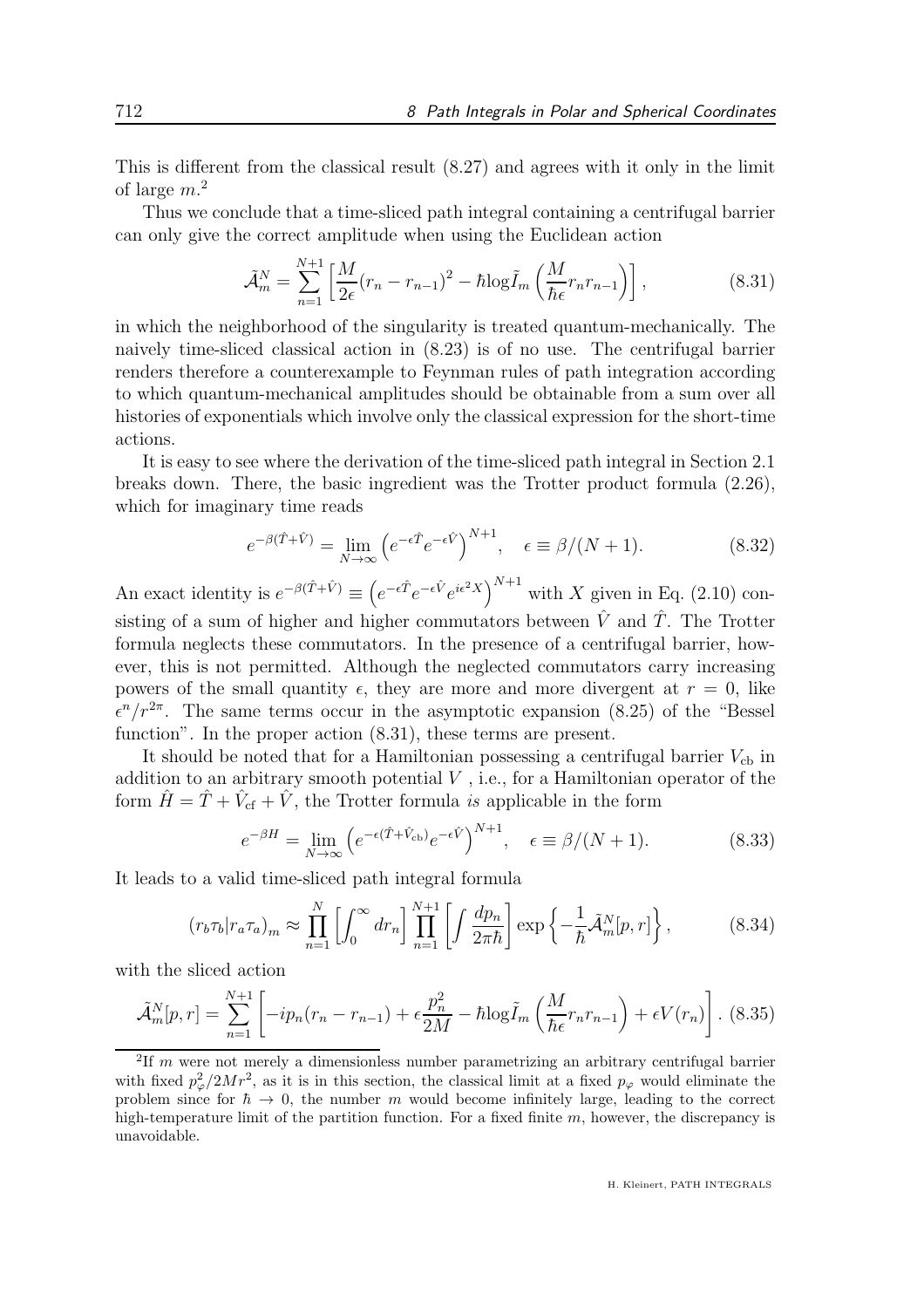After integrating out the momenta, this becomes

$$
(r_b \tau_b | r_a \tau_a)_m \approx \frac{1}{\sqrt{2\pi\hbar\epsilon/M}} \prod_{n=1}^N \left[ \int_0^\infty \frac{dr_n}{\sqrt{2\pi\hbar\epsilon/M}} \right] \exp\left\{-\frac{1}{\hbar} \tilde{\mathcal{A}}_m^N[r]\right\},\tag{8.36}
$$

with the action

$$
\tilde{A}_m^N[r,\dot{r}] = \sum_{n=1}^{N+1} \left[ \frac{M}{2\epsilon} (r_n - r_{n-1})^2 - \hbar \log \tilde{I}_m \left( \frac{Mr_n r_{n-1}}{\hbar \epsilon} \right) + \epsilon V(r_n) \right]. \tag{8.37}
$$

The path integral formula (8.36) can in principle be used to find the amplitude for a fixed angular momentum of some solvable systems.

An example is the radial harmonic oscillator at an angular momentum  $m$ , although it should be noted that this particularly simple example does not really require calculating the integrals in (8.36). The result can be found much more simply from a direct angular momentum decomposition of the amplitude (2.177). After a continuation to imaginary times  $t = -i\tau$  and an expansion of part of the exponent with the help of  $(8.5)$ , it reads for  $D = 2$ 

$$
\left(\mathbf{x}_{b}\tau_{b}\middle|\mathbf{x}_{a}\tau_{a}\right) = \frac{1}{2\pi} \frac{M\omega}{\hbar \sinh\left[\omega\left(\tau_{b}-\tau_{a}\right)\right]} e^{-\frac{M\omega}{2\hbar} \coth\left[\omega\left(\tau_{b}-\tau_{a}\right)\right] \left(r_{b}^{2}+r_{a}^{2}\right)} \times \sum_{m=-\infty}^{\infty} I_{m} \left(\frac{M\omega r_{b}r_{a}}{\hbar \sinh\left[\omega\left(\tau_{b}-\tau_{a}\right)\right]}\right) e^{im(\varphi_{b}-\varphi_{a})}.
$$
\n(8.38)

By comparison with (8.9), we extract the radial amplitude

$$
(r_b \tau_b | r_a \tau_a)_m = \frac{M}{\hbar} \frac{\omega \sqrt{r_b r_a}}{\coth[\omega(\tau_b - \tau_a)]} I_m \left( \frac{M \omega r_b r_a}{\hbar \sinh[\omega(\tau_b - \tau_a)]} \right). \tag{8.39}
$$

The limit  $\omega \rightarrow 0$  gives the free-particle result

$$
(r_b \tau_b | r_a \tau_a)_m = \frac{M}{\hbar} \frac{\sqrt{r_b r_a}}{\tau_b - \tau_a} I_m \left( \frac{M}{\hbar} \frac{r_b r_a}{\tau_b - \tau_a} \right). \tag{8.40}
$$

#### 8.3 Cautionary Remarks

It is important to emphasize that we obtained the correct amplitudes by performing the time slicing in Cartesian coordinates followed by the transformation to the polar coordinates in the time-sliced expression. Otherwise we would have easily missed the factor  $-1/4$  in the centrifugal barrier. To see what can go wrong let us proceed illegally and do the change of variables in the initial continuous action. Thus we try to calculate the path integral

$$
(\mathbf{x}_b \tau_b | \mathbf{x}_a \tau_a) = \sum_{l=-\infty, \infty} \int_0^{\infty} \mathcal{D}r \, r \int_{-\infty}^{\infty} \mathcal{D}\varphi
$$
  
 
$$
\times \exp \left\{ \frac{1}{\hbar} \int_{\tau_a}^{\tau_b} d\tau \left[ \frac{M}{2} (\dot{r}^2 + r^2 \dot{\varphi}^2) + V(r) \right] \right\} \Big|_{\varphi(\tau_b) = \varphi_b + 2\pi l} . \tag{8.41}
$$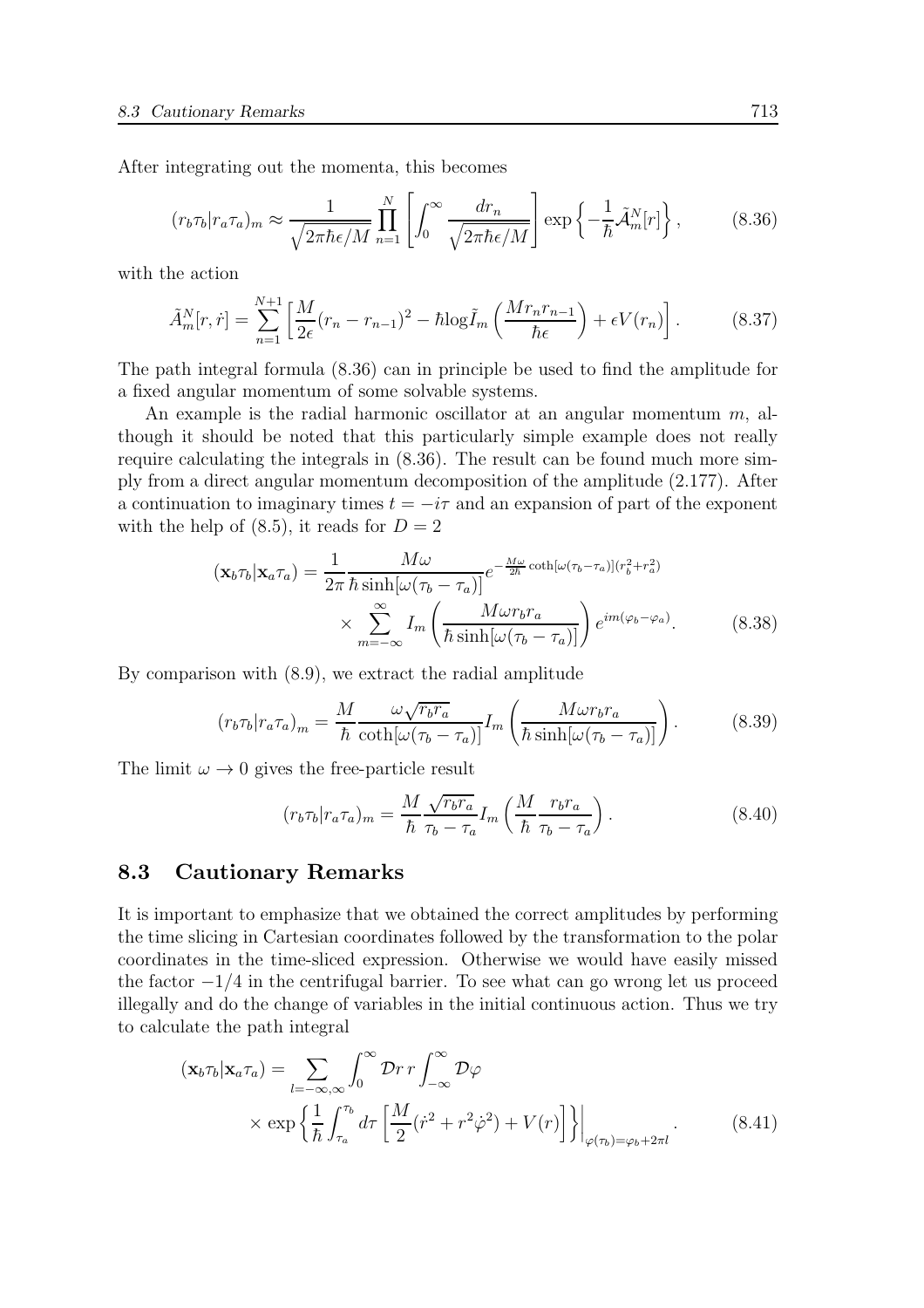The summation over all periodic repetitions of the final azimuthal angle  $\varphi$  accounts for its multivaluedness according to the rules of Section 6.1. If the expression (8.41) is time-sliced straightforwardly it reads

$$
\sum_{\varphi_{N+1}=\varphi_b+2\pi l, l=-\infty, \infty} \frac{1}{2\pi\hbar\epsilon/M} \prod_{n=1}^N \left[ \int_0^\infty \frac{dr_n r_n}{\sqrt{2\pi\hbar\epsilon/M}} \int_{-\infty}^\infty \frac{d\varphi_n}{\sqrt{2\pi\hbar\epsilon/M}} \right]
$$

$$
\times \exp\left\{-\frac{1}{\hbar}\epsilon \sum_{n=1}^{N+1} \left[\frac{M}{2\epsilon^2}[(r_n - r_{n-1})^2 + r_n^2(\varphi_n - \varphi_{n-1})^2] + V(r_n)\right]\right\},\tag{8.42}
$$

where  $r_b = r_{N+1}$ ,  $\varphi_a = \varphi_0$ ,  $r_a = r_0$ . The integrals can be treated as follows. We introduce the momentum integrals over  $(p_{\varphi})_n$  conjugate to  $\varphi_n$ , writing for each n [with the short notation  $(p_{\varphi})_n \equiv p_n$ ]

$$
\frac{r_n}{\sqrt{2\pi\hbar\epsilon/M}}e^{-(M/2\hbar\epsilon)r_n^2(\varphi_n-\varphi_{n-1})^2} = \int_{-\infty}^{\infty} \frac{dp_n}{2\pi\hbar} \exp\left\{-\frac{1}{\hbar}\frac{\epsilon}{2M}\frac{p_n^2}{r_n^2} + \frac{i}{\hbar}p_n(\varphi_n-\varphi_{n-1})\right\}.
$$
\n(8.43)

After this, the integrals over  $\varphi_n$   $(n = 1 ... N)$  in (8.42) enforce all  $p_n$  to be equal to each other, i.e.,  $p_n \equiv p$  for  $n = 1, ..., N + 1$ , and we remain with

$$
(\mathbf{x}_b \tau_b | \mathbf{x}_a \tau_a) \approx \frac{1}{2\pi \hbar \epsilon / M} \frac{1}{r_b} \sum_{l-\infty}^{\infty} \int_{-\infty}^{\infty} \frac{dp}{2\pi \hbar} e^{(i/\hbar)p(\varphi_b - \varphi_a + 2\pi l)} \prod_{n=1}^N \left[ \int_0^{\infty} \frac{dr_n}{2\pi \hbar \epsilon / M} \right]
$$

$$
\times \exp \left\{ -\frac{\epsilon}{\hbar} \sum_{n=1}^{N+1} \left[ \frac{M}{2} \frac{(r_n - r_{n-1})^2}{\epsilon^2} + \frac{p^2}{2Mr_n^2} + V(r_n) \right] \right\}. \tag{8.44}
$$

Performing the sum over l with the help of Poisson's formula  $(6.9)$  changes the integral over  $dp/2\pi\hbar$  into a sum over integers m and yields the angular momentum decomposition (8.9) with the partial-wave amplitudes

$$
(r_b \tau_b | r_a \tau_a)_m \approx \sqrt{r_b r_a} \frac{1}{2\pi \hbar \epsilon / M} \frac{1}{r_b} \prod_{n=1}^N \left[ \int_0^\infty \frac{dr_n}{2\pi \hbar \epsilon / M} \right]
$$

$$
\times \exp \left\{ -\frac{\epsilon}{\hbar} \sum_{n=1}^{N+1} \left[ \frac{M}{2} \frac{(r_n - r_{n-1})^2}{\epsilon^2} + \frac{\hbar^2}{2M} \frac{m^2}{r_n^2} + V(r_n) \right] \right\}. \tag{8.45}
$$

This wrong result differs from the correct one in Eq. (8.10) in three respect. First, it does not possess the proper centrifugal term  $-\hbar \log I_m(Mr_br_a/\hbar\epsilon)$ . Second, there is a spurious overall factor  $\sqrt{r_a/r_b}$ . Third, in comparison with the limiting expression (8.24), the centrifugal barrier lacks the term 1/4.

It is possible to restore the term  $1/4$  by observing that in the time-sliced expression, the factor  $\sqrt{r_b/r_a}$  is equal to

$$
\prod_{n=1}^{N+1} \sqrt{\frac{r_b}{r_a}} = \prod_{n=1}^{N+1} \left( 1 + \frac{r_n - r_{n-1}}{r_{n-1}} \right)^{-1/2} = \prod_{n=1}^{N+1} \left( 1 - \frac{1}{2} \frac{r_n - r_{n-1}}{\sqrt{r_n r_{n-1}}} + \frac{1}{8} \frac{(r_n - r_{n-1})^2}{r_n r_{n-1}} - \dots \right)
$$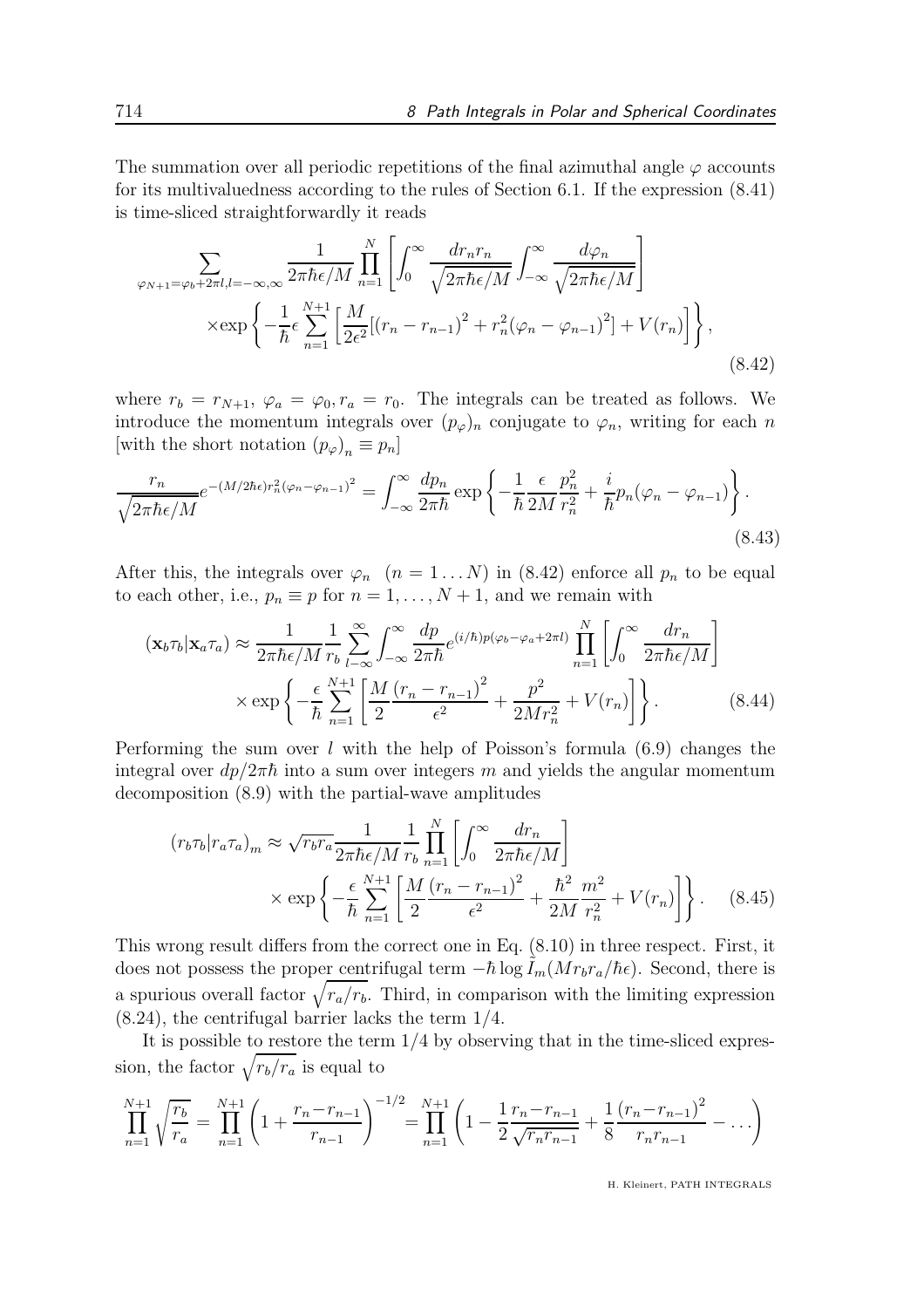$$
= \exp\left(-\frac{1}{2}\sum_{n=1}^{N+1} \frac{r_n - r_{n-1}}{\sqrt{r_n r_{n-1}}} + \ldots\right).
$$
 (8.46)

This, in turn, can be incorporated into the kinetic term of (8.45) via a quadratic completion leading to

$$
\exp\left\{-\frac{\epsilon}{\hbar}\sum_{n=1}^{N+1}\left[\frac{M}{2}\left(\frac{r_n - r_{n-1}}{\epsilon} + i\frac{\hbar}{2M\sqrt{r_n r_{n-1}}}\right)^2 + \frac{\hbar^2}{2M}\frac{m^2 - 1/4}{r_n^2}\right]\right\}.
$$
 (8.47)

The centrifugal barrier is now correct, but the kinetic term is wrong. In fact, it does not even correspond to a Hermitian Hamiltonian operator, as can be seen by introducing momentum integrations and completing the square to

$$
\exp\left\{-ip_n(r_n - r_{n-1}) + \frac{\epsilon}{\hbar} \left[\frac{p_n^2}{2M} - i\hbar \frac{p_n}{2Mr_n}\right]\right\}.
$$
\n(8.48)

The last term is an imaginary energy. Only by dropping it artificially would the time-sliced action acquire the Feynman form (8.23), while still being beset with the problem of nonexistence for  $m = 0$  (path collapse) and the nonuniform convergence of the path integrations to be solved in Chapter 12.

The lesson of this is the following: A naive time slicing cannot be performed in curvilinear coordinates. It can safely be done in the Cartesian formulation.

Fortunately, a systematic modification of the naive slicing rules has recently been found which makes them applicable to non-Cartesian systems. This will be shown in Chapters 10 and 11.

In the sequel it is useful to maintain, as far as possible, the naive notation for the radial path integral (8.23) and the continuum limit of the action (8.21). The places where care has to be taken in the time-slicing process will be emphasized by setting the centrifugal barrier in quotation marks and defining

$$
\int_{\epsilon}^{a} \frac{\hbar^2}{2M} \frac{m^2 - 1/4}{r_n r_{n-1}} \equiv -\hbar \log \tilde{I}_m \left( \frac{Mr_n r_{n-1}}{\hbar \epsilon} \right). \tag{8.49}
$$

Thus we shall write the properly sliced action (8.37) as

$$
\tilde{A}_m^N[r,\dot{r}] = \sum_{n=1}^{N+1} \left[ \frac{M}{2\epsilon} (r_n - r_{n-1})^2 + \frac{K^2}{\epsilon^2} \frac{m^2 - 1/4}{r_n r_{n-1}} + \epsilon V(r_n) \right],\tag{8.50}
$$

and emphasize the need for the non-naive time slicing of the continuum action correspondingly:

$$
\mathcal{A}_m = \int_{\tau_a}^{\tau_b} d\tau \left[ \frac{M}{2} \dot{r}^2 + \frac{4\hbar^2}{2M} \frac{m^2 - 1/4}{r^2} + V(r) \right]. \tag{8.51}
$$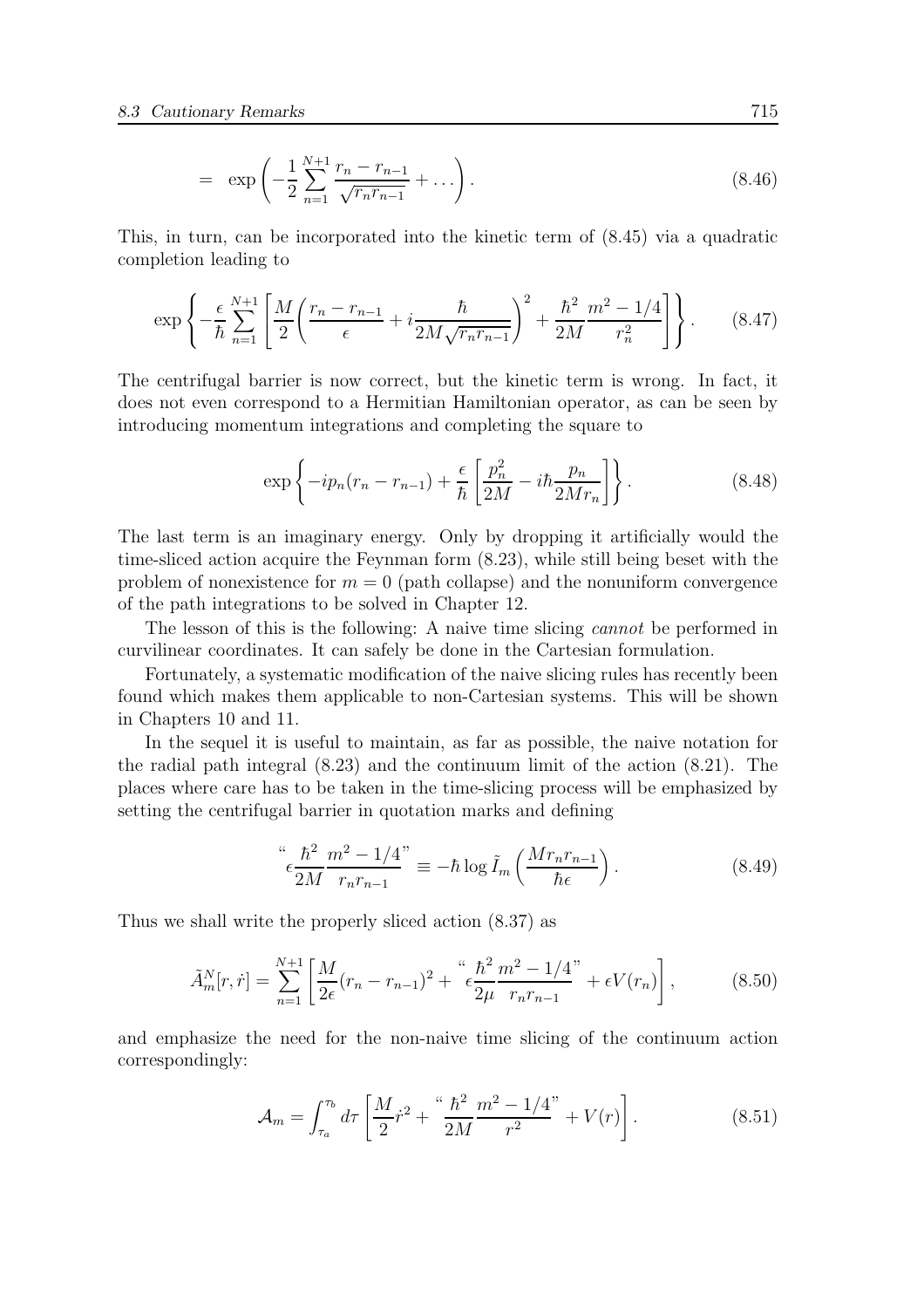#### 8.4 Time Slicing Corrections

It is interesting to find the origin of the above difficulties. For this purpose, we take the Cartesian kinetic terms expressed in terms of polar coordinates

$$
(\mathbf{x}_n - \mathbf{x}_{n-1})^2 = (r_n - r_{n-1})^2 + 2r_n r_{n-1} [1 - \cos(\varphi_n - \varphi_{n-1})], \quad (8.52)
$$

and treat it perturbatively in the coordinate differences [2]. Expanding the cosine into a power series we obtain the time-sliced action

$$
\mathcal{A}^{N} = \frac{M}{2\epsilon} \sum_{n=1}^{N+1} (\mathbf{x}_{n} - \mathbf{x}_{n-1})^{2} = \frac{M}{2\epsilon} \sum_{n=1}^{N+1} \left\{ (r_{n} - r_{n-1})^{2} + 2r_{n}r_{n-1} \left[ \frac{1}{2!} (\varphi_{n} - \varphi_{n-1})^{2} - \frac{1}{4!} (\varphi_{n} - \varphi_{n-1})^{4} + \dots \right] \right\}.
$$
(8.53)

In contrast to the naively time-sliced expression (8.42), we now keep the quartic term  $(\varphi_n - \varphi_{n-1})^4$ . To see how it contributes, consider a single intermediate integral

$$
\int \frac{d\varphi_{n-1}}{\sqrt{2\pi\epsilon/a}} e^{-(a/2\epsilon)\left[(\varphi_n - \varphi_{n-1})^2 + a_4(\varphi_n - \varphi_{n-1})^4 + \ldots\right]}}.\tag{8.54}
$$

The first term in the exponent restricts the width of the fluctuations of the difference  $\varphi_n - \varphi_{n-1}$  to

$$
\langle (\varphi_n - \varphi_{n-1})^2 \rangle_0 = \frac{\epsilon}{a}.\tag{8.55}
$$

If we rescale the arguments,  $\varphi_n \to \sqrt{\epsilon}u_n$ , the integral takes the form

$$
\int \frac{du_{n-1}}{\sqrt{2\pi/a}} e^{-(a/2)[(u_n - u_{n-1})^2 + \epsilon a_4(u_n - u_{n-1})^4 + \ldots]}.
$$
\n(8.56)

This shows that each higher power in the difference  $u_n - u_{n-1}$  is suppressed by an additional factor  $\sqrt{\epsilon}$ . We now expand the integrand in powers of  $\sqrt{\epsilon}$  and use the integrals

$$
\int \frac{du}{\sqrt{2\pi/a}} e^{-(a/2)u^2} \begin{Bmatrix} u^2 \\ u^4 \\ \vdots \\ u^{2n} \end{Bmatrix} = \begin{Bmatrix} a^{-1} \\ 3a^{-2} \\ \vdots \\ (2n-1)!!a^{-n} \end{Bmatrix}, \qquad (8.57)
$$

with odd powers of  $u$  giving trivially 0, to find an expansion of the integral  $(8.56)$ . It begins as follows:

$$
1 - \epsilon \frac{a}{2} a_4 \ 3a^{-2} + \mathcal{O}(\epsilon^2). \tag{8.58}
$$

This can be thought of as coming from the equivalent integral

$$
\int \frac{d\varphi_{n-1}}{\sqrt{2\pi\epsilon/a}} e^{-(a/2\epsilon)(\varphi_n - \varphi_{n-1})^2 - 3a_4\epsilon/2a + \dots} \quad . \tag{8.59}
$$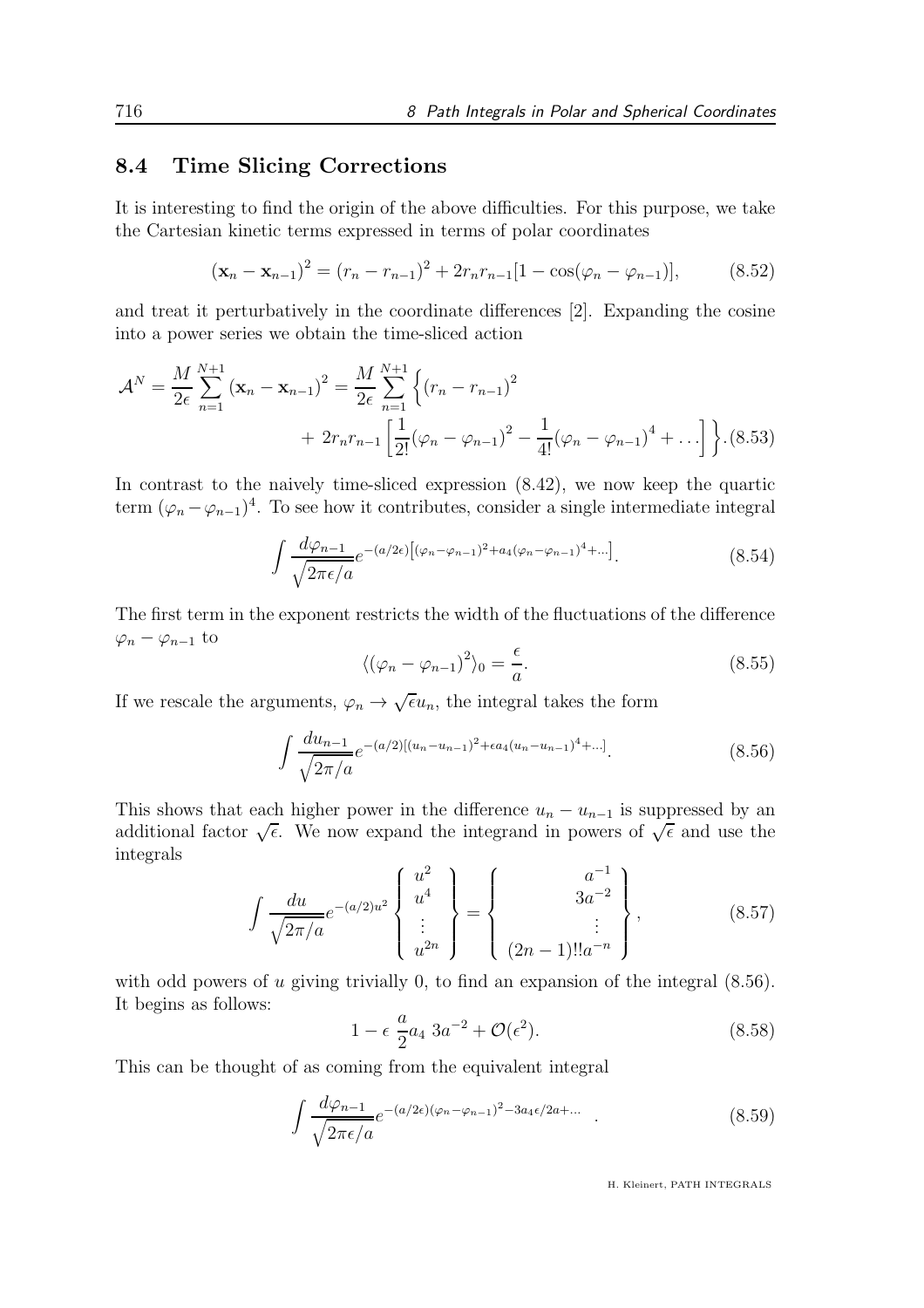The quartic term in (8.54),

$$
\Delta A = \frac{a}{2\epsilon} a_4 (\varphi_n - \varphi_{n-1})^4, \qquad (8.60)
$$

has generated an effective action-like term in the exponent:

$$
A_{\text{eff}} = \epsilon \frac{3a_4}{2a}.\tag{8.61}
$$

This is obviously due to the expectation value  $\langle \Delta A \rangle_0$  of the quartic term and we can record, for later use, the perturbative formula

$$
A_{\text{eff}} = \langle \Delta A \rangle_0. \tag{8.62}
$$

If u is a vector in  $D$  dimensions to be denoted by  $\mathbf{u}$ , with the quadratic term being  $(a/2\epsilon)(\mathbf{u}_n - \mathbf{u}_{n-1})^2$ , the integrals (8.57) are replaced by

$$
\int \frac{d^D u}{\sqrt{2\pi/a}} e^{-(a/2)u^2} \begin{Bmatrix} u_i u_j \\ u_i u_j u_k u_l \\ \vdots \\ u_{i_1} \cdots u_{i_{2n}} \end{Bmatrix} = \begin{Bmatrix} a^{-1} \delta_{ij} \\ a^{-2} (\delta_{ij} \delta_{kl} + \delta_{ik} \delta_{jl} + \delta_{il} \delta_{jk}) \\ \vdots \\ a^{-n} \delta_{i_1 \cdots i_{2n}} \end{Bmatrix}, \quad (8.63)
$$

where  $\delta_{i_1...i_{2n}}$  will be referred to as *contraction tensors*, defined recursively by the relation

$$
\delta_{i_1\ldots i_{2n}} = \delta_{i_1 i_2} \delta_{i_3 i_4 \ldots i_{2n}} + \delta_{i_1 i_3} \delta_{i_2 i_4 \ldots i_{2n}} + \ldots + \delta_{i_1 i_{2n}} \delta_{i_2 i_3 \ldots i_{2n-1}}.
$$
\n(8.64)

A comparison with the Wick expansion (3.306) shows that this recursion relation amounts to  $\delta_{i_1...i_{2n}}$  possessing a Wick-like expansion into the sum of products of Kronecker  $\delta$ 's, each representing a pair contraction. Indeed, the integral formulas  $(8.63)$  can be derived by adding a source term  $\mathbf{j} \cdot \mathbf{u}$  to the exponent in the integrand, completing the square, and differentiating the resulting  $e^{(1/2a)}$  with respect to the "current" components  $j_i$ . For vectors  $\varphi_i$ , a possible quartic term in the exponent of (8.54) may have the form

$$
\Delta A = \frac{a}{2\epsilon} (a_4)_{ijkl} (\varphi_n - \varphi_{n-1})_i (\varphi_n - \varphi_{n-1})_j (\varphi_n - \varphi_{n-1})_k (\varphi_n - \varphi_{n-1})_l. \tag{8.65}
$$

Then the factor  $3a_4$  in  $A_{\text{eff}}$  of Eq. (8.61) is replaced by the three contractions

 $(a_4)_{ijkl} (\delta_{ij} \delta_{kl} + 2$  more pair terms).

Applying the simple result (8.61) to the action (8.53), where  $a = (M/\hbar)2r_nr_{n-1}$ and  $a_4 = -1/4!$ , we find that the naively time-sliced kinetic term of the  $\varphi$  field

$$
\frac{M}{2\epsilon}r_nr_{n-1}(\varphi_n-\varphi_{n-1})^2
$$

is extended to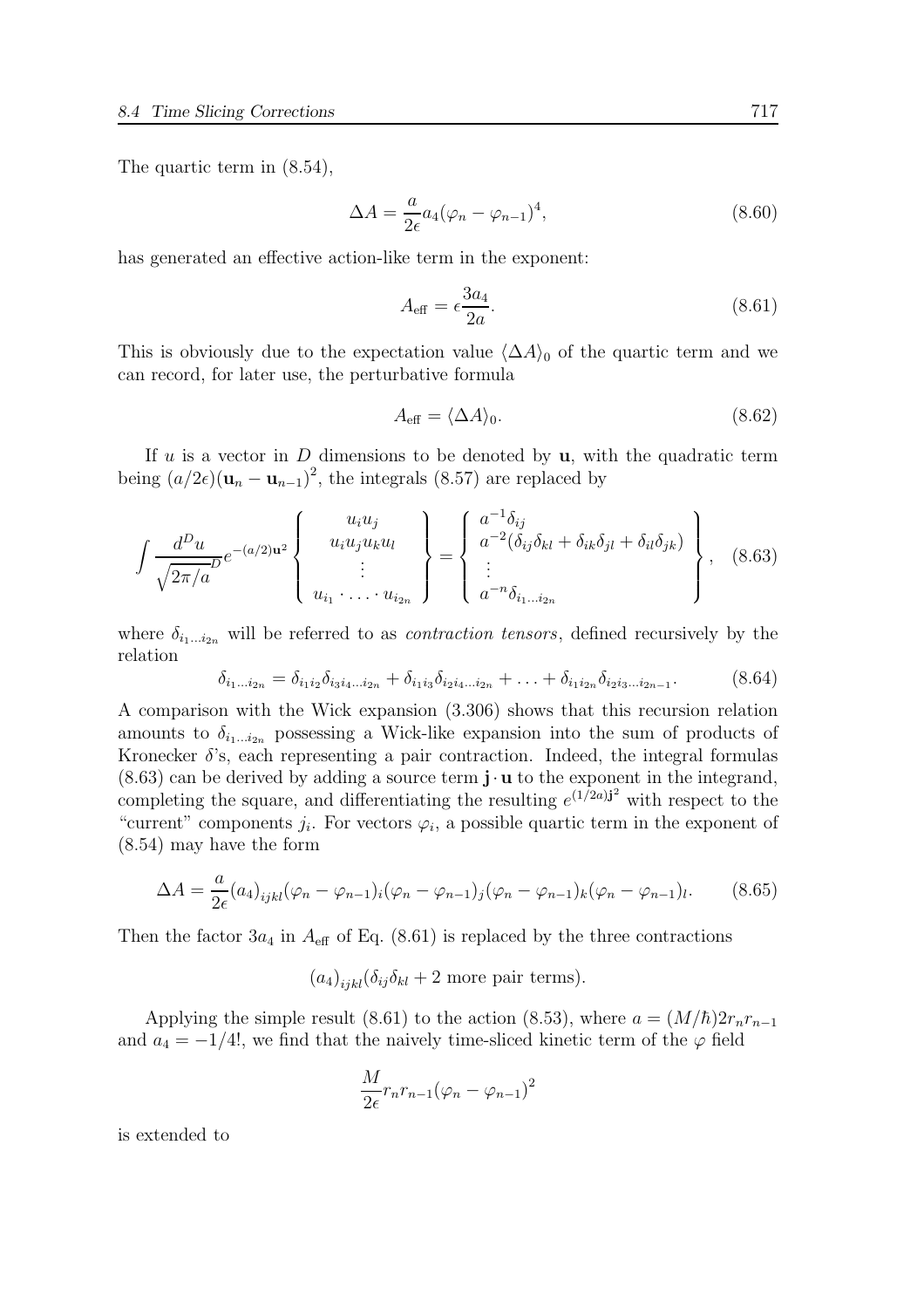$$
\frac{M}{2\epsilon}r_n r_{n-1} (\varphi_n - \varphi_{n-1})^2 - \epsilon \hbar^2 \frac{1/4}{2Mr_n r_{n-1}} + \ldots
$$

Thus, the lowest perturbative correction due to the fourth-order expansion term of  $\cos(\varphi_n - \varphi_{n-1})$  supplies precisely the 1/4-term in the centrifugal barrier which was missing in (8.45). Proceeding in this fashion, the higher powers in the expansion of  $cos(\varphi_n - \varphi_{n-1})$  give higher and higher contributions  $(\epsilon/r_nr_{n-1})^n$ . Eventually, they would of course produce the entire asymptotic expansion of the "Bessel function" in the correct time-sliced action (8.37).

Note that the failure of this series to converge destroys the justification for truncating the perturbation series after any finite number of terms. In particular, the knowledge of the large-order behavior (the "tail end" of the series) [3] is needed to recover the correct threshold behavior  $\propto r^m$  in the amplitudes observed in (8.26).

The reader may rightfully object that the integral (8.56) should really contain an exponential factor  $\exp \left[-(a/2)(u_{n-1} - u_{n-2})^2\right]$  from the adjacent time slice which also contains the variable  $u_{n-1}$  and which has been ignored in the integral (8.56) over  $u_{n-1}$ . In fact, with the abbreviations  $\bar{u}_{n-1} \equiv (u_n + u_{n-2})/2$ ,  $\delta \equiv u_{n-1} - \bar{u}_{n-1}$ ,  $\Delta \equiv$  $u_n - u_{n-2}$ , the complete integrand containing the variable  $u_{n-1}$  can be written as

$$
\int \frac{d\delta}{\sqrt{2\pi/a}} e^{-a\delta^2} e^{-a\Delta^2/4} \left\{ 1 - \frac{a}{2} \epsilon a_4 [(-\delta + \Delta/2)^4 + (\delta + \Delta/2)^4] + \ldots \right\}.
$$
 (8.66)

When doing the integral over  $\delta$ , each even power  $\delta^{2n}$  gives a factor  $(1/2a)(2n -$ 1)!! and we observe that the mean value of the fluctuating  $u_{n-1}$  is different from what it was above, when we singled out the expression (8.56) and ignored the  $u_{n-1}$ dependence of the adjacent integral. Instead of  $u_n$  in (8.56), the mean value of  $u_{n-1}$  is now the average position of the neighbors,  $\bar{u}_{n-1} = (u_n + u_{n-2})/2$ . Moreover, instead of the width of the  $u_{n-1}$  fluctuations being  $\langle (u_n - \bar{u}_{n-1})^2 \rangle_0 \sim 1/a$ , as in (8.55), it is now given by half this value:

$$
\langle (u_{n-1} - \bar{u}_{n-1})^2 \rangle_0 = \frac{1}{2a}.\tag{8.67}
$$

At first, these observations seem to invalidate the above perturbative evaluation of (8.56). Fortunately, this objection ignores an important fact which cancels the apparent mistake, and the result (8.62) of the sloppy derivation is correct after all. The argument goes as follows: The integrand of a single time slice is a sharply peaked function of the coordinate difference whose width is of the order  $\epsilon$  and goes to zero in the continuum limit. If such a function is integrated together with some smooth amplitude, it is sensitive only to a small neighborhood of a point in the amplitude. The sharply peaked function is a would-be  $\delta$ -function that can be effectively replaced by a  $\delta$ -function plus correction terms which contain increasing derivatives of  $\delta$ -functions multiplied by corresponding powers of  $\sqrt{\epsilon}$ . Indeed, let us take the integrand of the model integral (8.54),

$$
\frac{1}{\sqrt{2\pi\epsilon/a}}e^{-(a/2\epsilon)\left[(\varphi_n-\varphi_{n-1})^2+a_4(\varphi_n-\varphi_{n-1})^4+\ldots\right]},
$$
\n(8.68)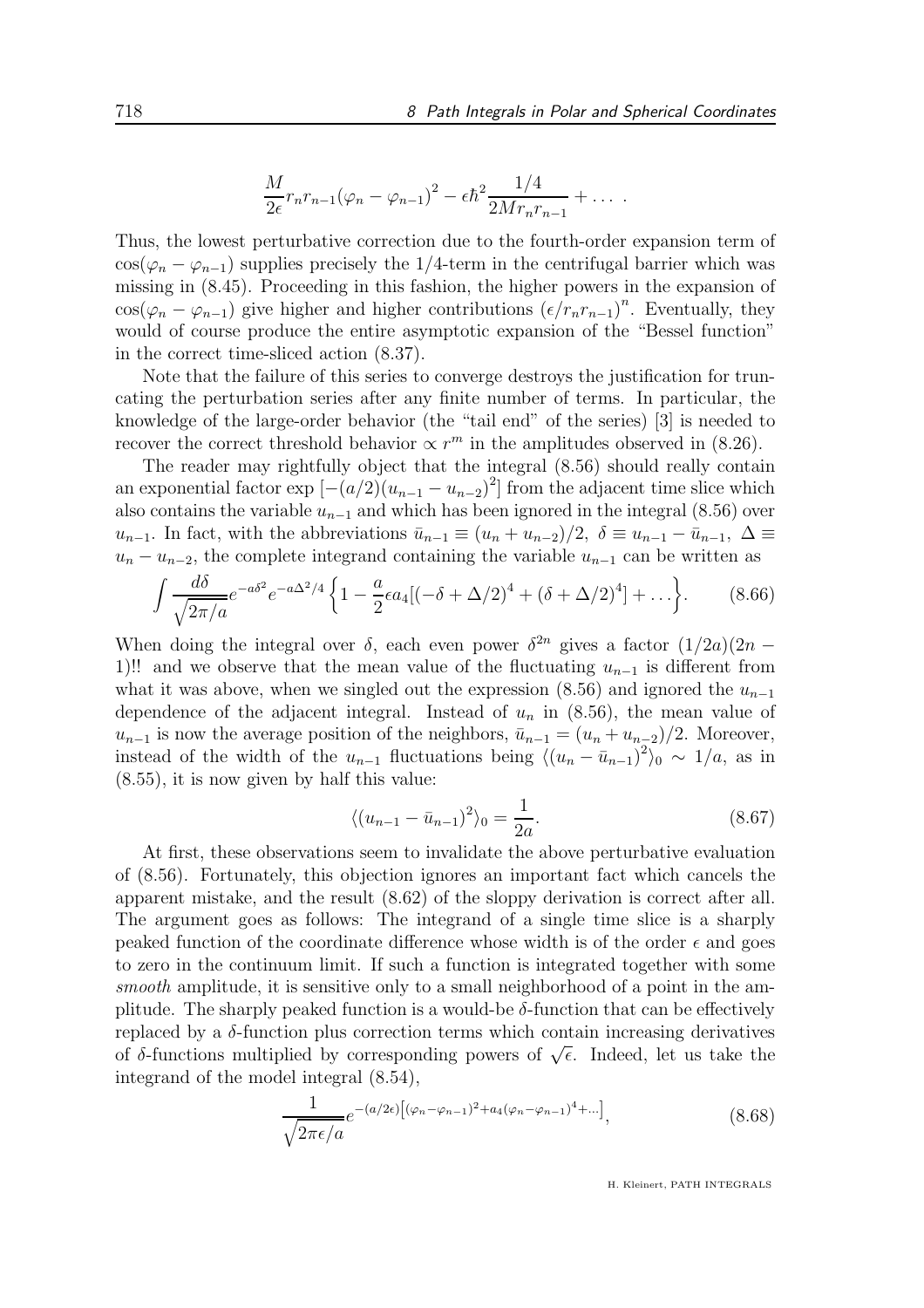and integrate it over  $\varphi_{n-1}$  together with a smooth amplitude  $\psi(\varphi_{n-1})$  which plays the same role of a test function in mathematics [recall Eq. (1.162)]:

$$
\int_{-\infty}^{\infty} \frac{d\varphi_{n-1}}{\sqrt{2\pi\epsilon/a}} e^{-(a/2\epsilon)\left[ (\varphi_n - \varphi_{n-1})^2 + a_4(\varphi_n - \varphi_{n-1})^4 + \cdots \right]} \psi(\varphi_{n-1}).
$$
\n(8.69)

For small  $\epsilon$ , we expand  $\psi(\varphi_{n-1})$  around  $\varphi_n$ ,

$$
\psi(\varphi_{n-1}) = \psi(\varphi_n) - (\varphi_n - \varphi_{n-1})\psi'(\varphi_n) + \frac{1}{2}(\varphi_n - \varphi_{n-1})^2\psi''(\varphi_n) + \dots,
$$
\n(8.70)

and (8.69) becomes

$$
(1 - A_{\text{eff}})\psi(\varphi_n) + \frac{\epsilon}{2a}\psi''(\varphi_n) + \dots \tag{8.71}
$$

This shows that the amplitude for a single time slice, when integrated together with a smooth amplitude, can be expanded into a series consisting of a  $\delta$ -function and its derivatives:

$$
\frac{1}{\sqrt{2\pi\epsilon/a}}e^{-(a/2\epsilon)\left[(\varphi_n-\varphi_{n-1})^2+a_4(\varphi_n-\varphi_{n-1})^4+\dots\right]}
$$
\n
$$
= (1-A_{\text{eff}})\delta(\varphi_n-\varphi_{n-1}) + \frac{\epsilon}{2a}\delta''(\varphi_n-\varphi_{n-1}) + \dots \qquad (8.72)
$$

The right-hand side may be viewed as the result of a simpler would-be  $\delta$ -function

$$
\frac{1}{\sqrt{2\pi\epsilon/a}}e^{-(a/2\epsilon)(\varphi_n-\varphi_{n-1})^2}e^{-A_{\text{eff}}},\tag{8.73}
$$

correct up to terms of order  $\epsilon$ . This is precisely what we found in (8.59).

The problems observed above arise only if the would-be  $\delta$ -function in (8.72) is integrated together with another sharply peaked neighbor function which is itself a would-be  $\delta$ -function. Indeed, in the theory of distributions, it is strictly forbidden to form integrals over products of two proper distributions. For the would-be distributions at hand the rule is not quite as strict and integrals over products can be formed. The crucial expansion (8.72), however, is no longer applicable if the accompanying function is a would-be  $\delta$ -function, and a more careful treatment is required.

The correctness of formula (8.62) derives from the fact that each time slice has, for sufficiently small  $\epsilon$ , a large number of neighbors at earlier and later times. If the integrals are done for all these neighbors, they render a smooth amplitude before and a smooth amplitude after the slice under consideration. Thus, each intermediate integral in the time-sliced product contains a would-be  $\delta$ -function multiplied on the right- and left-hand side with a smooth amplitude. In each such integral, the replacement (8.59) and thus formula (8.62) is correct. The only exceptions are time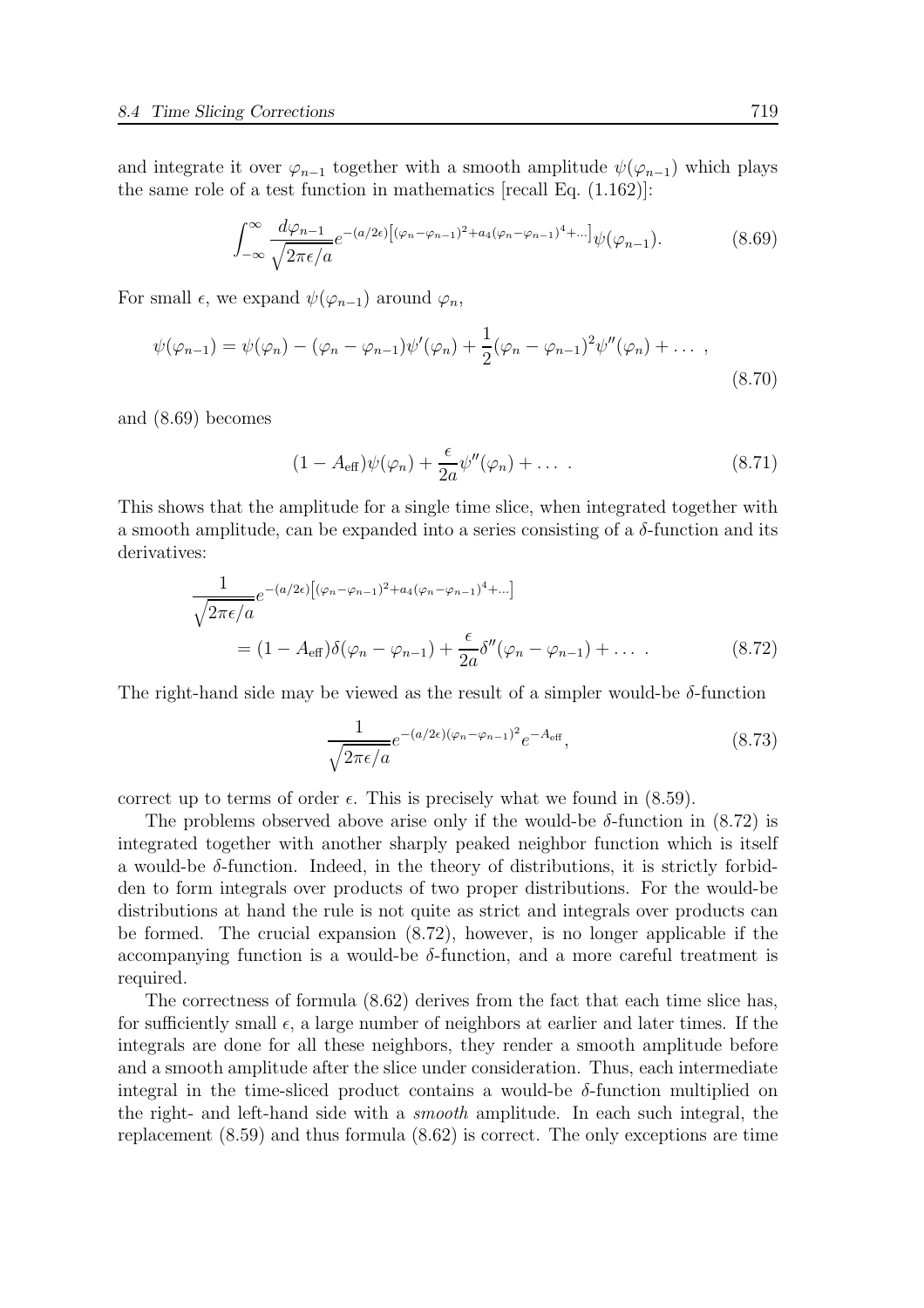slices near the endpoints. Their integrals possess the above subtleties. The relative number of these, however, goes to zero in the continuum limit  $\epsilon \to 0$ . Hence they do not change the final result (8.62).

For completeness, let us state that the presence of a cubic term in the single-sliced action  $(8.68)$  has the following  $\delta$ -function expansion

$$
\frac{1}{\sqrt{2\pi\epsilon/a}}e^{-(a/2\epsilon)\left[(\varphi_n-\varphi_{n-1})^2+a_3(\varphi_n-\varphi_{n-1})^3+a_4(\varphi_n-\varphi_{n-1})^4+\dots\right]}
$$
\n
$$
=(1-A_{\text{eff}})\delta(\varphi_n-\varphi_{n-1})+3a_3\frac{\epsilon}{2a}\delta'(\varphi_n-\varphi_{n-1})+\frac{\epsilon}{2a}\delta''(\varphi_n-\varphi_{n-1})+\dots
$$
\n(8.74)

corresponding to an "effective action"

$$
A_{\text{eff}} = \frac{\epsilon}{2a} \left[ 3a_4 - \frac{15}{4} a_3^2 \right]. \tag{8.75}
$$

Using (8.75), the left-hand side of (8.74) can also be replaced by the would-be  $\delta$ function

$$
\frac{1}{\sqrt{2\pi\epsilon/a}}e^{-(a/2\epsilon)(\varphi_n-\varphi_{n-1})^2}e^{-A_{\text{eff}}}[1-\frac{3a_3}{2}(\varphi_n-\varphi_{n-1})+\ldots],\tag{8.76}
$$

which has the same leading terms in the  $\delta$ -function expansion.

In D dimensions, the term  $3a_3(\varphi_n - \varphi_{n-1})$  has the general form

$$
[(a_3)_{ijj} + (a_3)_{jij} + (a_3)_{jji}](\varphi_n - \varphi_{n-1})_i,
$$

and the term  $15a_3^2$  in  $A_{\text{eff}}$  becomes

 $(a_3)_{ijk}(a_3)_{i'j'k'}(\delta_{ii'}\delta_{jj'}\delta_{kk'} + 14$  more pair terms).

#### 8.5 Angular Decomposition in Three and More Dimensions

Let us now extend the two-dimensional development of Section 8.2 and study the radial path integrals of particles moving in three and more dimensions. Consider the amplitude for a rotationally invariant action in  $D$  dimensions

$$
(\mathbf{x}_b \tau_b | \mathbf{x}_a \tau_a) = \int \mathcal{D}^D x(\tau) \exp \left\{-\frac{1}{\hbar} \int_{\tau_a}^{\tau_b} \left[\frac{M}{2} \dot{\mathbf{x}}^2 + V(r)\right]\right\}.
$$
 (8.77)

By time-slicing this in Cartesian coordinates, the kinetic term gives an integrand

$$
\exp\left[-\frac{1}{\hbar}\frac{M}{2\epsilon}\sum_{n=1}^{N+1}(r_n^2+r_{n-1}^2-2r_nr_{n-1}\cos\Delta\vartheta_n)\right],\tag{8.78}
$$

where  $\Delta \vartheta_n$  is the relative angle between the vectors  $\mathbf{x}_n$  and  $\mathbf{x}_{n-1}$ .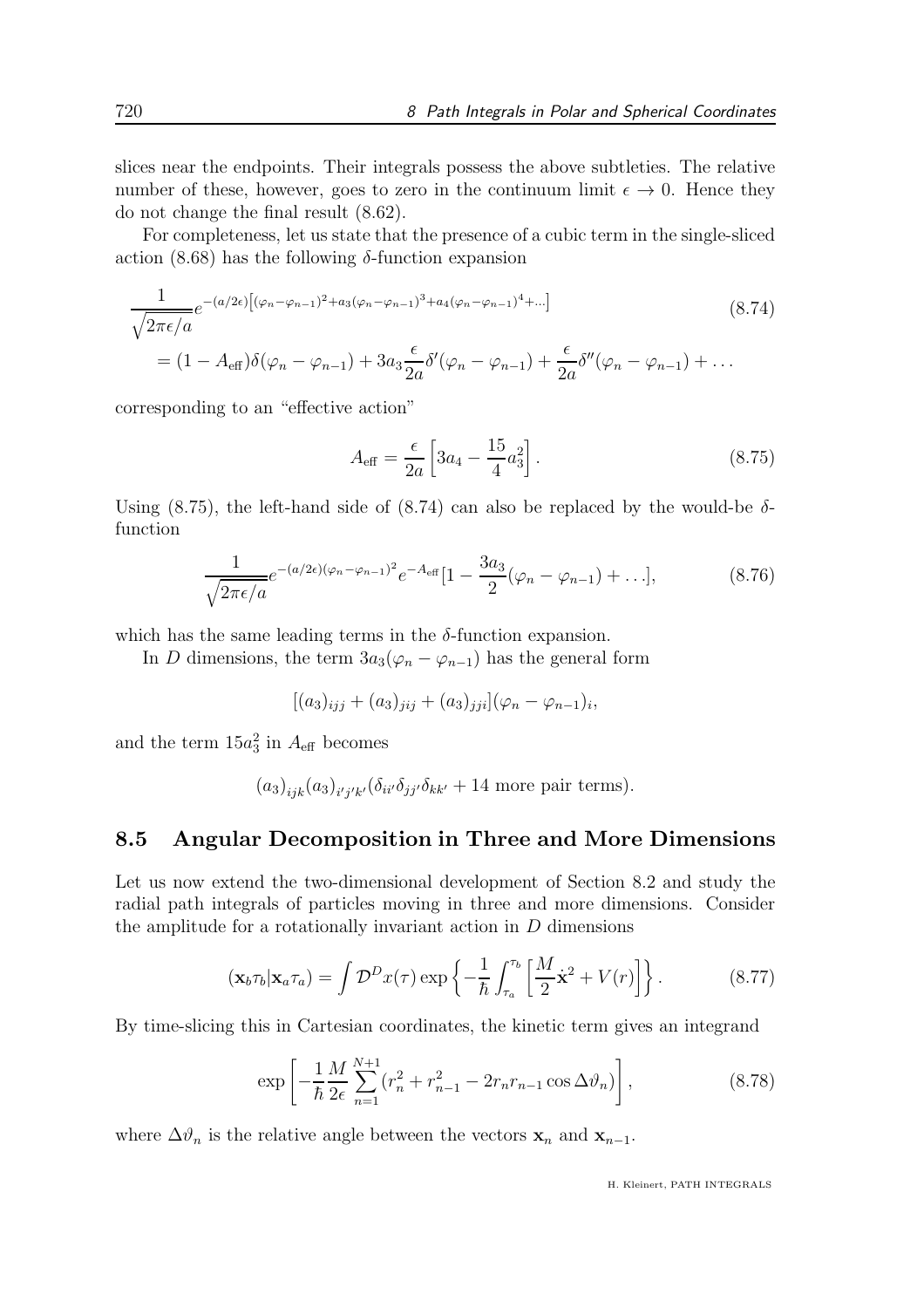#### 8.5.1 Three Dimensions

In three dimensions, we go over to the spherical coordinates

$$
\mathbf{x} = r(\cos \theta \cos \varphi, \cos \theta \sin \varphi, \sin \theta) \tag{8.79}
$$

and write

$$
\cos \Delta \vartheta_n = \cos \theta_n \cos \theta_{n-1} + \sin \theta_n \sin \theta_{n-1} \cos (\varphi_n - \varphi_{n-1}). \tag{8.80}
$$

The integration measure in the time-sliced version of (8.77),

$$
\frac{1}{\sqrt{2\pi\hbar\epsilon/M}^3} \prod_{n=1}^N \int \frac{d^3x_n}{\sqrt{2\pi\hbar\epsilon/M}^3},\tag{8.81}
$$

becomes

$$
\frac{1}{\sqrt{2\pi\hbar\epsilon/M}^3} \prod_{n=1}^N \int \frac{dr_n r_n^2 d\cos\theta_n d\varphi_n}{\sqrt{2\pi\hbar\epsilon/M}^3}.
$$
 (8.82)

To perform the integrals, we use the spherical analog of the expansion (8.5)

$$
e^{h\cos\Delta\vartheta_n} = \sqrt{\frac{\pi}{2h}} \sum_{l=0}^{\infty} I_{l+1/2}(h)(2l+1) P_l(\cos\Delta\vartheta_n), \qquad (8.83)
$$

where  $P_l(z)$  are the Legendre polynomials. These, in turn, can be decomposed into spherical harmonics

$$
Y_{lm}(\theta,\varphi) = (-1)^m \left[ \frac{2l+1}{4\pi} \frac{(l-m)!}{(l+m)!} \right]^{1/2} P_l^m(\cos\theta) e^{im\varphi},\tag{8.84}
$$

with the help of the addition theorem

$$
\frac{2l+1}{4\pi}P_l(\cos\Delta\vartheta_n) = \sum_{m=-l}^{l} Y_{lm}(\theta_n, \varphi_n)Y_{lm}^*(\theta_{n-1}, \varphi_{n-1}),
$$
(8.85)

the sum running over all azimuthal (magnetic) quantum numbers  $m$ . The right-hand side of  $P_l^m(z)$  contains the associated Legendre polynomials

$$
P_l^m(z) = \frac{(1-z^2)^{m/2}}{2^l l!} \frac{(l-m)!}{(l+m)!} \frac{d^{l+m}}{dz^{l+m}} (z^2 - 1)^l,\tag{8.86}
$$

which are solutions of the differential equation<sup>3</sup>

$$
\left[ -\frac{1}{\sin \theta} \frac{d}{d\theta} \left( \sin \theta \frac{d}{d\theta} \right) + \frac{m^2}{\sin^2 \theta} \right] P_l^m(\cos \theta) = l(l+1) P_l^m(\cos \theta). \tag{8.87}
$$

<sup>3</sup>Note that  $y_l^m(\cos\theta) = \sqrt{\sin\theta} P_l^m(\cos\theta)$  satisfies  $\left[-\frac{d^2}{d\theta^2} - \frac{1}{4} + \frac{m^2 - 1/4}{\sin^2\theta}\right] y_l^m = l(l+1)y_l^m$ . This differential equation will be used later in Eq. (8.197).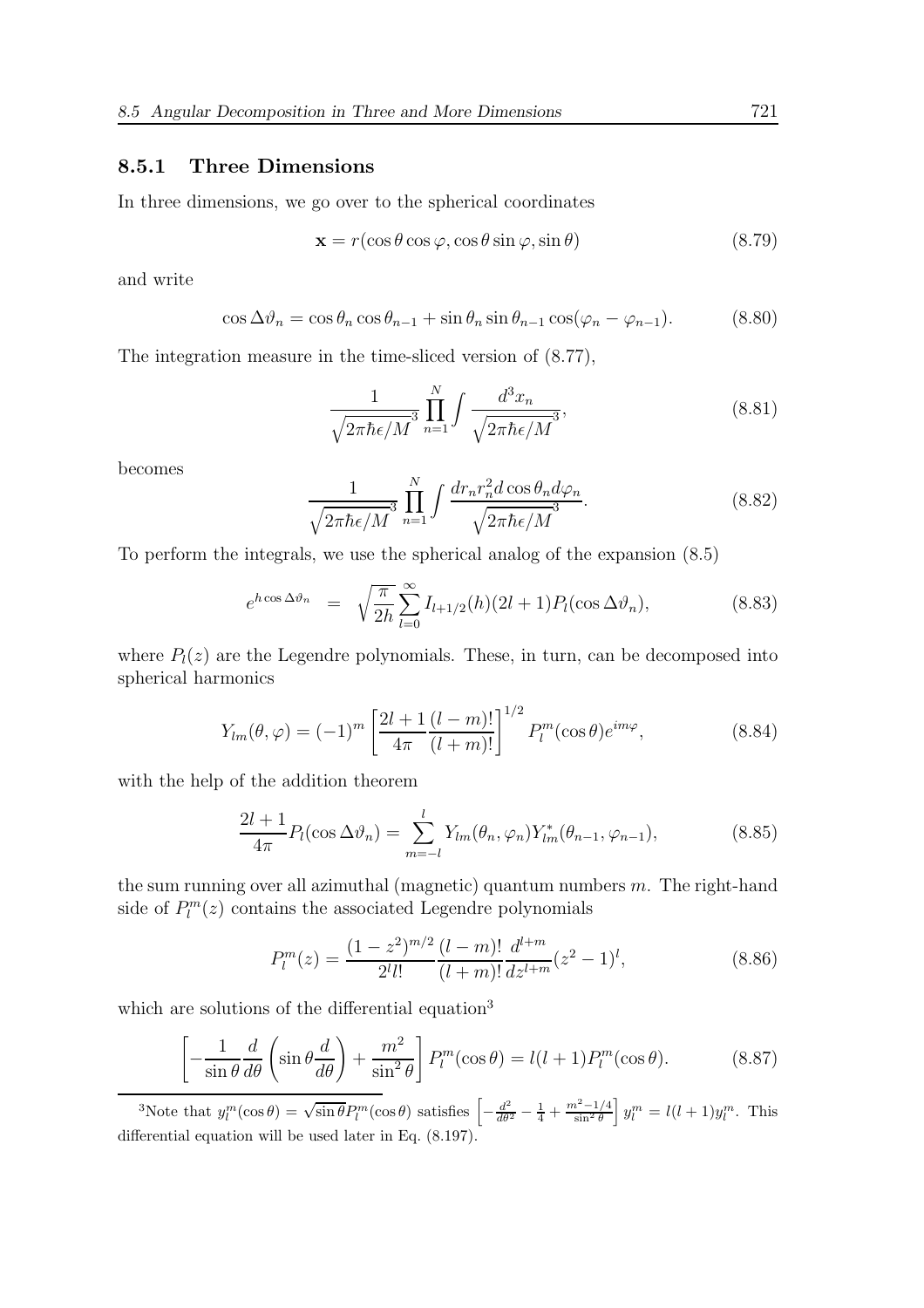Thus, the expansion (8.83) becomes

$$
e^{h\cos\Delta\vartheta_n} = \sqrt{\frac{\pi}{2h}} 4\pi \sum_{l=0}^{\infty} I_{l+1/2}(h) \sum_{m=-l}^{l} Y_{lm}(\theta_n, \varphi_n) Y_{lm}^*(\theta_{n-1}, \varphi_{n-1}).
$$
 (8.88)

Inserted into (8.78), it leads to the time-sliced path integral

$$
(\mathbf{x}_b \tau_b | \mathbf{x}_a \tau_a) \approx \frac{4\pi}{\sqrt{2\pi\hbar\epsilon/M}^3} \prod_{n=1}^N \left[ \int_0^\infty \frac{dr_n r_n^2 d\cos\theta_n d\varphi_n 4\pi}{\sqrt{2\pi\hbar\epsilon/M}^3} \right]
$$
  
 
$$
\times \prod_{n=1}^{N+1} \left[ \left( \frac{\hbar\epsilon\pi}{2Mr_n r_{n-1}} \right)^{1/2} \sum_{l_n=0}^\infty \sum_{m_n=-l_n}^{l_n} I_{l_n+1/2} \left( \frac{M}{\hbar\epsilon} r_n r_{n-1} \right) \right]
$$
  
 
$$
\times Y_{l_n m_n}(\theta_n, \varphi_n) Y_{l_n m_n}^*(\theta_{n-1}, \varphi_{n-1}) \left] \exp\left\{-\frac{\epsilon}{\hbar} \sum_{n=1}^{N+1} \left[ \frac{M}{2} \frac{r_n^2 + r_{n-1}^2}{\epsilon^2} + V(r_n) \right] \right\}.
$$
 (8.89)

The intermediate  $\varphi_n$ - and  $\cos \theta_n$ -integrals can now all be done using the orthogonality relation

$$
\int_{-1}^{1} d\cos\theta \int_{-\pi}^{\pi} d\varphi Y_{lm}^*(\theta, \varphi) Y_{l'm'}(\theta, \varphi) = \delta_{ll'} \delta_{mm'}.
$$
 (8.90)

Each  $\varphi_n$ -integral yields a product of Kronecker symbols  $\delta_{l_n l_{n-1}} \delta_{m_n m_{n-1}}$ . Only the initial and the final spherical harmonics survive,  $Y_{l_{N+1}m_{N+1}}$  and  $Y_{l_{0}m_{0}}^{*}$ , since they are not subject to integration. Thus we arrive at the angular momentum decomposition

$$
(\mathbf{x}_b \tau_b | \mathbf{x}_a \tau_a) = \sum_{l=0}^{\infty} \sum_{m=-l}^{l} \frac{1}{r_b r_a} (r_b \tau_b | r_a \tau_a)_l Y_{lm}(\theta_b, \varphi_b) Y_{lm}^*(\theta_a, \varphi_a), \tag{8.91}
$$

with the radial amplitude

$$
(r_b \tau_b | r_a \tau_a)_l \approx \frac{4 \pi r_b r_a}{\sqrt{2 \pi \hbar \epsilon / M}} \prod_{n=1}^N \left[ \int \frac{dr_n r_n^2 4\pi}{\sqrt{2 \pi \hbar \epsilon / M}} \right] \prod_{n=1}^{N+1} \left[ \frac{\hbar \epsilon}{2Mr_n r_{n-1}} \right]
$$
  
 
$$
\times \prod_{n=1}^{N+1} \left[ \tilde{I}_{l+1/2} \left( \frac{M}{\hbar \epsilon} r_n r_{n-1} \right) \right] \exp \left\{ -\frac{\epsilon}{\hbar} \sum_{n=1}^{N+1} \left[ \frac{M}{2\epsilon^2} (r_n - r_{n-1})^2 + V(r_n) \right] \right\}.
$$
 (8.92)

The factors  $\prod_{a}^{N} r_{n}^{2} / \prod_{a}^{N+1} r_{n} r_{n-1}$  pile up to  $1/r_{b} r_{a}$  and cancel the prefactor  $r_{b} r_{a}$ . Together with the remaining product, the integration measure takes the usual onedimensional form

$$
\frac{1}{\sqrt{2\pi\hbar\epsilon/M}}\prod_{n=1}^{N}\left[\int_{0}^{\infty}\frac{dr_n}{\sqrt{2\pi\hbar\epsilon/M}}\right].
$$
\n(8.93)

If we were to use here the large-argument limit (8.24) of the Bessel function, the integrand would become  $\exp(-\mathcal{A}_l^N/\hbar)$ , with the time-sliced radial action

$$
\mathcal{A}_l^N = \epsilon \sum_{n=1}^{N+1} \left[ \frac{M}{2\epsilon^2} (r_n - r_{n-1})^2 + \frac{\hbar^2}{2M} \frac{l(l+1)}{r_n r_{n-1}} + V(r_n) \right]. \tag{8.94}
$$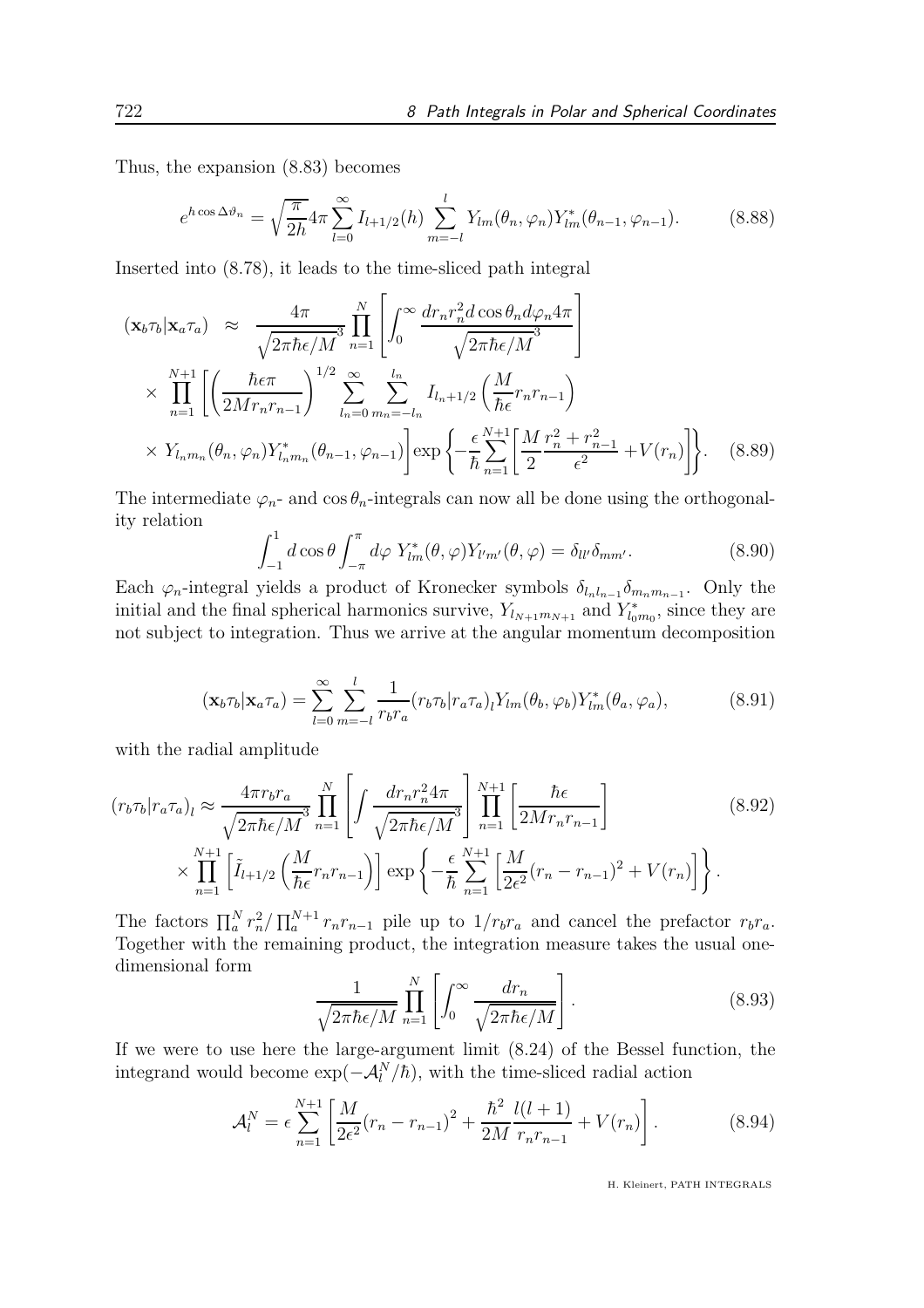The associated radial path integral

$$
(r_b \tau_b | r_a \tau_a)_l \approx \frac{1}{\sqrt{2\pi \epsilon \hbar / M}} \prod_{n=1}^N \left[ \int_0^\infty \frac{dr_n}{\sqrt{2\pi \hbar \epsilon / M}} \right] \exp\left(-\frac{1}{\hbar} \mathcal{A}_l^N\right) \tag{8.95}
$$

agrees precisely with what would have been obtained by naively time-slicing the continuum path integral

$$
(r_b \tau_b | r_a \tau_a)_l = \int_0^\infty \mathcal{D}r(\tau) e^{-\frac{1}{\hbar} \mathcal{A}_l[r]},\tag{8.96}
$$

with the radial action

$$
\mathcal{A}_{l}[r] = \int_{\tau_a}^{\tau_b} d\tau \left[ \frac{M}{2} \dot{r}^2 + \frac{\hbar^2}{2M} \frac{l(l+1)}{r^2} + V(r) \right]. \tag{8.97}
$$

In particular, this would contain the correct centrifugal barrier

$$
V_{\rm cf} = \frac{\hbar^2}{2M} \frac{l(l+1)}{r^2}.
$$
\n(8.98)

However, as we know from the discussion in Section 8.2, Eq. (8.95) is incorrect and must be replaced by (8.92), due to the non uniformity of the continuum limit  $\epsilon \to 0$ in the integrand of (8.92).

#### 8.5.2 D Dimensions

The generalization to D dimensions is straightforward. The main place where the dimension enters is the expansion of

$$
e^{h\cos\Delta\vartheta_n} = e^{-\frac{M}{\hbar\epsilon}r_nr_{n-1}\cos\Delta\vartheta_n},\tag{8.99}
$$

in which  $\Delta \vartheta_n$  is the relative angle between D-dimensional vectors  $\mathbf{x}_n$  and  $\mathbf{x}_{n-1}$ . The expansion reads [compare with (8.5) and (8.83)]

$$
e^{h\cos\Delta\vartheta_n} = \sum_{l=0}^{\infty} a_l(h) \frac{l+D/2-1}{D/2-1} \frac{1}{S_D} C_l^{(D/2-1)}(\cos\Delta\vartheta_n),
$$
 (8.100)

where  $S_D$  is the surface of a unit sphere in  $D$  dimensions (1.558), and

$$
a_l(h) \equiv (2\pi)^{D/2} h^{1-D/2} I_{l+D/2-1}(h)
$$
  

$$
\equiv e^h \tilde{a}_l(h) = e^h \left(\frac{2\pi}{h}\right)^{(D-1)/2} \tilde{I}_{l+D/2-1}(h).
$$
 (8.101)

The functions  $C_l^{(\alpha)}$  $\binom{10}{l}$  (cos  $\vartheta$ ) are the ultra-spherical Gegenbauer polynomials, defined by the expansion

$$
\frac{1}{(1 - 2t\alpha + \alpha^2)^{\lambda}} = \sum_{n=0}^{\infty} C_n^{(\lambda)} \alpha^n.
$$
 (8.102)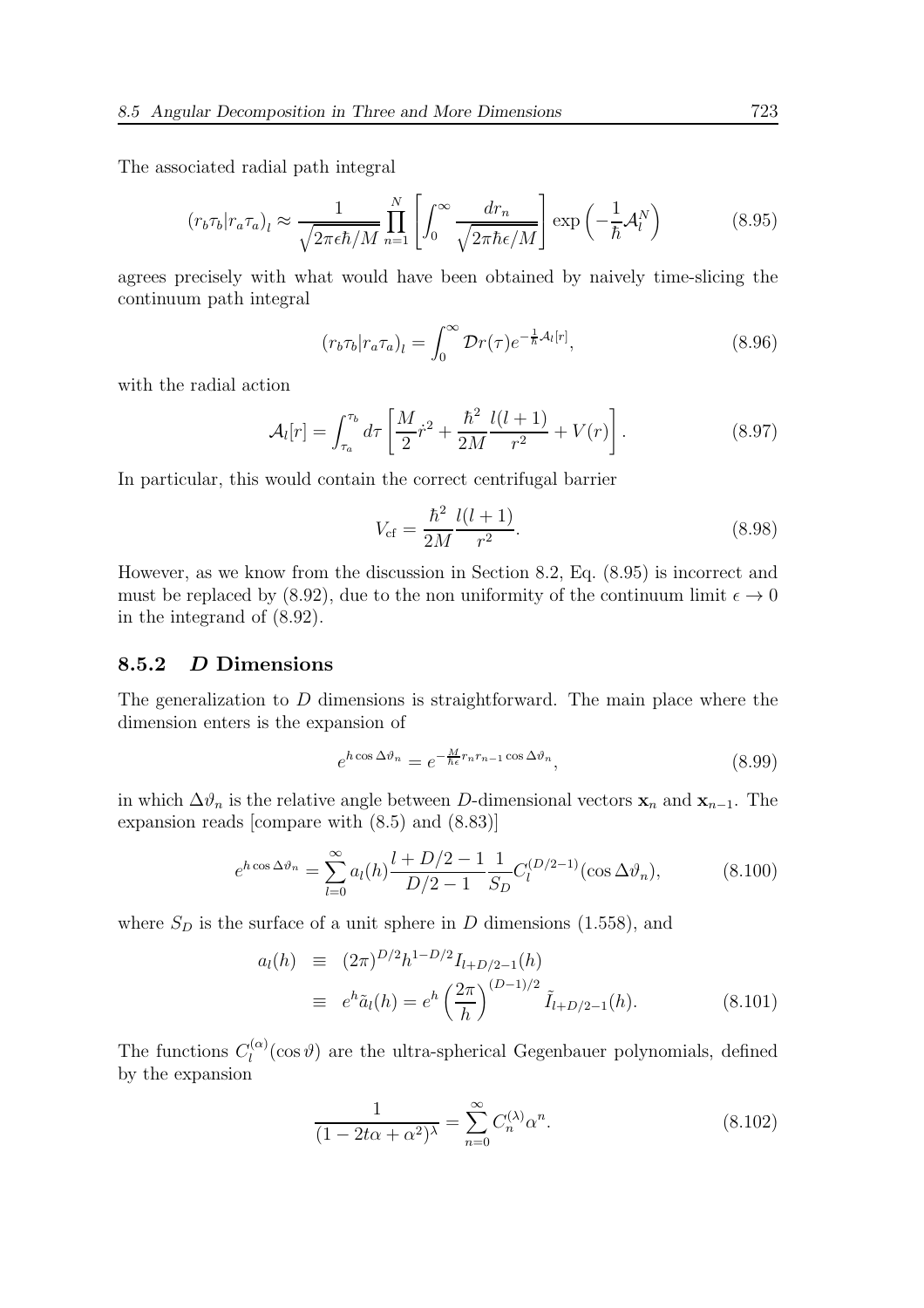The expansion (8.100) follows from the completeness of the polynomials  $C_l^{(\nu)}$  $\int_l^{(\nu)}(\cos\vartheta)$ at fixed  $\nu$ , using the integration formulas<sup>4</sup>

$$
\int_0^\pi d\vartheta \sin^\nu \vartheta e^{h\cos\vartheta} C_l^{(\nu)}(\cos\vartheta) = \pi \frac{2^{1-\nu} \Gamma(2\nu + l)}{l! \Gamma(\nu)} h^{-\nu} I_{\nu+l}(h),\tag{8.103}
$$

$$
\int_0^{\pi} d\vartheta \sin^{\nu} \vartheta C_l^{(\nu)}(\cos \vartheta) C_{l'}^{(\nu)}(\cos \vartheta) = \pi \frac{2^{1-2\nu} \Gamma(2\nu + l)}{l!(l + \nu)\Gamma(\nu)^2} \delta_{ll'}.
$$
 (8.104)

The Gegenbauer polynomials are related to Jacobi polynomials, which are defined in terms of hypergeometric functions  $(1.453)$  by<sup>5</sup>

$$
P_l^{(\alpha,\beta)}(z) \equiv \frac{1}{l!} \frac{\Gamma(l+1+\beta)}{\Gamma(1+\beta)} F(-l,l+1+\alpha+\beta;1+\beta;(1-z)/2). \tag{8.105}
$$

The relation is

$$
C_l^{(\nu)}(z) = \frac{\Gamma(2\nu + l)\Gamma(\nu + 1/2)}{\Gamma(2\nu)\Gamma(\nu + l + 1/2)} P_l^{(\nu - 1/2, \nu - 1/2)}(z). \tag{8.106}
$$

This follows from the relation<sup>6</sup>

$$
C_l^{(\nu)}(z) = \frac{1}{l!} \frac{\Gamma(l+2\nu)}{\Gamma(2\nu)} F(-l, l+2\nu; 1/2+\nu; (1-z)/2). \tag{8.107}
$$

For  $D = 2$  and 3, one has<sup>7</sup>

$$
\lim_{\nu \to 0} \frac{1}{\nu} C_l^{(\nu)}(\cos \vartheta) = \frac{1}{2l} \cos l\vartheta, \tag{8.108}
$$

$$
C_l^{(1/2)}(\cos \vartheta) = P_l^{(0,0)}(\cos \vartheta) = P_l(\cos \vartheta), \qquad (8.109)
$$

and the expansion (8.100) reduces to (8.5) and (8.7), respectively. For  $D=4$ 

$$
C_l^{(1)}(\cos \vartheta) = \frac{\sin(l+1)\beta}{\sin \beta}.
$$
\n(8.110)

According to an addition theorem, the Gegenbauer polynomials can be decomposed into a sum of pairs of D-dimensional ultra-spherical harmonics  $Y_{lm}(\hat{\mathbf{x}})$ .<sup>8</sup> The label **m** stands collectively for the set of *magnetic* quantum numbers

<sup>4</sup> I. S. Gradshteyn and I. M. Ryzhik, op. cit., Formulas 7.321 and 7.313.

<sup>5</sup>M. Abramowitz and I. Stegun, op. cit., Formula 15.4.6.

<sup>6</sup> ibid., Formula 15.4.5.

<sup>&</sup>lt;sup>7</sup>I.S. Gradshteyn and I.M. Ryzhik, op. cit.,ibid., Formula 8.934.4.

<sup>8</sup>See H. Bateman, Higher Transcendental Functions, McGraw-Hill, New York, 1953, Vol. II, Ch. XI; N.H. Vilenkin, Special Functions and the Theory of Group Representations, Am. Math. Soc., Providence, RI, 1968.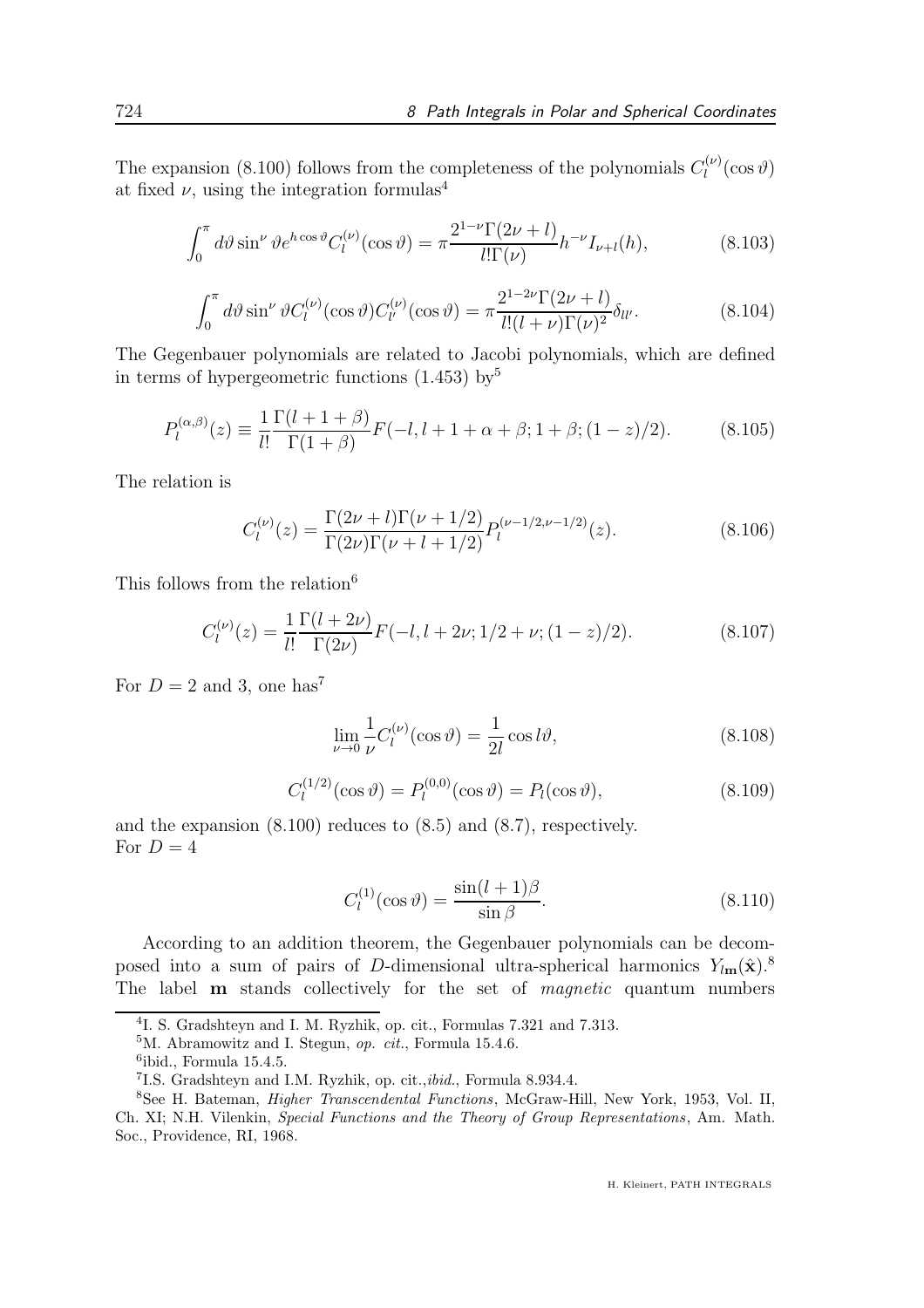$m_1, m_2, m_3, ..., m_{D-1}$  with  $1 \leq m_1 \leq m_2 \leq ... \leq |m_{D-2}|$ . The direction  $\hat{\mathbf{x}}$  of a vector **x** is specified by  $D-1$  polar angles

$$
\hat{x}^{1} = \sin \varphi_{D-1} \cdots \sin \varphi_{1},
$$
\n
$$
\hat{x}^{2} = \sin \varphi_{D-1} \cdots \cos \varphi_{1},
$$
\n
$$
\vdots
$$
\n
$$
\hat{x}^{D} = \cos \varphi_{D-1},
$$
\n(8.111)

with the ranges

$$
0 \le \varphi_1 < 2\pi,\tag{8.112}
$$

$$
0 \le \varphi_i < \pi, \quad i \ne 1. \tag{8.113}
$$

The ultra-spherical harmonics  $Y_{lm}(\hat{x})$  form an orthonormal and complete set of functions on the D-dimensional unit sphere. For a fixed quantum number  $l$  of total angular momentum, the label m can take

$$
d_l = \frac{(2l + D - 2)(l + D - 3)!}{l!(D - 2)!}
$$
\n(8.114)

different values. The functions are orthonormal,

$$
\int d\hat{\mathbf{x}} Y_{l\mathbf{m}}^*(\hat{\mathbf{x}}) Y_{l'\mathbf{m'}}(\hat{\mathbf{x}}) = \delta_{ll'} \delta_{\mathbf{m}\mathbf{m'}},
$$
\n(8.115)

with  $\int d\hat{\mathbf{x}}$  denoting the integral over the surface of the unit sphere:

$$
\int d\hat{\mathbf{x}} = \int d\varphi_{D-1} \sin^{D-2} \varphi_{D-1} \int d\varphi_{D-2} \sin^{D-3} \varphi_{D-2} \cdots \int d\varphi_2 \sin \varphi_2 \int d\varphi_1 . \quad (8.116)
$$

By evaluating this integral over a unit integrand<sup>9</sup> we find  $S_D = 2\pi^{D/2}/\Gamma(D/2)$  as anticipated in Eq. (1.558). Since  $Y_{00}(\hat{\mathbf{x}})$  is independent of  $\hat{\mathbf{x}}$ , the integral (8.115) implies that  $Y_{00}(\hat{\mathbf{x}}) = 1/\sqrt{S_D}$ .

Note that the integral over the unit sphere in D-dimensions can be decomposed recursively into an angular integration with respect to any selected direction, say  $\hat{u}$ , in the space followed by an integral over a sphere of radius  $\sin \varphi_{D-1}$  in the remaining D – 1-dimensional space to  $\hat{\mathbf{u}}$ . If  $\hat{\mathbf{x}}^{\perp}$  denotes the unit vector covering the directions in this remaining space, one decomposes  $\hat{\mathbf{x}} = (\cos \varphi_D \hat{\mathbf{u}} + \sin \varphi_D \hat{\mathbf{x}})$ , and can factorize the integral measure as

$$
\int d^{D-1}\hat{\mathbf{x}} = \int d\varphi_{D-1} \sin^{D-2} \varphi_{D-1} \int d^{D-2} \hat{\mathbf{x}}_{\perp} . \tag{8.117}
$$

For clarity, the dimensionalities of initial and remaining surfaces are marked as superscripts on the measure symbols  $d^{D-1}\hat{\mathbf{x}}$  and  $d^{D-1}\hat{\mathbf{x}}^{\perp}$ .

<sup>&</sup>lt;sup>9</sup>With the help of the integral formula  $\int_0^{\pi} d\varphi \sin^k \varphi = \sqrt{\pi} \Gamma((k+1)/2)/\Gamma((k+2)/2)$  we find  $S_D = \prod_{k=0}^{D-1} \int_0^{\pi} d\varphi_k \sin^k \varphi_k = 2\pi^{D/2} \prod_{k=1}^{D-2} \Gamma((k+1)/2) / \prod_{k=1}^{D-2} \Gamma((k+2)/2) = 2\pi^{D/2} / \Gamma(D/2).$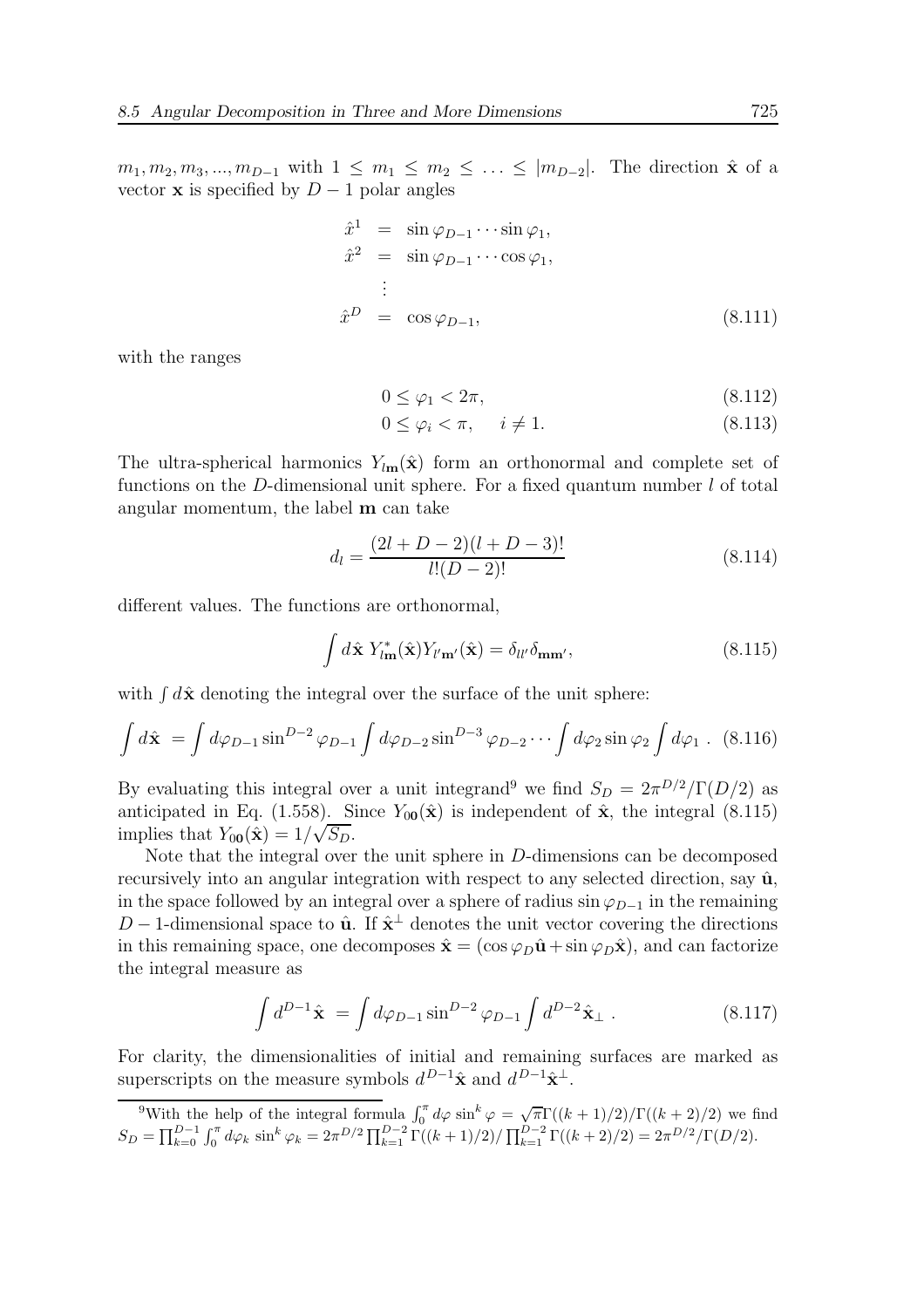For the surface of the sphere, this corresponds to the recursion relation

$$
S_D = \frac{\sqrt{\pi} \Gamma((D-1)/2)}{\Gamma(D/2)} \times S_{D-1},
$$
\n(8.118)

which is solved by  $S_D = 2\pi^{D/2}/\Gamma(D)$ .

In four dimensions, the unit vectors  $\hat{\mathbf{x}}$  have a parametrization in terms of polar angles

$$
\hat{\mathbf{x}} = (\cos \theta, \sin \theta \cos \psi, \sin \theta \sin \psi \cos \varphi, \sin \theta \sin \psi \sin \varphi),
$$
 (8.119)

with the integration measure

$$
d\hat{\mathbf{x}} = d\theta \sin^2 \theta d\psi \sin \psi d\varphi. \tag{8.120}
$$

It is, however, more convenient to go over to another parametrization in terms of the three Euler angles which are normally used in the kinematic description of the spinning top. In terms of these, the unit vectors have the components

$$
\hat{x}^1 = \cos(\theta/2)\cos[(\varphi + \gamma)/2],\n\hat{x}^2 = -\cos(\theta/2)\sin[(\varphi + \gamma)/2],\n\hat{x}^3 = \sin(\theta/2)\cos[(\varphi - \gamma)/2],\n\hat{x}^4 = \sin(\theta/2)\sin[(\varphi - \gamma)/2],
$$
\n(8.121)

with the angles covering the intervals

$$
\theta \in [0, \pi), \varphi \in [0, 2\pi), \gamma \in [-2\pi, 2\pi).
$$
 (8.122)

We have renamed the usual Euler angles  $\alpha, \beta, \gamma$  introduced in Section 1.15 calling them  $\varphi, \theta, \gamma$ , since the formulas to be derived for them will be used in a later application in Chapter 13 [see Eq. (13.102)]. There the first two Euler angles coincide with the polar angles  $\varphi$ ,  $\theta$  of a position vector in a three-dimensional space. It is important to note that for a description of the entire surface of the sphere, the range of the angle  $\gamma$  must be twice as large as for the classical spinning top. The associated group space belongs to the covering group, of the rotation group which is equivalent to the group of unimodular matrices in two dimensions called SU(2). It is defined by the matrices

$$
g(\varphi, \theta, \gamma) = \exp(i\varphi \sigma_3/2) \exp(i\theta \sigma_2/2) \exp(i\gamma \sigma_3/2), \qquad (8.123)
$$

where  $\sigma_i$  are the Pauli spin matrices (1.448). In this parametrization, the integration measure reads

$$
d\hat{\mathbf{x}} = \frac{1}{8}d\theta\sin\theta\,d\varphi\,d\gamma.\tag{8.124}
$$

When integrated over the surface, the two measures give the same result  $S_4 = 2\pi^2$ . The Euler parametrization has the advantage of allowing the spherical harmonics in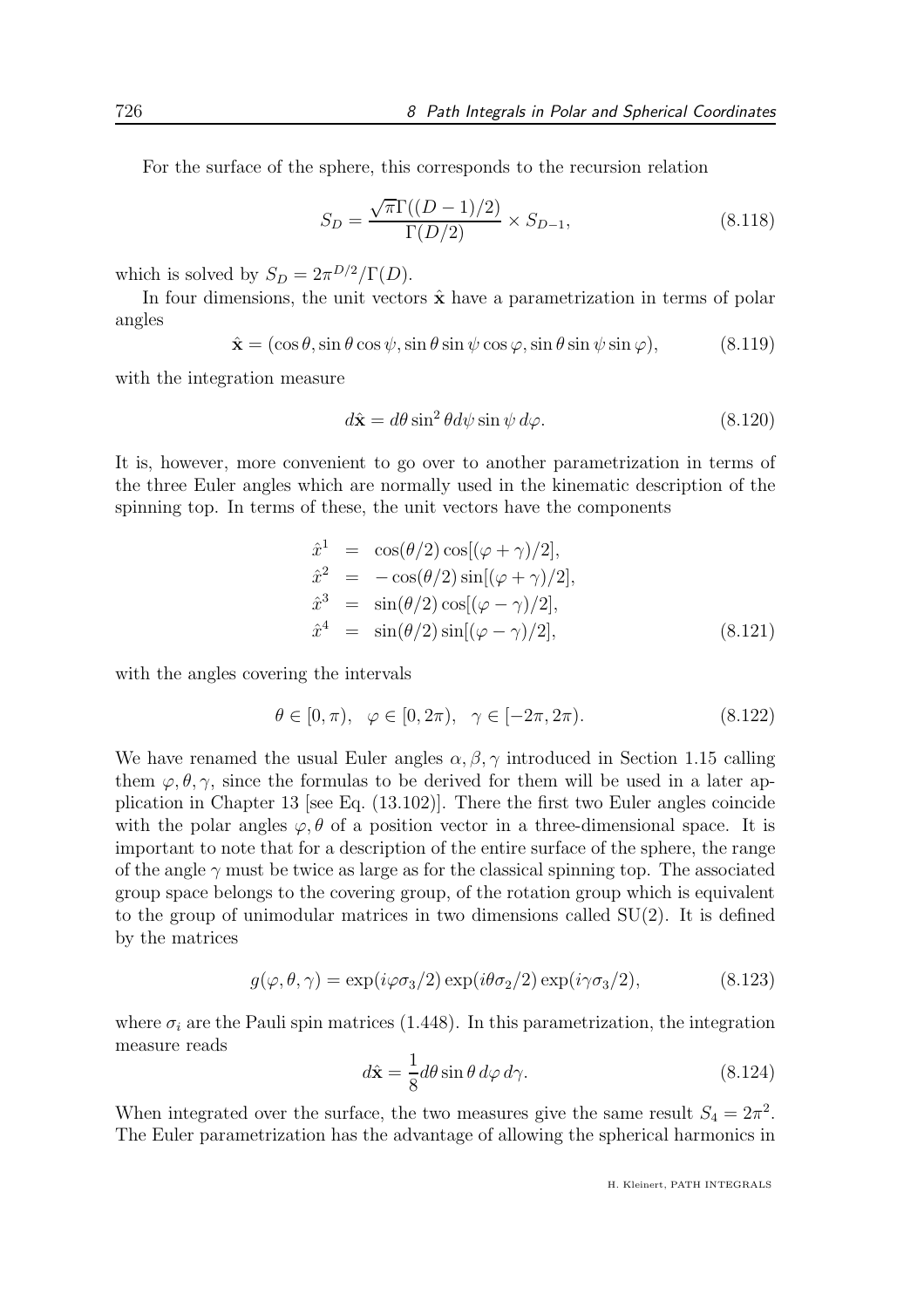four dimensions to be expressed in terms of the well-known representation functions of the rotation group introduced in (1.445), (1.446):

$$
Y_{l,m_1,m_2}(\hat{\mathbf{x}}) = \sqrt{\frac{l+1}{2\pi^2}} \mathcal{D}_{m_1m_2}^{l/2}(\varphi,\theta,\gamma) = \sqrt{\frac{l+1}{2\pi^2}} d_{m_1m_2}^{l/2}(\theta) e^{i(m_1\varphi + m_2\gamma)}.
$$
 (8.125)

For even and odd  $l$ , the numbers  $m_1, m_2$  are both integer or half-integer, respectively.

In arbitrary dimensions  $D > 2$ , the ultra-spherical Gegenbauer polynomials satisfy the following addition theorem

$$
\frac{2l+D-2}{D-2} \frac{1}{S_D} C_l^{(D/2-1)}(\cos \Delta \vartheta_n) = \sum_{\mathbf{m}} Y_{l\mathbf{m}}(\hat{\mathbf{x}}_n) Y_{l\mathbf{m}}^*(\hat{\mathbf{x}}_{n-1}).
$$
(8.126)

For  $D = 3$ , this reduces properly to the well-known addition theorem for the spherical harmonics

$$
\frac{1}{4\pi}(2l+1)P_l(\cos\Delta\vartheta_n) = \sum_{m=-l}^{l} Y_{lm}(\hat{\mathbf{x}}_n)Y_{lm}^*(\hat{\mathbf{x}}_{n-1}).
$$
\n(8.127)

For  $D = 4$ , it becomes<sup>10</sup>

$$
\frac{l+1}{2\pi^2}C_l^{(1)}(\cos\Delta\vartheta_n) = \frac{l+1}{2\pi^2} \sum_{m_1,m_2=-l/2}^{l/2} \mathcal{D}_{m_1m_2}^{l/2}(\varphi_n, \theta_n, \gamma_n) \mathcal{D}_{m_1m_2}^{l/2 \,*}(\varphi_{n-1}, \theta_{n-1}, \gamma_{n-1}),
$$
\n(8.128)

where the angle  $\Delta \vartheta_n$  is related to the Euler angles of the vectors  $\mathbf{x}_n$ ,  $\mathbf{x}_{n-1}$  by

$$
\cos \Delta \vartheta_n = \cos(\theta_n/2) \cos(\theta_{n-1}/2) \cos[(\varphi_n - \varphi_{n-1} + \gamma_n - \gamma_{n-1})/2] + \sin(\theta_n/2) \sin(\theta_{n-1}/2) \cos[(\varphi_n - \varphi_{n-1} - \gamma_n + \gamma_{n-1})/2].
$$
(8.129)

Using (8.126), we can rewrite the expansion (8.100) in the form

$$
e^{h(\cos \Delta \vartheta_n - 1)} = \sum_{l=0}^{\infty} \tilde{a}_l(h) \sum_{\mathbf{m}} Y_{l\mathbf{m}}(\hat{\mathbf{x}}_n) Y_{l\mathbf{m}}^*(\hat{\mathbf{x}}_{n-1}).
$$
\n(8.130)

This is now valid for any dimension D, including the case  $D = 2$  where the left-hand side of (8.126) involves the limiting procedure (8.108). We shall see in Chapter 9 in connection with Eq. (9.61) that it also makes sense to apply this expansion to the case  $D = 1$  where the "partial-wave expansion" degenerates into a separation of even and odd wave functions. In four dimensions, we shall mostly prefer the expansion

$$
e^{h(\cos\Delta\vartheta_n-1)} = \sum_{l=0}^{\infty} \tilde{a}_l(h) \frac{l+1}{2\pi^2} \sum_{m_1,m_2=-l/2}^{l/2} \mathcal{D}_{m_1m_2}^{l/2}(\varphi_n,\theta_n,\gamma_n) \mathcal{D}_{m_1m_2}^{l/2*}(\varphi_{n-1},\theta_{n-1},\gamma_{n-1}),
$$
\n(8.131)

<sup>&</sup>lt;sup>10</sup>Note that  $C_l^{(1)}$  $\ell_l^{(1)}(\cos \Delta \theta_n)$  coincides with the trace over the representation functions (1.446) of the rotation group, i.e., it is equal to  $\sum_{m=-l/2}^{l/2} d_{m,m}^{l/2}(\Delta \vartheta_n)$ .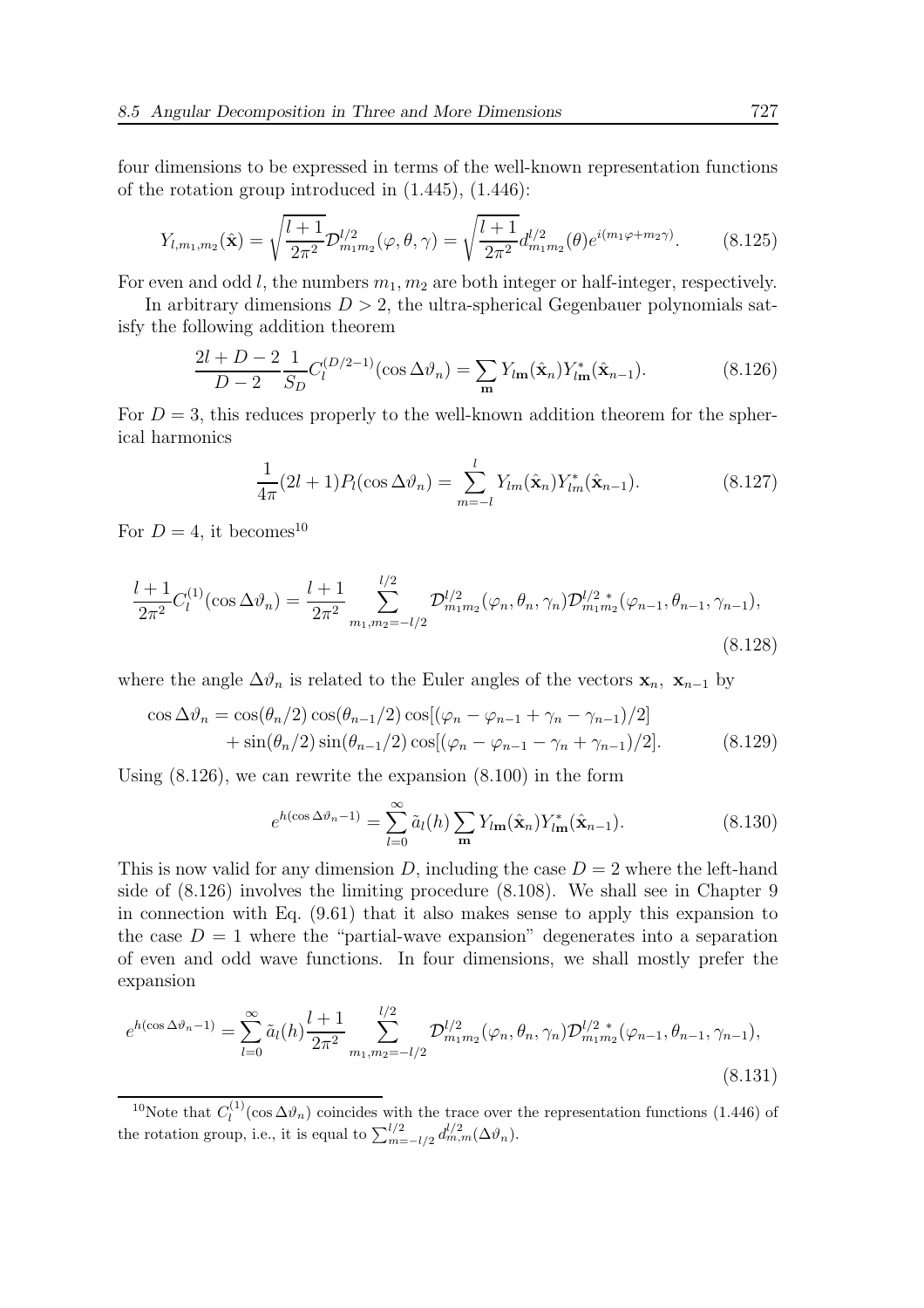where the sum over  $m_1, m_2$  runs for even and odd l over integer and half-integer numbers, respectively.

The reduction of the time evolution amplitude in D dimensions to a radial path integral proceeds from here on in the same way as in two and three dimensions. The generalization of (8.89) reads

$$
(\mathbf{x}_b \tau_b | \mathbf{x}_a \tau_a) \approx \frac{1}{\sqrt{2\pi\hbar\epsilon/M}} \prod_{n=1}^N \left[ \int_0^\infty \frac{dr_n r_n^{D-1} d\hat{\mathbf{x}}_n}{\sqrt{2\pi\hbar\epsilon/M}} \right]
$$
  

$$
\times \prod_{n=1}^{N+1} \left[ \left( \frac{2\pi\hbar\epsilon}{Mr_n r_{n-1}} \right)^{(D-1)/2} \sum_{l_n=0}^\infty \tilde{I}_{D/2-1+l_n} \left( \frac{M}{\hbar\epsilon} r_n r_{n-1} \right) \right]
$$
  

$$
\times \sum_{m_n} Y_{l_n m_n} (\hat{\mathbf{x}}_n) Y_{l_n m_n}^* (\hat{\mathbf{x}}_{n-1}) \right] \exp \left\{ -\frac{\epsilon}{\hbar} \sum_{n=1}^{N+1} \left[ \frac{M}{2\epsilon^2} (r_n - r_{n-1})^2 + V(r_n) \right] \right\}.
$$
 (8.132)

By performing the angular integrals and using the orthogonality relations (8.115), the product of sums over  $l_n, \mathbf{m}_n$  reduces to a single sum over  $l, \mathbf{m}$ , just as in the three-dimensional amplitude (8.91). The result is the spherical decomposition

$$
(\mathbf{x}_b \tau_b | \mathbf{x}_a \tau_a) = \frac{1}{(r_b r_a)^{(D-1)/2}} \sum_{l=0}^{\infty} (r_b \tau_b | r_a \tau_a)_l \sum_{m} Y_{l\mathbf{m}}(\hat{\mathbf{x}}_b) Y_{l\mathbf{m}}^*(\hat{\mathbf{x}}_a), \tag{8.133}
$$

where  $(r_b \tau_b | r_a \tau_a)_l$  is the purely radial amplitude

$$
(r_b \tau_b | r_a \tau_a)_l \approx \frac{1}{\sqrt{2\pi\hbar\epsilon/M}} \prod_{n=1}^N \left[ \int_0^\infty \frac{dr_n}{\sqrt{2\pi\hbar\epsilon/M}} \right] \exp\left\{-\frac{1}{\hbar} \mathcal{A}_l^N[r]\right\},\tag{8.134}
$$

with the time-sliced action

$$
\mathcal{A}_l^N[r] = \epsilon \sum_{n=1}^{N+1} \left[ \frac{M}{2\epsilon^2} (r_n - r_{n-1})^2 - \frac{\hbar}{\epsilon} \log \tilde{I}_{l+D/2-1} \left( \frac{M}{\hbar \epsilon} r_n r_{n-1} \right) + V(r_n) \right].
$$
 (8.135)

As before, the product  $\prod_{n=1}^{N+1} 1/(r_n r_{n-1})^{(D-1)/2}$  has removed the product  $\prod_{n=1}^{N} r_n^{D-1}$ in the measure as well as the factor  $(r_b r_a)^{(D-1)/2}$  in front of it, leaving only the standard one-dimensional measure of integration.

In the continuum limit  $\epsilon \to 0$ , the asymptotic expression (8.24) for the Bessel function brings the action to the form

$$
\mathcal{A}_l^N[r,\bar{r}] \approx \epsilon \sum_{n=1}^{N+1} \left[ \frac{M}{2\epsilon^2} (r_n - r_{n-1})^2 + \frac{\hbar^2}{2M} \frac{(l+D/2-1)^2 - 1/4}{r_n r_{n-1}} + V(r_n) \right].
$$
 (8.136)

This looks again like the time-sliced version of the radial path integral in D dimensions

$$
(r_b \tau_b | r_a \tau_a)_l = \int \mathcal{D}r(\tau) \exp\left\{-\frac{1}{\hbar} \mathcal{A}_l[r]\right\},\tag{8.137}
$$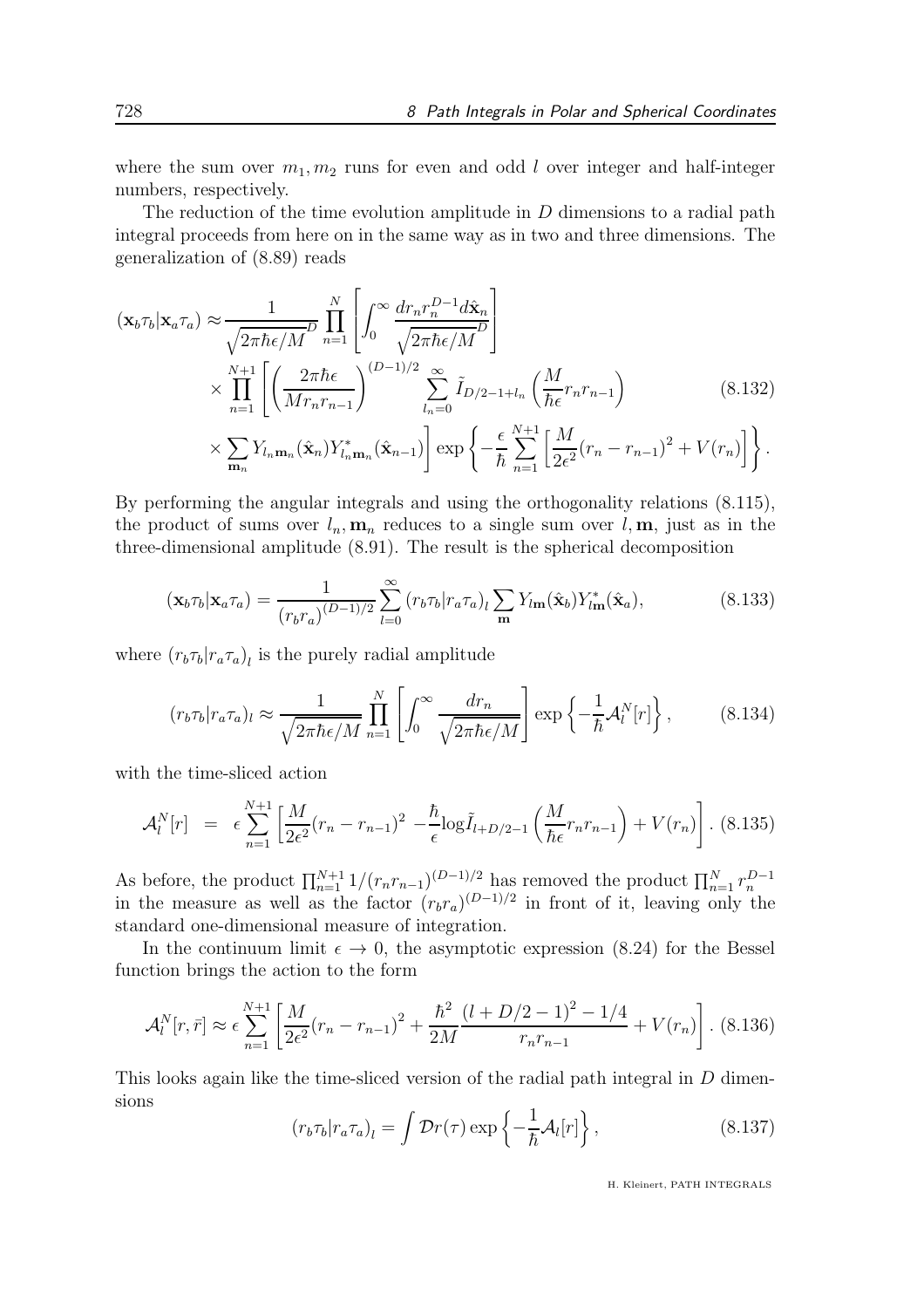with the continuum action

$$
\mathcal{A}_l[r] = \int_{\tau_a}^{\tau_b} d\tau \left[ \frac{M}{2} \dot{r}^2 + \frac{4\hbar^2}{2M} \frac{(l+D/2-1)^2 - 1/4}{r^2} + V(r) \right]. \tag{8.138}
$$

As in Eq. (8.50), we have written the centrifugal barrier as

$$
\left(\frac{\hbar^2}{2Mr^2}[(l+D/2-1)^2-1/4]\right)^n,\tag{8.139}
$$

to emphasize the subtleties of the time-sliced radial path integral, with the understanding that the time-sliced barrier reads [as in (8.51)]

$$
\frac{\epsilon \hbar^2}{2Mr_nr_{n-1}}[(l+D/2-1)^2-1/4)]^{"} \equiv -\hbar \log \tilde{I}_{l+D/2-1}(\frac{M}{\hbar \epsilon}r_nr_{n-1}).\tag{8.140}
$$

## 8.6 Radial Path Integral for Harmonic Oscillator and Free Particle in D Dimensions

For the harmonic oscillator and the free particle, there is no need to perform the radial path integral (8.134) with the action (8.135). As in (8.38), we simply take the known amplitude in D dimensions, (2.177), continue it to imaginary times  $t = -i\tau$ , and expand it with the help of (8.130):

$$
(\mathbf{x}_{b}\tau_{b}|\mathbf{x}_{a}\tau_{a}) = \frac{1}{\sqrt{2\pi\hbar/M}^{D}}\sqrt{\frac{\omega}{\sinh[\omega(\tau_{b}-\tau_{a})]}} \tag{8.141}
$$

$$
\times \exp\left\{-\frac{1}{\hbar}\frac{M\omega}{\sinh[\omega(\tau_{b}-\tau_{a})]}(r_{b}^{2}+r_{a}^{2})\cosh[\omega(\tau_{b}-\tau_{a})]\right\}
$$

$$
\times \sum_{l=0}^{\infty} a_{l} \left(\frac{M\omega r_{b}r_{a}}{\hbar\sinh[\omega(\tau_{b}-\tau_{a})]}\right)\sum_{\mathbf{m}} Y_{l\mathbf{m}}(\hat{\mathbf{x}}_{b})Y_{l\mathbf{m}}^{*}(\hat{\mathbf{x}}_{a}).
$$

Comparing this with Eq. (8.133) and remembering (8.101), we identify the radial amplitude as

$$
(r_b \tau_b | r_a \tau_a)_l = \frac{M}{\hbar} \frac{\omega \sqrt{r_b r_a}^{D-1}}{\sinh[\omega(\tau_b - \tau_a)]} \times e^{-(M\omega/2\hbar)\coth[\omega(\tau_b - \tau_a)](r_b^2 + r_a^2)} I_{l+D/2-1} \left(\frac{M\omega r_b r_a}{\hbar \sinh[\omega(\tau_b - \tau_a)]}\right), \quad (8.142)
$$

generalizing (8.39). The limit  $\omega \to 0$  yields the amplitude for a free particle

$$
(r_b \tau_b | r_a \tau_a)_l = \frac{M}{\hbar} \frac{\sqrt{r_b r_a}^{D-1}}{(\tau_b - \tau_a)} e^{-M(r_b^2 + r_a^2)/2\hbar(\tau_b - \tau_a)} I_{l+D/2-1} \left(\frac{M r_b r_a}{\hbar(\tau_b - \tau_a)}\right). \tag{8.143}
$$

Comparing this with  $(8.40)$  on the one hand and Eqs.  $(8.140)$ ,  $(8.138)$  with  $(8.49)$ ,  $(8.51)$  on the other hand, we conclude: An analytical continuation in D yields the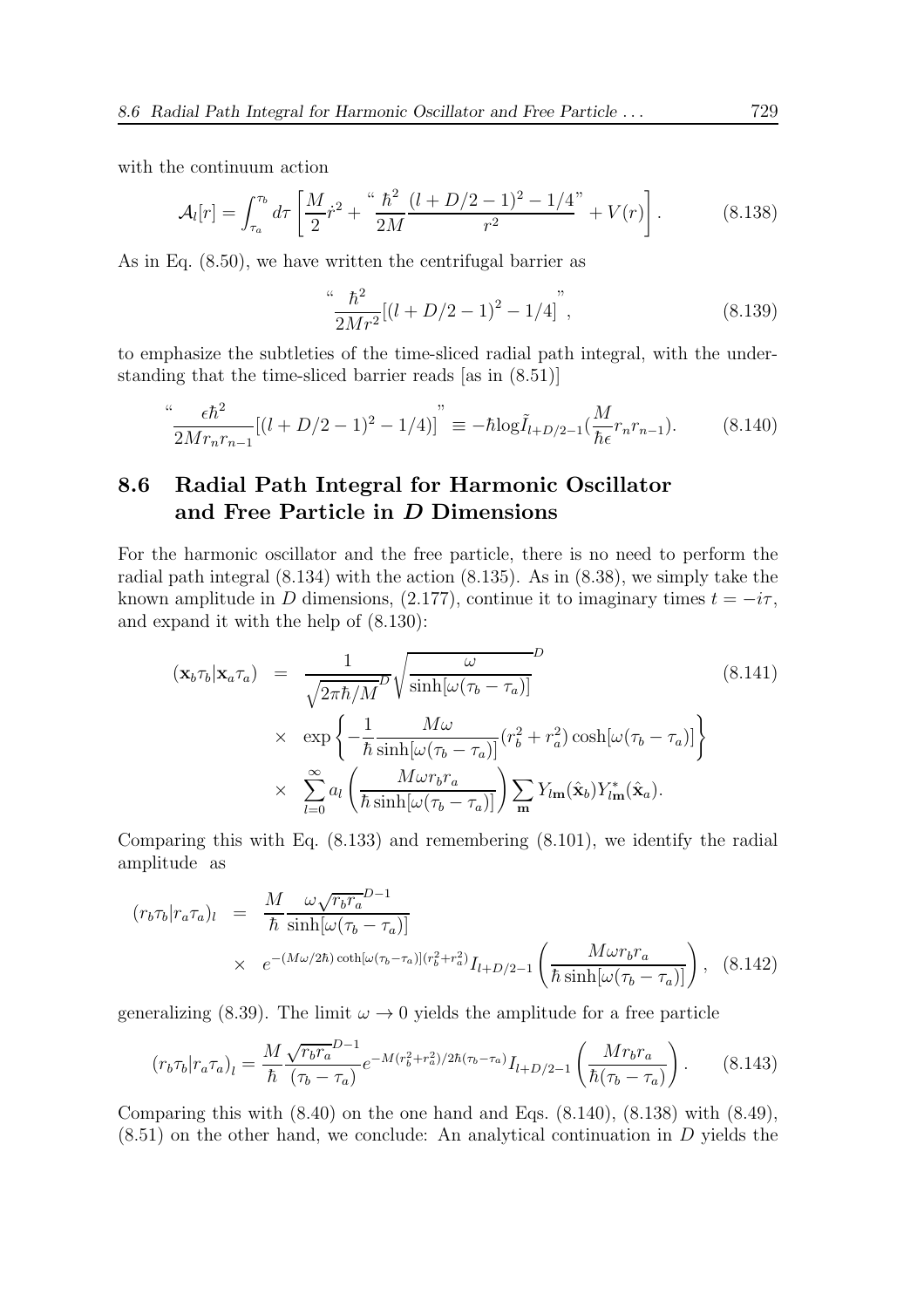path integral for a linear oscillator in the presence of an arbitrary  $1/r^2$ -potential as follows:

$$
\begin{split} (r_b \tau_b | r_a \tau_a)_l \, &= \, \int_0^\infty \! \mathcal{D}r(\tau) \exp\left[ -\frac{1}{\hbar} \int_{\tau_a}^{\tau_b} d\tau \left( \frac{M}{2} \dot{r}^2 + \frac{4\hbar^2}{2M} \frac{\mu^2 - 1/4}{r^2} + \frac{M}{2} \omega^2 r^2 \right) \right] \\ &= \frac{M}{\hbar} \frac{\omega \sqrt{r_b r_a}^{D-1}}{\sinh[\omega(\tau_b - \tau_a)]} e^{-(M\omega/2\hbar) \coth[\omega(\tau_b - \tau_a)] (r_b^2 + r_a^2)} I_\mu \left( \frac{M \omega r_b r_a}{\hbar \sinh[\omega(\tau_b - \tau_a)]} \right). \end{split} \tag{8.144}
$$

Here  $\mu$  is some strength parameter which initially takes the values  $\mu = l + D/2 - 1$ with integer  $l$  and  $D$ . By analytic continuation, the range of validity is extended to all real  $\mu > 0$ . The justification for the continuation procedure follows from the fact that the integral formula (8.14) holds for arbitrary  $m = \mu \geq 0$ . The amplitude (8.144) satisfies therefore the fundamental composition law (8.20) for all real  $m = \mu > 0$ . The harmonic oscillator with an arbitrary extra centrifugal barrier potential

$$
V_{\text{extra}}(r) = \hbar^2 \frac{l_{\text{extra}}^2}{2Mr^2} \tag{8.145}
$$

has therefore the radial amplitude (8.144) with

$$
\mu = \sqrt{(l + D/2 - 1)^2 + l_{\text{extra}}^2}.
$$
\n(8.146)

For a finite number  $N+1$  of time slices, the radial amplitude is known from the angular momentum expansion of the finite- $N$  oscillator amplitude  $(2.199)$  in its obvious extension to D dimensions. It can also be calculated directly as in Appendix 2B by a successive integration of (8.132), using formula (8.14). The iteration formulas are the Euclidean analogs of those derived in Appendix 2B, with the prefactor of the amplitude being  $2\pi \mathcal{N}_1^2 \mathcal{N}_{N+1}^2 \sqrt{r_b r_a}$ , with the exponent  $-a_{N+1}(r_b^2 + r_a^2)/\hbar$ , and with the argument of the Bessel function  $2b_{N+1}r_br_a/\hbar$ . In this way we obtain precisely the expression (8.144), except that  $\sinh[\omega(\tau_b-\tau_a)]$  is replaced by  $\sinh[\tilde{\omega}(N+1)\epsilon]\epsilon/\sinh\tilde{\omega}\epsilon$ and  $\cosh[\omega(\tau_b - \tau_a)]$  by  $\cosh[\tilde{\omega}(N+1)\epsilon]$ .

## 8.7 Particle *near* the Surface of a Sphere in D Dimensions

With the insight gained in the previous sections, it is straightforward to calculate exactly a certain class of auxiliary path integrals. They involve only angular variables and will be called path integrals of a point particle moving near the surface of a sphere in  $D$  dimensions. The resulting amplitudes lead eventually to the physically more relevant amplitudes describing the behavior of a particle on the surface of a sphere.

On the surface of a sphere of radius  $r$ , the position of the particle as a function of time is specified by a unit vector  $\mathbf{u}(t)$ . The Euclidean action is

$$
\mathcal{A} = \frac{M}{2} r^2 \int_{\tau_a}^{\tau_b} d\tau \, \dot{\mathbf{u}}^2(\tau). \tag{8.147}
$$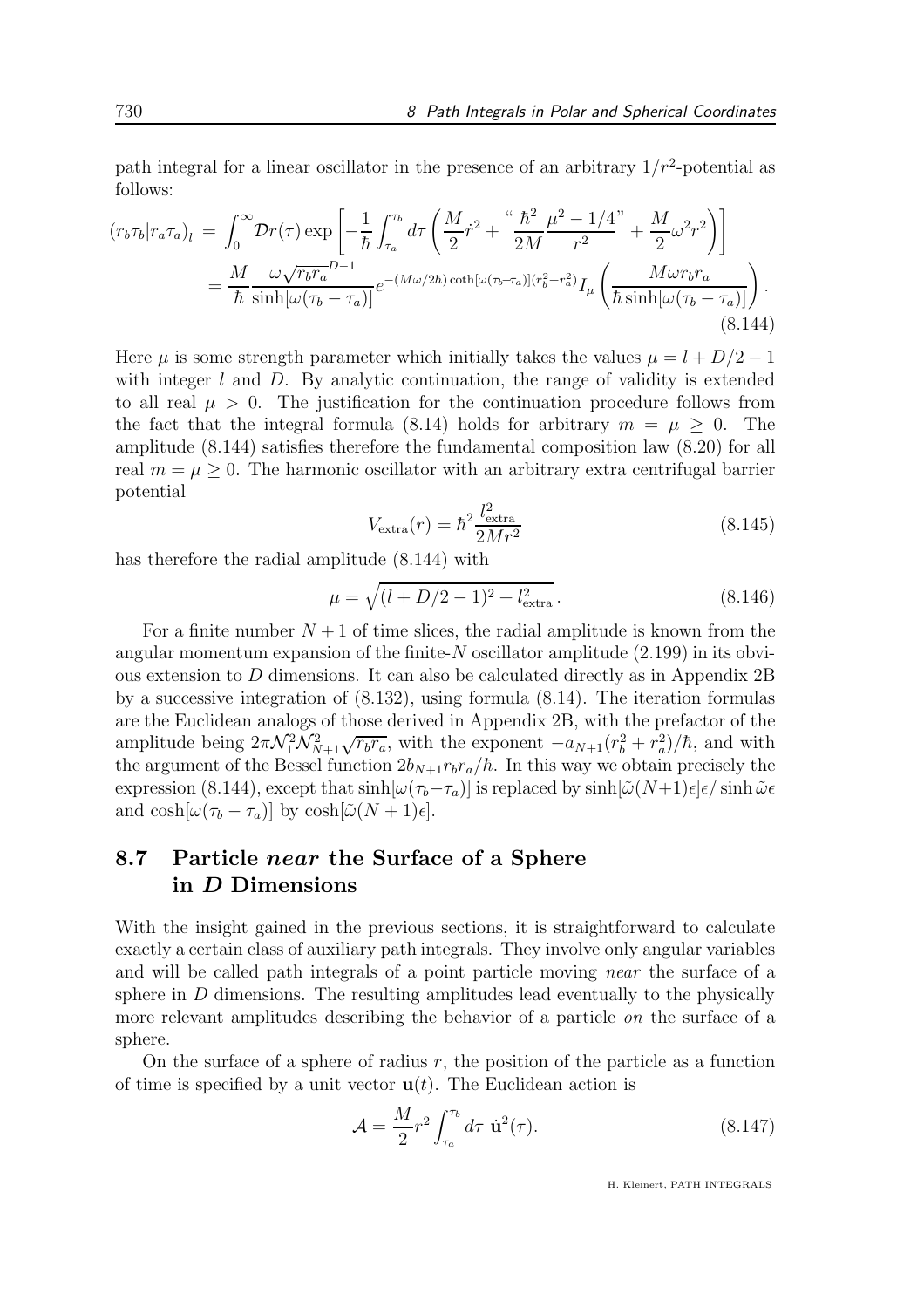The precise way of time-slicing this action is not known from previous discussions. It cannot be deduced from the time-sliced action in Cartesian coordinates, nor from its angular momentum decomposition. A new geometric feature makes the previous procedures inapplicable: The surface of a sphere is a Riemannian space with nonzero intrinsic curvature. Sections 1.13 to 1.15 have shown that the motion in a curved space does not follow the canonical quantization rules of operator quantum mechanics. The same problem is encountered here in another form: Right in the beginning, we are not allowed to time-slice the action (8.147) in a straightforward way. The correct slicing is found in two steps. First we use the experience gained with the angular momentum decomposition of time-sliced amplitudes in a Euclidean space to introduce and solve the earlier mentioned auxiliary time-sliced path integral near the surface of the sphere. In a second step we shall implement certain corrections to properly describe the action  $\omega$  the sphere. At the end, we have to construct the correct measure of path integration which will not be what one naively expects. To set up the auxiliary path integral near the surface of a sphere we observe that the kinetic term of a time slice in D dimensions

$$
\frac{M}{2\epsilon} \sum_{n=1}^{N+1} (r_n^2 + r_{n-1}^2 - 2r_n r_{n-1} \cos \Delta \vartheta_n)
$$
 (8.148)

decomposes into radial and angular parts as

$$
-\frac{M}{2\epsilon} \sum_{n=1}^{N+1} (r_n^2 + r_{n-1}^2 - 2r_n r_{n-1}) + \frac{M}{2\epsilon} \sum_{n=1}^{N+1} 2r_n r_{n-1} (1 - \cos \Delta \vartheta_n).
$$
 (8.149)

The angular factor can be written as

$$
-\frac{M}{2\epsilon} \sum_{n=1}^{N+1} r_n r_{n-1} (\hat{\mathbf{x}}_n - \hat{\mathbf{x}}_{n-1})^2,
$$
\n(8.150)

where  $\hat{\mathbf{x}}_n$ ,  $\hat{\mathbf{x}}_{n-1}$  are the unit vectors pointing in the directions of  $\mathbf{x}_n$ ,  $\mathbf{x}_{n-1}$  [recall  $(8.111)$ . Restricting all radial variables  $r_n$  to the surface of a sphere of a fixed radius r and identifying  $\hat{\mathbf{x}}$  with **u** leads us directly to the time-sliced path integral near the surface of the sphere in  $D$  dimensions:

$$
(\mathbf{u}_b \tau_b | \mathbf{u}_a \tau_a) \approx \frac{1}{\sqrt{2\pi\hbar\epsilon/Mr^2}} \prod_{n=1}^N \left[ \int \frac{d\mathbf{u}_n}{\sqrt{2\pi\hbar\epsilon/Mr^2}} \right] \exp\left(-\frac{1}{\hbar} \mathcal{A}^N\right), \quad (8.151)
$$

with the sliced action

$$
\mathcal{A}^{N} = \frac{M}{2\epsilon} r^{2} \sum_{n=1}^{N+1} (\mathbf{u}_{n} - \mathbf{u}_{n-1})^{2}.
$$
 (8.152)

The measure  $d\mathbf{u}_n$  denotes infinitesimal surface elements on the sphere in D dimensions [recall (8.116)]. Note that although the endpoints  $\mathbf{u}_n$  lie all on the sphere, the paths remain only near the sphere since the path sections between the points leave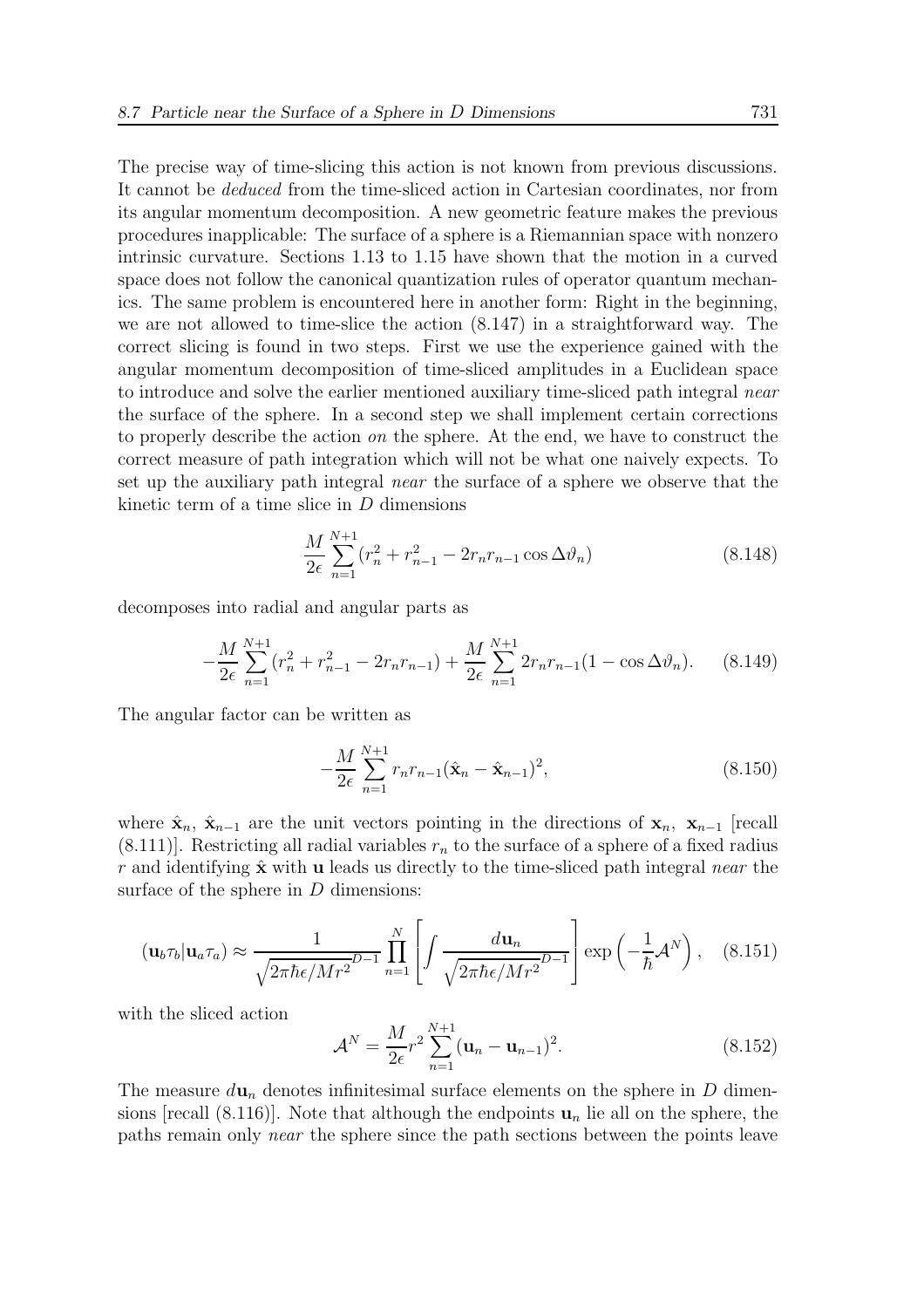the surface and traverse the embedding space along a straight line. This will be studied further in Section 8.8.

As mentioned above, this amplitude can be solved exactly. In fact, for each time interval  $\epsilon$ , the exponential

$$
\exp\left[-\frac{Mr^2}{2\hbar\epsilon}(\mathbf{u}_n - \mathbf{u}_{n-1})^2\right] = \exp\left[-\frac{Mr^2}{\hbar\epsilon}(1 - \cos\Delta\vartheta_n)\right]
$$
(8.153)

can be expanded into spherical harmonics according to formulas (8.100)–(8.101),

$$
\exp\left[-\frac{Mr^{2}}{2\hbar\epsilon}(\mathbf{u}_{n}-\mathbf{u}_{n-1})^{2}\right] = \sum_{l=0}^{\infty} \tilde{a}_{l}(h) \frac{l+D/2-1}{D/2-1} \frac{1}{S_{D}} C_{l}^{(D/2-1)}(\cos\Delta\vartheta_{n})
$$

$$
= \sum_{l=0}^{\infty} \tilde{a}_{l}(h) \sum_{m} Y_{l\mathbf{m}}(\mathbf{u}_{n}) Y_{l\mathbf{m}}^{*}(\mathbf{u}_{n-1}), \qquad (8.154)
$$

where

$$
\tilde{a}_l(h) = \left(\frac{2\pi}{h}\right)^{(D-1)/2} \tilde{I}_{l+D/2-1}(h), \quad h = \frac{Mr^2}{\hbar \epsilon}.
$$
\n(8.155)

For each adjacent pair  $(n+1, n)$ ,  $(n, n-1)$  of such factors in the sliced path integral, the integration over the intermediate  $\mathbf{u}_n$  variable can be done using the orthogonality relation (8.115). In this way, (8.151) produces the time-sliced amplitude

$$
(\mathbf{u}_b \tau_b | \mathbf{u}_a \tau_a) = \left(\frac{h}{2\pi}\right)^{(N+1)(D-1)/2} \sum_{l=0}^{\infty} \tilde{a}_l(h)^{N+1} \sum_{\mathbf{m}} Y_{l\mathbf{m}}(\mathbf{u}_b) Y_{l\mathbf{m}}^*(\mathbf{u}_a). \tag{8.156}
$$

We now go to the continuum limit  $N \to \infty$ ,  $\epsilon = (\tau_b - \tau_a)/(N+1) \to 0$ , where [recall (8.11)]

$$
\left(\frac{h}{2\pi}\right)^{(N+1)(D-1)/2} \tilde{a}_l(h)^{N+1} = \left[\tilde{I}_{l+D/2-1}\left(\frac{Mr^2}{\hbar\epsilon}\right)\right]^{N+1} \xrightarrow{\epsilon \to 0} \exp\left\{-(\tau_b - \tau_a)\hbar\frac{(l+D/2-1)^2 - 1/4}{2Mr^2}\right\}.
$$
\n(8.157)

Thus, the final time evolution amplitude for the motion near the surface of the sphere is

$$
(\mathbf{u}_b \tau_b | \mathbf{u}_a \tau_a) = \sum_{l=0}^{\infty} \exp\left[-\frac{\hbar L_2}{2Mr^2} (\tau_b - \tau_a)\right] \sum_{\mathbf{m}} Y_{l\mathbf{m}}(\mathbf{u}_b) Y_{l\mathbf{m}}^*(\mathbf{u}_a),\tag{8.158}
$$

with

$$
L_2 \equiv (l + D/2 - 1)^2 - 1/4. \tag{8.159}
$$

For  $D = 3$ , this amounts to an expansion in terms of associated Legendre polynomials

$$
(\mathbf{u}_b \tau_b | \mathbf{u}_a \tau_a) = \sum_{l=0}^{\infty} \frac{2l+1}{4\pi} \exp\left\{-\frac{\hbar L_2}{2Mr^2} (\tau_b - \tau_a)\right\}
$$

$$
\times \sum_{m=-l}^{l} \frac{(l-m)!}{(l+m)!} P_l^m(\cos \theta_b) P_l^m(\cos \theta_a) e^{im(\varphi_b - \varphi_a)}.
$$
(8.160)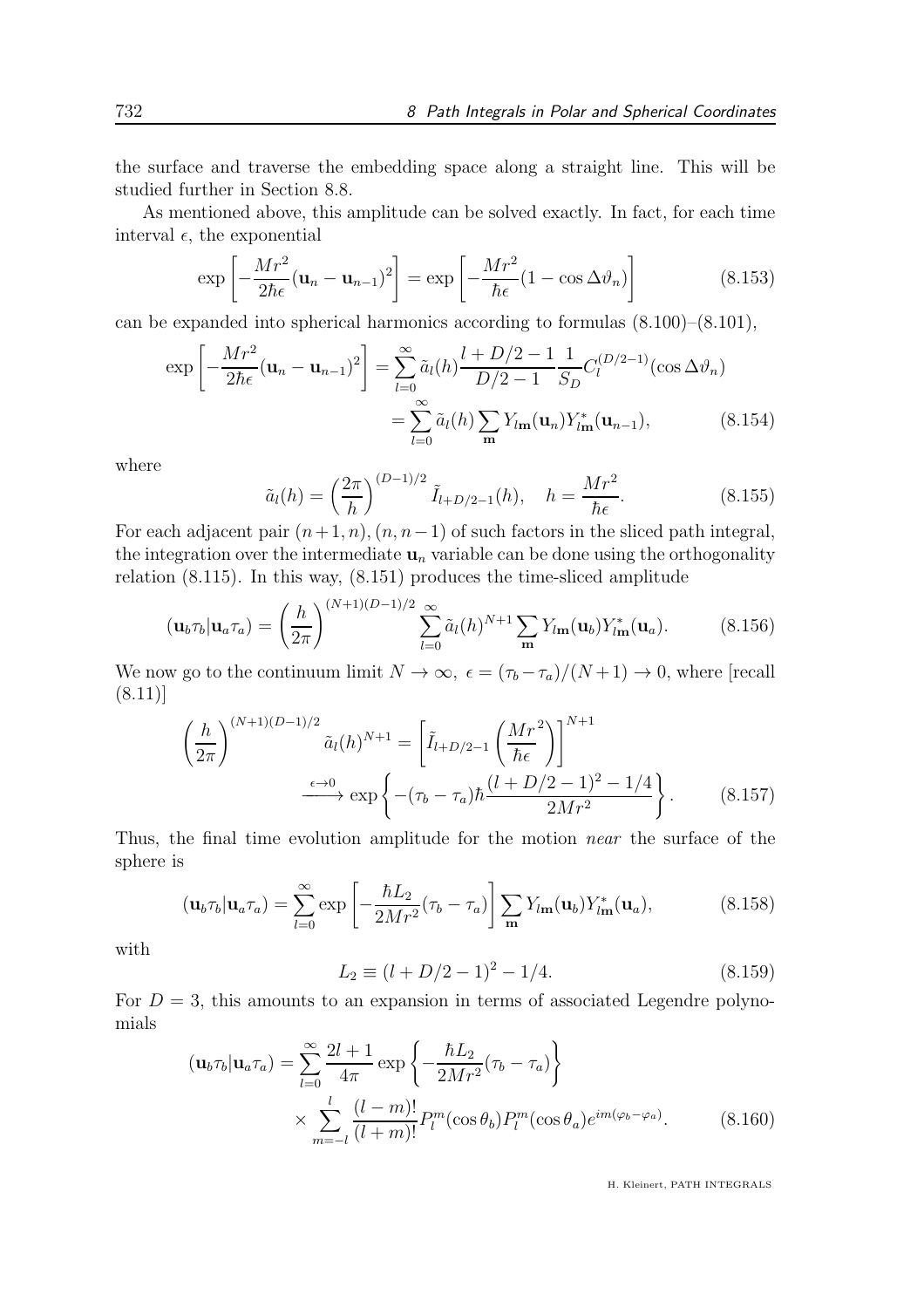If the initial point lies at the north pole of the sphere, this simplifies to

$$
(\mathbf{u}_b \tau_b | \hat{\mathbf{z}}_a \tau_a) = \sum_{l=0}^{\infty} \frac{2l+1}{4\pi} \exp\left[-\frac{\hbar L_2}{2Mr^2} (\tau_b - \tau_a)\right] P_l(\cos \theta_b) P_l(1), \tag{8.161}
$$

where  $P_l(1) = 1$ . By rotational invariance the same result holds for arbitrary directions of  $\mathbf{u}_a$ , if  $\theta_b$  is replaced by the difference angle  $\vartheta$  between  $\mathbf{u}_b$  and  $\mathbf{u}_a$ . In four dimensions, the most convenient expansion uses again the representation

functions of the rotation group, so that (8.158) reads

$$
(\mathbf{u}_b \tau_b | \mathbf{u}_a \tau_a) = \sum_{l=0}^{\infty} \exp\left[ -\frac{\hbar L_2}{2Mr^2} (\tau_b - \tau_a) \right]
$$
(8.162)  

$$
\times \frac{l+1}{2\pi^2} \sum_{m_1, m_2 = -l/2}^{l/2} \mathcal{D}_{m_1 m_2}^{l/2} (\varphi_b, \theta_b, \gamma_b) \mathcal{D}_{m_1 m_2}^{l/2} (\varphi_a, \theta_a, \gamma_a).
$$

These results will be needed in Sections 8.9 and 10.4 to calculate the amplitudes on the surface of a sphere. First, however, we extract some more information from the amplitudes near the surface of the sphere.

#### 8.8 Angular Barriers near the Surface of a Sphere

In Section 8.5 we have projected the path integral of a free particle in three dimensions into a state of fixed angular momentum  $l$  finding a radial path integral containing a singular potential, the centrifugal barrier. This could not be treated via the standard time-slicing formalism. The projection of the path integral, however, supplied us with a valid time-sliced action and yielded the correct amplitude. A similar situation occurs if we project the path integral near the surface of a sphere into a fixed azimuthal quantum number  $m$ . The physics very near the poles of a sphere is almost the same as that on the tangential surfaces at the poles. Thus, at a fixed two-dimensional angular momentum, the tangential surfaces contain centrifugal barriers. We expect analogous centrifugal barriers at a fixed azimuthal quantum number  $m$  near the poles of a sphere at a fixed azimuthal quantum number  $m$ . These will be called *angular barriers*.

#### 8.8.1 Angular Barriers in Three Dimensions

Consider first the case  $D = 3$  where the azimuthal decomposition is

$$
(\mathbf{u}_b \tau_b | \mathbf{u}_a \tau_a) = \sum_m (\sin \theta_b \tau_b | \sin \theta_a \tau_a)_m \frac{1}{2\pi} e^{im(\varphi_b - \varphi_a)}.
$$
 (8.163)

It is convenient to introduce also the differently normalized amplitude

$$
(\theta_b \tau_b | \theta_a \tau_a)_m \equiv \sqrt{\sin \theta_b \sin \theta_a} (\sin \theta_b \tau_b | \sin \theta_a \tau_a)_m, \tag{8.164}
$$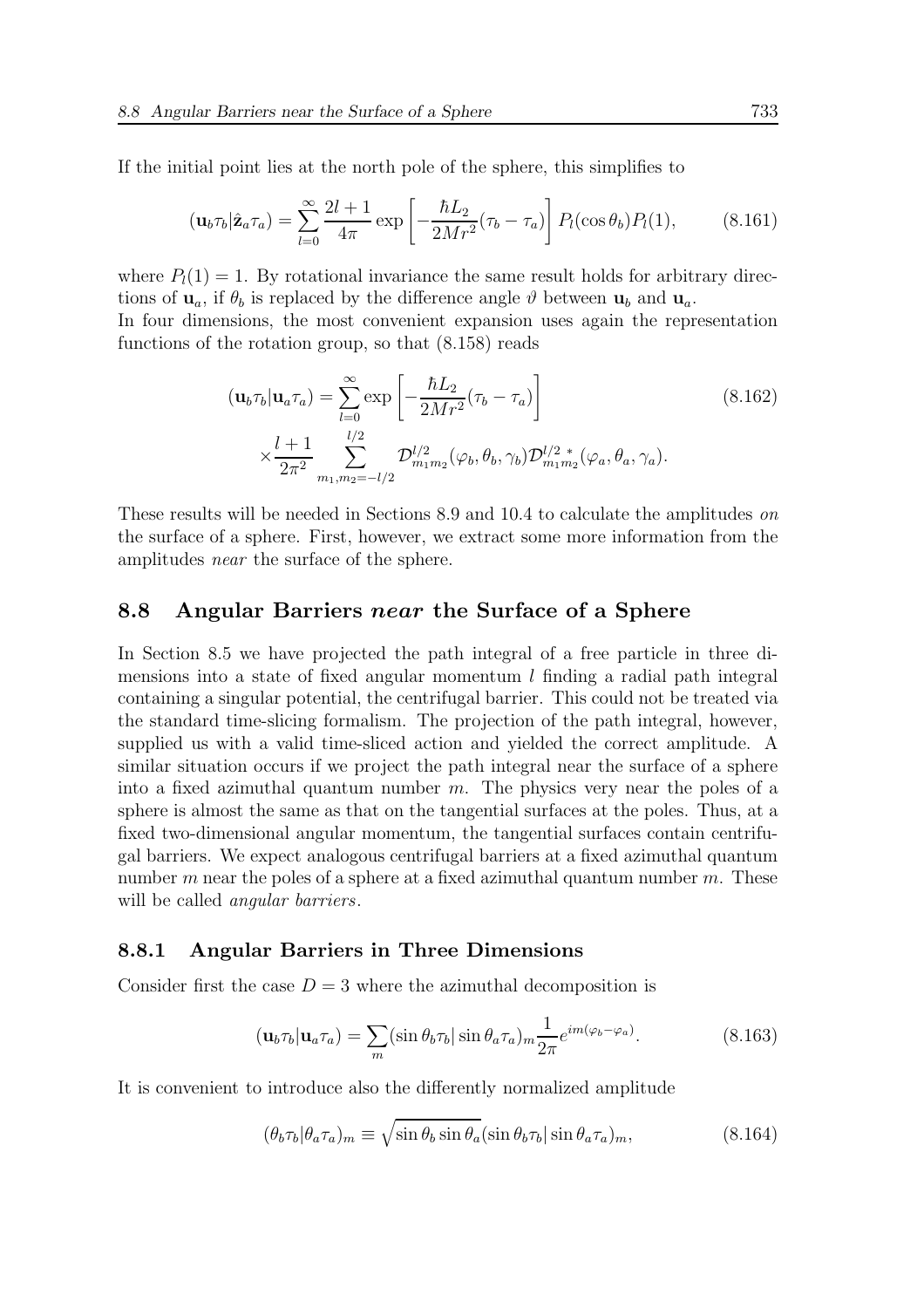in terms of which the expansion reads

$$
(\mathbf{u}_b \tau_b | \mathbf{u}_a \tau_a) = \sum_m \frac{1}{\sqrt{\sin \theta_b \sin \theta_a}} (\theta_b \tau_b | \theta_a \tau_a)_{m} \frac{1}{2\pi} e^{im(\varphi_b - \varphi_a)}.
$$
(8.165)

While the amplitude  $(\sin \theta_b \tau_b | \sin \theta_a \tau_a)_m$  has the equal-time limit

$$
(\sin \theta_b \tau) \sin \theta_a \tau)_m = \frac{1}{\sin \theta_a} \delta(\theta_b - \theta_a)
$$
\n(8.166)

corresponding to the invariant measure of the  $\theta$ -integration on the surface of the sphere  $\int d\theta \sin \theta$ , the new amplitude  $(\theta_b \tau_b | \theta_a \tau)_m$  has the limit

$$
(\theta_b \tau | \theta_a \tau)_m = \delta(\theta_b - \theta_a) \tag{8.167}
$$

with a simple  $\delta$ -function, just as for a particle moving on the coordinate interval  $\theta \in (0, 2\pi)$  with an integration measure  $\int d\theta$ . The renormalization is analogous to that of the radial amplitudes in (8.9).

The projected amplitude can immediately be read off from Eq. (8.158):

$$
(\theta_b \tau_b | \theta_a \tau_a)_m = \sqrt{\sin \theta_b \sin \theta_a}
$$
  
 
$$
\times \sum_{l=m}^{\infty} \exp \left[ -\frac{\hbar l(l+1)}{2Mr^2} (\tau_b - \tau_a) \right] 2\pi Y_{lm}(\theta_b, 0) Y_{lm}^*(\theta_a, 0). \quad (8.168)
$$

In terms of associated Legendre polynomials [recall (8.84)], this reads

$$
(\theta_b \tau_b | \theta_a \tau_a)_m = \sqrt{\sin \theta_b \sin \theta_a} \sum_{l=m}^{\infty} \exp \left\{ -\frac{\hbar l(l+1)}{2Mr^2} (\tau_b - \tau_a) \right\}
$$
(8.169)  

$$
\times \frac{(2l+1)}{2} \frac{(l-m)!}{(l+m)!} P_l^m(\cos \theta_b) P_l^m(\cos \theta_a).
$$

Let us look at the time-sliced path integral associated with this amplitude. We start from Eq.  $(8.151)$  for  $D = 3$ ,

$$
(\mathbf{u}_b \tau_b | \mathbf{u}_a \tau_a) \approx \frac{1}{2\pi \hbar \epsilon / M r^2} \prod_{n=1}^N \left[ \int \frac{d \cos \theta_n d\varphi_n}{2\pi \hbar \epsilon / M r^2} \right] \exp\left(-\frac{1}{\hbar} \mathcal{A}^N\right),\tag{8.170}
$$

and use the addition theorem

$$
\cos \Delta \vartheta_n = \cos \theta_n \cos \theta_{n-1} + \sin \theta_n \sin \theta_{n-1} \cos(\varphi_n - \varphi_{n-1})
$$
\n(8.171)

to expand the exponent as

$$
\exp\left[-\frac{Mr^2}{2\hbar\epsilon}(\mathbf{u}_n - \mathbf{u}_{n-1})^2\right] = \exp\left[-\frac{Mr^2}{\hbar\epsilon}(1 - \cos\Delta\vartheta_n)\right]
$$

$$
= \exp\left[-\frac{Mr^2}{\hbar\epsilon}(1 - \cos\theta_n\cos\theta_{n-1} - \sin\theta_n\sin\theta_{n-1})\right]
$$

$$
\times \frac{1}{\sqrt{2\pi\hbar_n}}\sum_{m=-\infty}^{\infty}\tilde{I}_m(h_n)e^{im(\varphi_n - \varphi_{n-1})},
$$
(8.172)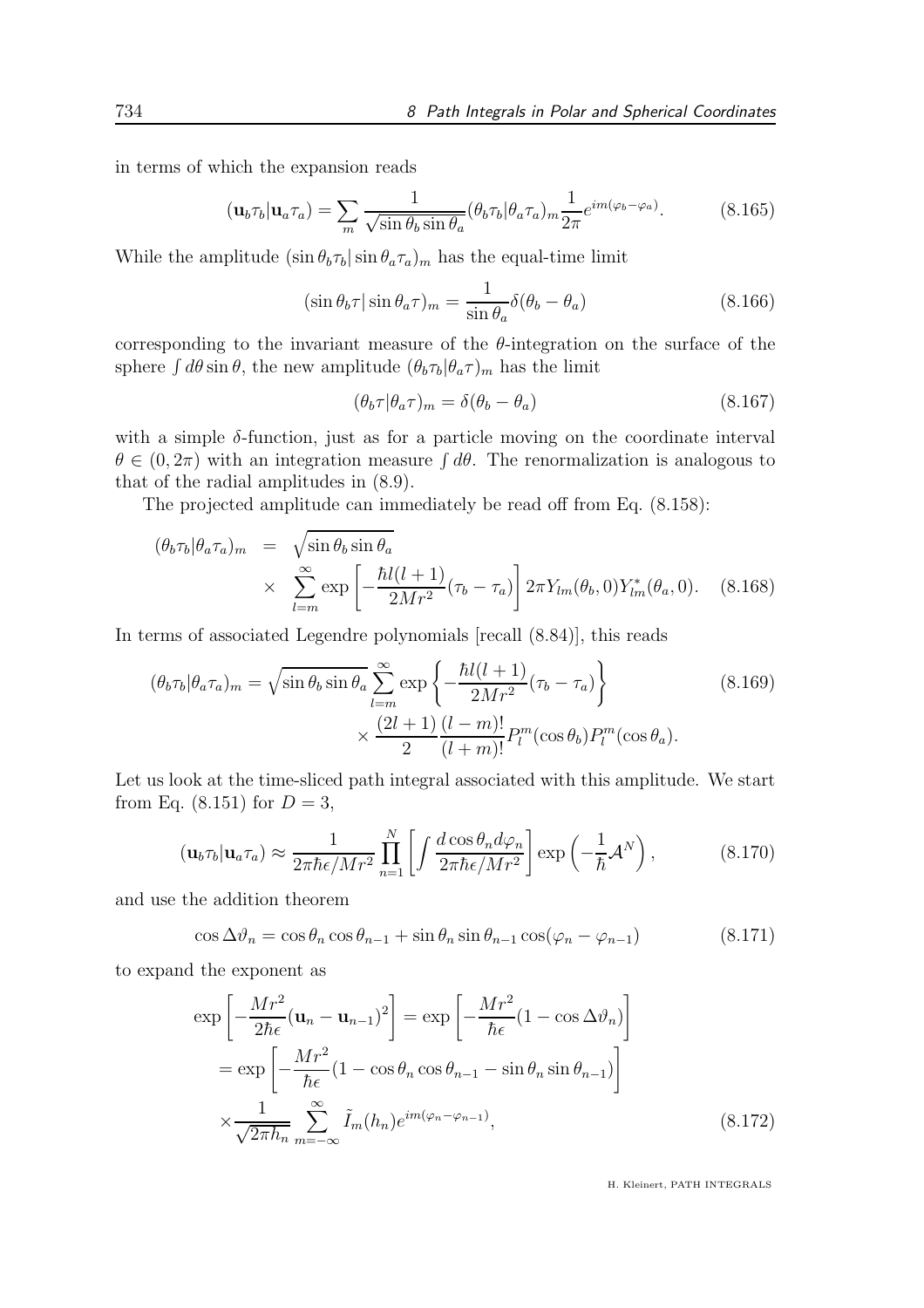where  $h_n$  is defined as

$$
h_n \equiv \frac{Mr^2}{\hbar \epsilon} \sin \theta_n \sin \theta_{n-1}.
$$
 (8.173)

By doing successively the  $\varphi_n$ -integrations, we wind up with the path integral for the projected amplitude

$$
(\theta_b \tau_b | \theta_a \tau_a)_m \approx \frac{1}{\sqrt{2\pi \epsilon \hbar / Mr^2}} \prod_{n=1}^N \left[ \int_0^\pi \frac{d\theta_n}{\sqrt{2\pi \epsilon \hbar / Mr^2}} \right] \exp\left(-\frac{1}{\hbar} \mathcal{A}_m^N\right),\tag{8.174}
$$

where  $\mathcal{A}_m^N$  is the sliced action

$$
\mathcal{A}_{m}^{N} = \sum_{n=1}^{N+1} \left\{ \frac{Mr^{2}}{\epsilon} [1 - \cos(\theta_{n} - \theta_{n-1})] - \hbar \log \tilde{I}_{m}(h_{n}) \right\}.
$$
 (8.175)

For small  $\epsilon$ , this can be approximated (setting  $\Delta\theta_n \equiv \theta_n - \theta_{n-1}$ ) by

$$
\mathcal{A}_m^N \approx \epsilon \sum_{n=1}^{N+1} \left\{ \frac{Mr^2}{2\epsilon^2} \left[ (\Delta \theta_n)^2 - \frac{1}{12} (\Delta \theta_n)^4 + \ldots \right] + \frac{\hbar^2}{2Mr^2} \frac{m^2 - 1/4}{\sin \theta_n \sin \theta_{n-1}} \right\}, \tag{8.176}
$$

with the continuum limit

$$
\mathcal{A}_m = \int_{\tau_a}^{\tau_b} d\tau \left( \frac{Mr^2}{2} \dot{\theta}^2 - \frac{\hbar^2}{8Mr^2} + \frac{\hbar^2}{2Mr^2} \frac{m^2 - 1/4}{\sin^2 \theta} \right). \tag{8.177}
$$

This action has a  $1/\sin^2\theta$  -singularity at  $\theta = 0$  and  $\theta = \pi$ , i.e., at the north and south poles of the sphere, whose similarity with the  $1/r^2$ -singularity of the centrifugal barrier justifies the name "angular barriers".

By analogy with the problems discussed in Section 8.2, the amplitude (8.174) with the naively time-sliced action  $(8.176)$  does not exist for  $m = 0$ , this being the path collapse problem to be solved in Chapter 12. With the full time-sliced action  $(8.175)$ , however, the path integral is stable for all m. In this stable expression, the successive integration of the intermediate variables using formula (8.14) gives certainly the correct result (8.169).

To do such a calculation, we start out from the product of integrals (8.174) and expand in each factor  $I_m(h_n)$  with the help of the addition theorem

$$
\sqrt{\frac{2\zeta}{\pi}} e^{\zeta \cos \theta_n \cos \theta_{n-1}} I_m(\zeta \sin \theta_n \sin \theta_{n-1})
$$
\n
$$
= \sum_{l=m}^{\infty} I_{l+1/2}(\zeta) (2l+1) \frac{(l-m)!}{(l+m)!} P_l^m(\cos \theta_n) P_l^m(\cos \theta_{n-1}),
$$
\n(8.178)

where  $\zeta \equiv Mr^2/\hbar \epsilon$ . This theorem follows immediately from a comparison of two expansions

e <sup>−</sup>ζ(1−cos ∆θn) = e <sup>−</sup>ζ[1−cos <sup>θ</sup><sup>n</sup> cos <sup>θ</sup>n−1−sin <sup>θ</sup><sup>n</sup> sin <sup>θ</sup>n−<sup>1</sup> cos(ϕn−ϕn−1)] (8.179) × 1 √ 2πζ sin θ<sup>n</sup> sin θn−<sup>1</sup> X∞ m=−∞ ˜Im(ζ sin θ<sup>n</sup> sin θn−1)e im(ϕn−ϕn−1) , s π

$$
e^{-\zeta(1-\cos\Delta\theta_n)} = e^{-\zeta} \sqrt{\frac{\pi}{2\zeta}} \sum_{l=0}^{\infty} (2l+1) I_{l+1/2}(\zeta) P_l(\cos\Delta\theta_n).
$$
 (8.180)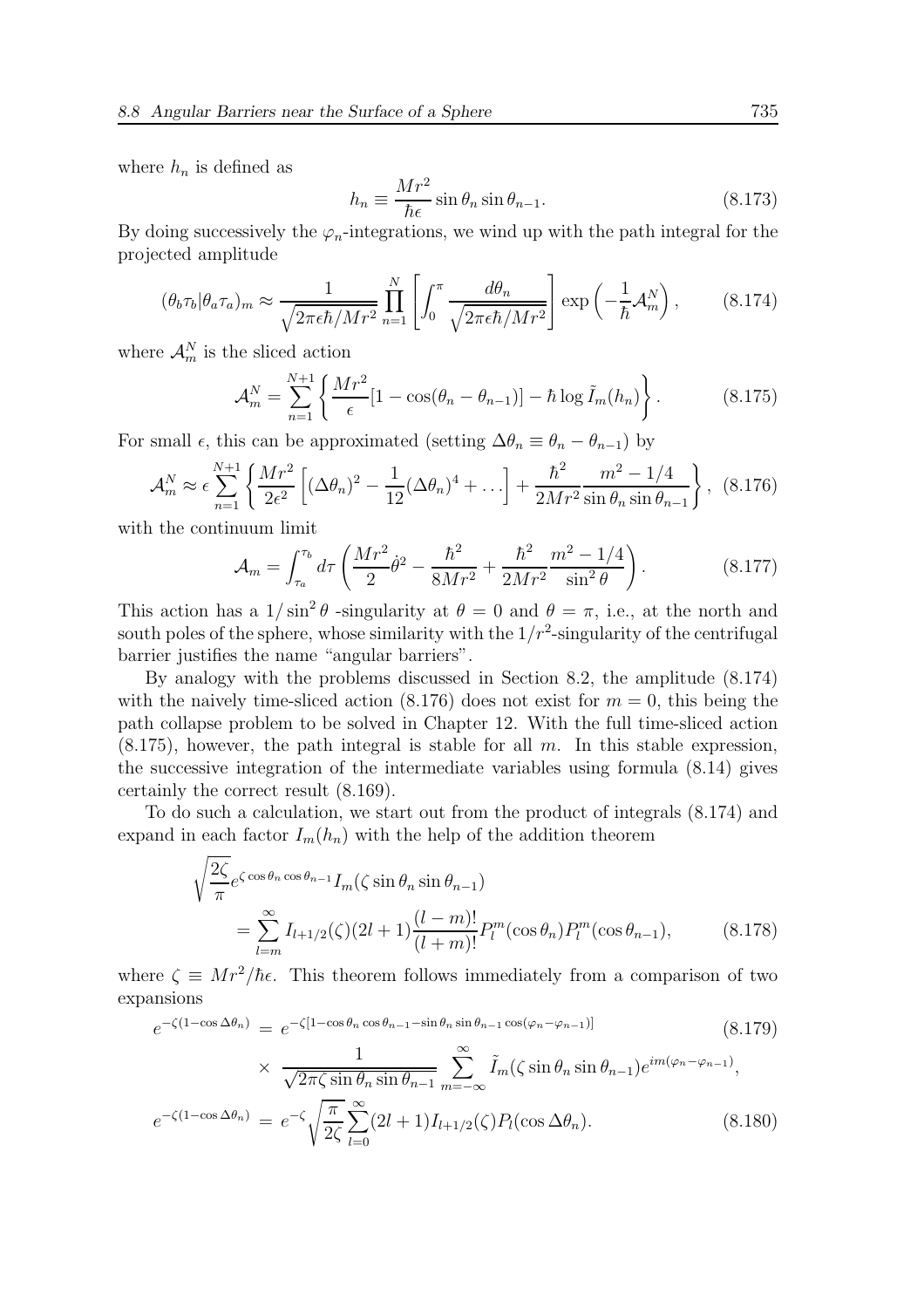The former is obtained with the help (8.5), the second is taken from (8.83). After the comparison, the Legendre polynomialis expanded via the addition theorem (8.85), which we rewrite with (8.84) as

$$
P_l(\cos \Delta \theta_n) = \sum_{m=-l}^{l} \frac{(l-m)!}{(l+m)!} P_l^m(\theta_n) P_l^m(\theta_{n-1}) e^{im(\varphi_n - \varphi_{n-1})}.
$$
 (8.181)

We now recall the orthogonality relation  $(8.50)$ , rewritten as

$$
\int_{-1}^{1} \frac{d \cos \theta}{\sin^2 \theta} P_l^m(\cos \theta) P_{l'}^m(\cos \theta) = \frac{(l+m)!}{(l-m)!} \frac{2}{2l+1} \delta_{ll'}.
$$
 (8.182)

This allows us to do all angular integrations in (8.175). The result

$$
(\theta_b \tau_b | \theta_a \tau_a)_m = \sqrt{\sin \theta_b \sin \theta_a} \sum_{l=m}^{\infty} [\tilde{I}_{m+l+1/2}(\zeta)]^{N+1}
$$

$$
\times \frac{(2l+1)}{2} \frac{(l-m)!}{(l+m)!} P_l^m(\cos \theta_b) P_l^m(\cos \theta_a)
$$
(8.183)

is the solution of the time-sliced path integral (8.174).

In the continuum limit,  $[\tilde{I}_{m+l+1/2}(\zeta)]^{N+1}$  is dominated by the leading asymptotic term of (8.12) so that

$$
\left[\tilde{I}_{m+l+1/2}(\zeta)\right]^{N+1} \approx \exp\left[-\frac{\hbar}{2Mr^2}L_2(\tau_b - \tau_a)\right],\tag{8.184}
$$

leading to the previously found expression (8.169).

We have gone through this calculation in detail for the following purpose. Later applications will require an analytic continuation of the path integral from integer values of m to arbitrary real values  $\mu \geq 0$ . With the present calculation, such a continuation is immediately possible by rewriting (8.183) with the help of the relation

$$
P_l^m(z) = (-)^m P_l^{-m} \frac{(l+m)!}{(l-m)!}
$$
\n(8.185)

as

$$
(\theta_b \tau_b | \theta_a \tau_a)_{\mu} = \sqrt{\sin \theta_b \sin \theta_a} \sum_{n=0}^{\infty} [\tilde{I}_{n+\mu+1/2}(\zeta)]^{N+1}
$$
  
 
$$
\times \frac{(2n+2\mu+1)}{2} \frac{(n+2\mu)!}{n!} P_{n+\mu}^{-\mu}(\cos \theta_b) P_{n+\mu}^{-\mu}(\cos \theta_a). \tag{8.186}
$$

Here,  $\mu$  can be an arbitrary real number if the factorials  $(n+2\mu)!$  and n! are defined as  $\Gamma(n+2\mu+1)$  and  $\Gamma(n+1)$ . In the continuum limit, (8.186) becomes

$$
(\theta_b \tau_b | \theta_a \tau_a)_{\mu} = \sqrt{\sin \theta_b \sin \theta_a} \sum_{n=0}^{\infty} \exp\left[-\frac{\hbar (n+\mu)(n+\mu+1)}{2Mr^2} (\tau_b - \tau_a)\right]
$$

$$
\times \frac{(2n+2\mu+1)}{2} \frac{(n+2\mu)!}{n!} P_{n+\mu}^{-\mu} (\cos \theta_b) P_{n+\mu}^{-\mu} (\cos \theta_a). \tag{8.187}
$$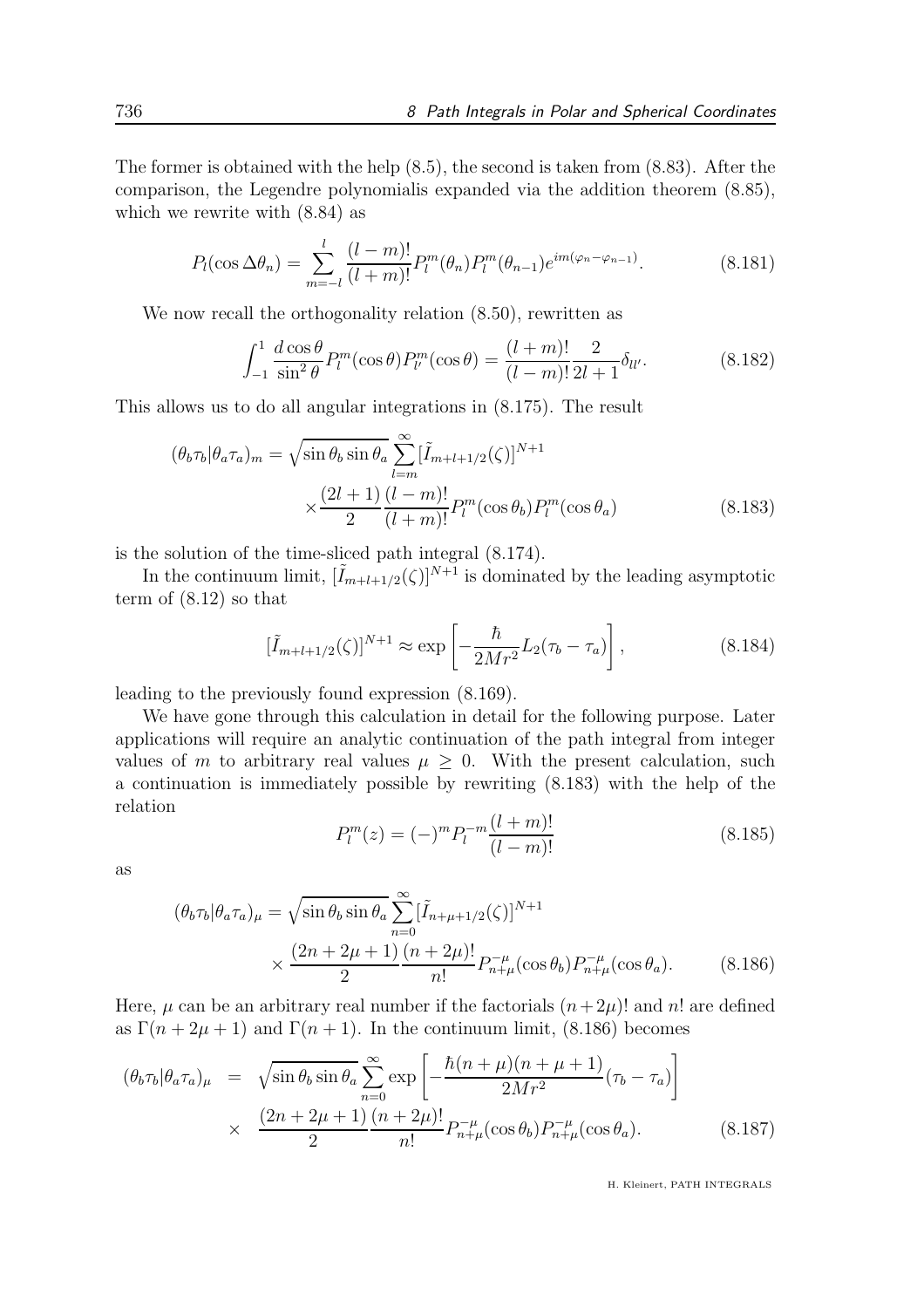We prove this to solve the time-sliced path integral (8.174) for arbitrary real values of  $m = \mu$  [4] by using the addition theorem<sup>11</sup>

$$
(\sin \alpha \sin \beta)^{-\mu} J_{\mu}(z \sin \alpha \sin \beta) e^{iz \cos \alpha \cos \beta} = \frac{2^{2\mu + 1} \Gamma^2(\mu + 1/2)}{\sqrt{2\pi z}}
$$
  
 
$$
\times \sum_{n=0}^{\infty} \frac{i^n n! (n + \mu + 1/2)}{\Gamma(n + 2\mu + 1)} J_{n + \mu + 1/2}(z) C_n^{(\mu + 1/2)}(\cos \alpha) C_n^{(\mu + 1/2)}(\cos \beta). \quad (8.188)
$$

After substituting z by  $\zeta e^{-i\pi/2}$  this turns into

$$
(\sin \alpha \sin \beta)^{-\mu} I_{\mu}(\zeta \sin \alpha \sin \beta) \exp(\zeta \cos \alpha \cos \beta) = \frac{2^{2\mu + 1} \Gamma^2(\mu + 1/2)}{\sqrt{2\pi \zeta}}
$$

$$
\times \sum_{n=0}^{\infty} \frac{n!(n + \mu + 1/2)}{\Gamma(n + 2\mu + 1)} I_{n + \mu + 1/2}(\zeta) C_n^{(\mu + 1/2)}(\cos \alpha) C_n^{(\mu + 1/2)}(\cos \beta). \tag{8.189}
$$

The Gegenbauer polynomials  $C_n^{(\mu+1/2)}(z)$  can be expressed, for arbitrary  $\mu$ , by means of Eq. (8.106) in terms of Jacobi polynomials  $P_n^{(\mu,\mu)}$ , and these further in terms of Legendre functions  $P_{n+\mu}^{-\mu}$ , using the formula

$$
P_n^{(\mu,\mu)}(z) = (-2)^{\mu} \frac{(n+\mu)!}{n!} (1-z^2)^{-\mu/2} P_{n+\mu}^{-\mu}(z).
$$
 (8.190)

 $Thus<sup>12</sup>$ 

$$
C_n^{(\mu+1/2)}(z) = \frac{\Gamma(n+2\mu+1)\Gamma(\mu+1)}{\Gamma(2\mu+1)n!} \left[\frac{1-z^2}{4}\right]^{-\mu/2} P_{n+\mu}^{-\mu}(z). \tag{8.191}
$$

We can now perform the integrations in the time-sliced path integral by means of the known continuation of the orthogonality relation (8.182) to arbitrary real values of  $\mu$ :

$$
\int_{-1}^{1} \frac{d\cos\theta}{\sin^2\theta} P_{n+\mu}^{-\mu}(\cos\theta) P_{n'+\mu}^{-\mu}(\cos\theta) = \frac{n!}{(n+2\mu)!} \frac{2}{2n+1\mu+1} \delta_{nn'}.\tag{8.192}
$$

Note that for noninteger  $\mu$ , the Legendre functions  $P_{n+m}^{-m}(\cos\theta)$  are no longer polynomials as in (1.421). Instead, they are defined in terms of the hypergeometric function as follows:

$$
P_{\nu}^{\mu}(z) = \frac{1}{\Gamma(1-\mu)} \left(\frac{1+z}{1-z}\right)^{\mu/2} F(-\nu,\nu+1;1-\mu;(1-z)/2). \tag{8.193}
$$

The integral formula (8.192) is a consequence of the orthogonality of the Gegenbauer polynomials (8.104), which is applied here in the form

$$
\int_{-1}^{1} dz \, (1 - z^2)^{\mu} C_n^{(\mu + 1/2)}(z) C_{n'}^{(\mu + 1/2)}(z) = \delta_{nn'} \frac{\pi 2^{-2\mu} \Gamma(2\mu + 2 + n)}{n!(n + \mu)[\Gamma(\mu + 1/2)]^2}.
$$
 (8.194)

<sup>&</sup>lt;sup>11</sup>G.N. Watson, *Theory of Bessel Functions*, Cambridge University Press, 1952, Ch. 11.6, Eq. (11.9).

<sup>&</sup>lt;sup>12</sup>I.S. Gradshteyn and I.M. Ryzhik, op. cit., Formula 8.936.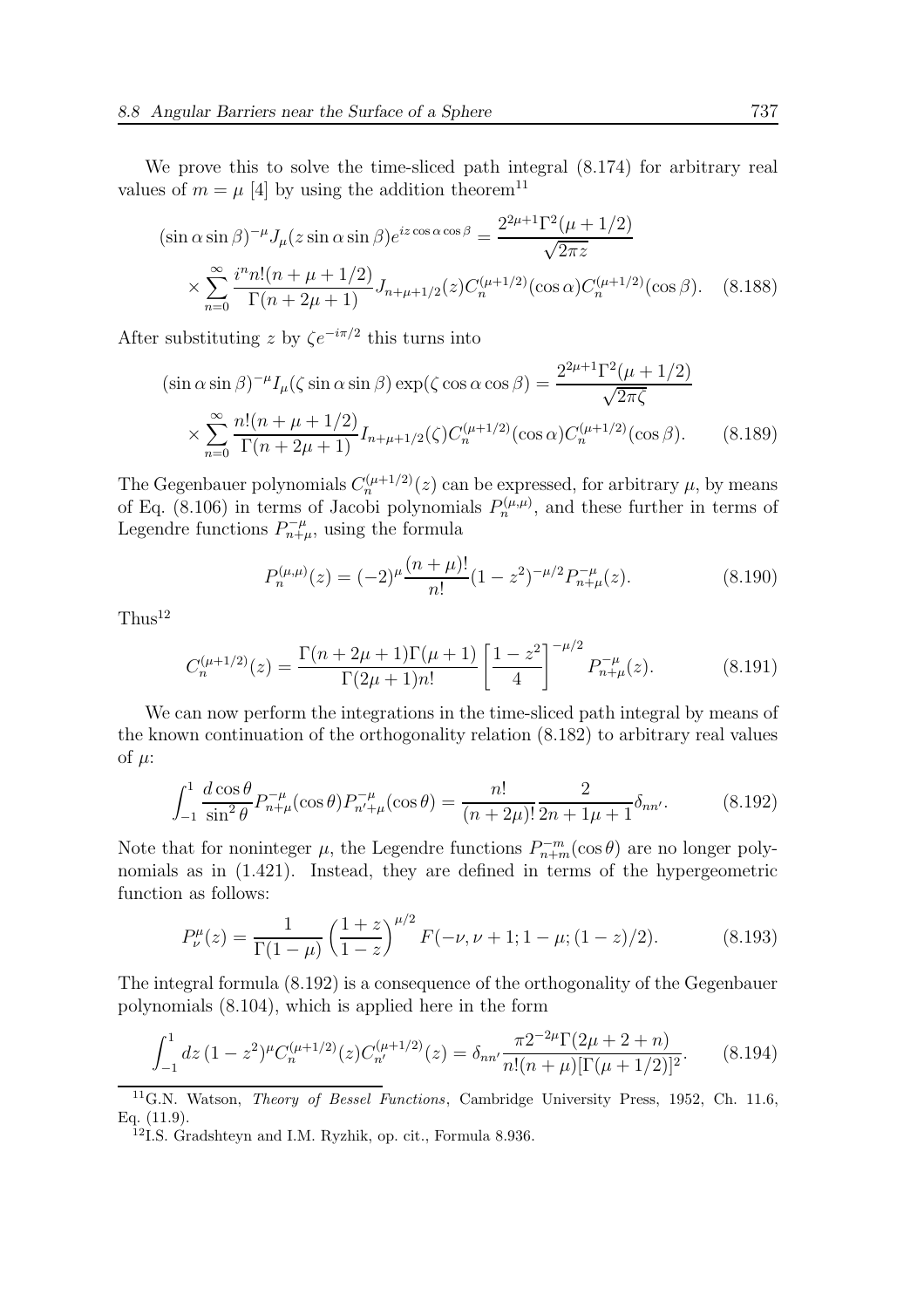Using  $(8.189)$ ,  $(8.191)$  and  $(8.192)$ , the integrals in the product  $(8.207)$  can all be performed as before, resulting in the amplitude (8.186) with the continuum limit  $(8.187)$ , both valid for arbitrary real values of  $m = \mu > 0$ .

The continuation to arbitrary real values of  $\mu$  has an important application: The action (8.177) of the projected motion of a particle near the surface of the sphere coincides with the action of a particle moving in the so-called Pöschl-Teller potential [5]:

$$
V(\theta) = \frac{\hbar^2}{2Mr^2} \frac{s(s+1)}{\sin^2 \theta}
$$
 (8.195)

with the strength parameter  $s = m - 1/2$ . After the continuation of arbitrary real  $m = \mu \geq 0$ , the amplitude (8.187) describes this system for any potential strength. This fact will be discussed further in Chapter 14 where we develop a general method for solving a variety of nontrivial path integrals.

Note that the amplitude  $(\sin \theta_b \tau_b) \sin \theta_a \tau_a$  m satisfies the Schrödinger equation

$$
\left[\frac{\hbar^2}{Mr^2}\left(-\frac{1}{2}\frac{1}{\sin\theta}\frac{d}{d\theta}\sin\theta\frac{d}{d\theta} + \frac{m^2}{2\sin^2\theta}\right) + \hbar\partial_\tau\right](\sin\theta\tau|\sin\theta_a\tau_a)_m
$$
  
=  $\hbar\delta(\tau-\tau_a)\delta(\cos\theta-\cos\theta_a).$  (8.196)

This follows from the differential equation obeyed by the Legendre polynomials  $P_l^m(\cos\theta)$  in (8.87). The new amplitude  $(\theta \tau | \theta_a \tau_a)_m$ , on the other hand, satisfies the equation [corresponding to that of  $\sqrt{\sin \theta} P_l^m(\cos \theta)$  in the footnote to Eq. (8.87)]

$$
\left[\frac{\hbar^2}{Mr^2}\left(-\frac{1}{2}\frac{d}{d\theta^2} - \frac{1}{8} + \frac{m^2 - 1/4}{2\sin^2\theta}\right) + \hbar\partial_\tau\right](\theta \tau | \theta_a \tau_a)_m = \hbar\delta(\tau - \tau_a)\delta(\theta - \theta_a).
$$
 (8.197)

#### 8.8.2 Angular Barriers in Four Dimensions

In four dimensions, the angular momentum decomposition reads in terms of Euler angles [see (8.162)]

$$
(\mathbf{u}_b \tau_b | \mathbf{u}_a \tau_a) = \sum_{l=0}^{\infty} \exp \left\{ -\frac{\hbar L_2}{2Mr^2} (\tau_b - \tau_a) \right\}
$$
  
 
$$
\times \frac{l+1}{2\pi^2} \sum_{m_1 m_2 = -l/2}^{l/2} d_{m_1 m_2}^{l/2}(\theta_b) d_{m_1 m_2}^{l/2}(\theta_a) e^{im_1(\varphi_b - \varphi_a) + im_2(\gamma_b - \gamma_a)}, \quad (8.198)
$$

with

$$
L_2 \equiv (l+1)^2 - 1/4 = 4(l/2)(l/2+1) + 3/4 \tag{8.199}
$$

and  $m_1, m_2$  running over integers or half-integers depending on  $l/2$ . We now define the projected amplitudes by the expansion

$$
(\mathbf{u}_b \tau_b | \mathbf{u}_a \tau_a) = 8 \sum_{m_1 m_2} (\sin \theta_b \tau_b | \sin \theta_a \tau_a)_{m_1 m_2} \frac{1}{2\pi} e^{im_1(\varphi_b - \varphi_a)} \frac{1}{4\pi} e^{im_2(\gamma_b - \gamma_a)}.
$$
 (8.200)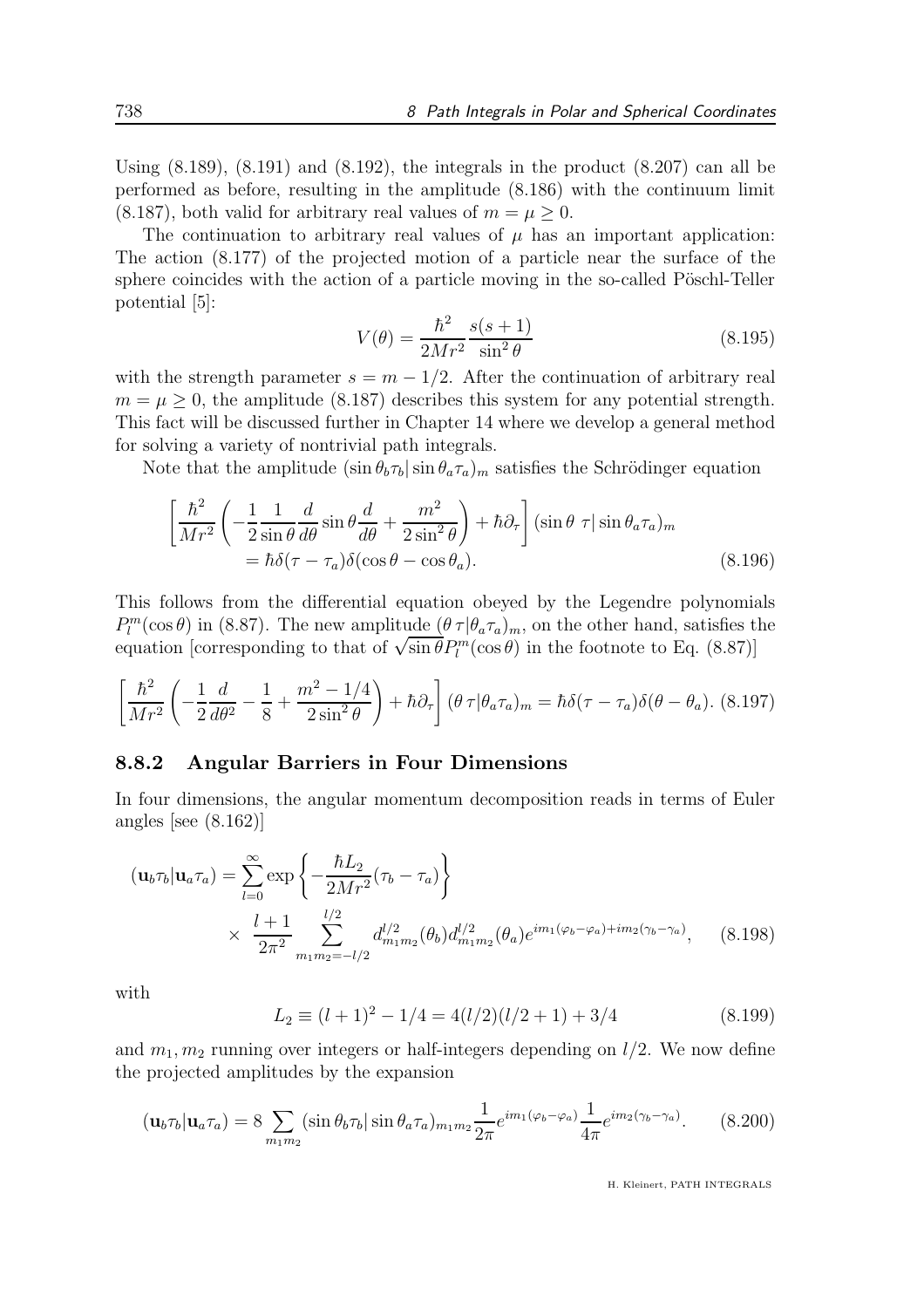As in (8.164), it is again convenient to introduce the differently normalized amplitude  $(\theta_b \tau_b | \theta_a \tau_a)_m$  defined by

$$
(\theta_b \tau_b | \theta_a \tau_a)_{m_1 m_2} \equiv \sqrt{\sin \theta_b \sin \theta_a} (\sin \theta_b \tau_b | \sin \theta_a \tau_a)_{m_1 m_2},
$$
(8.201)

in terms of which the expansion becomes [compare (8.163)]

$$
(\mathbf{u}_b \tau_b | \mathbf{u}_a \tau_a) = \sum_m \frac{8}{\sqrt{\sin \theta_b \sin \theta_a}} (\theta_b \tau_b | \theta_a \tau_a)_{m_1 m_2} \frac{1}{2\pi} e^{im(\varphi_b - \varphi_a)} \frac{1}{4\pi} e^{im(\gamma_b - \gamma_a)}.
$$
 (8.202)

A comparison with (8.198) gives immediately the projected amplitude

$$
(\theta_b \tau_b | \theta_a \tau_a)_{m_1 m_2} = \sqrt{\sin \theta_b \sin \theta_a}
$$
  
 
$$
\times \sum_{l}^{\infty} \exp \left\{ -\frac{\hbar [(l+1)^2 - 1/4]}{2Mr^2} (\tau_b - \tau_a) \right\} \frac{l+1}{2} d_{m_1 m_2}^{l/2} (\theta_b) d_{m_1 m_2}^{l/2} (\theta_a),
$$
\n(8.203)

in which l is summed in even steps from the larger value of  $|2m_1|, |2m_2|$  to infinity.

Let us write down the time-sliced path integral leading to this amplitude. According to  $(8.151)$ – $(8.153)$ , it is given by

$$
(\mathbf{u}_b \tau_b | \mathbf{u}_a \tau_a) \approx \frac{1}{\sqrt{2\pi\hbar\epsilon/Mr^2}} \prod_{n=1}^N \left[ \int_0^{\pi} \int_0^{2\pi} \int_0^{4\pi} \frac{d\theta_n \sin\theta_n d\varphi_n d\gamma_n}{8\sqrt{2\pi\hbar\epsilon/Mr^2}} \right] \exp\left(-\frac{1}{\hbar} \mathcal{A}^N\right).
$$
\n(8.204)

In each time slice we make use of the addition theorem (8.129) and expand the exponent with (8.6) as

$$
\exp\left[-\frac{Mr^{2}}{2\hbar\epsilon}(\mathbf{u}_{n}-\mathbf{u}_{n-1})^{2}\right] = \exp\left[-\frac{Mr^{2}}{\hbar\epsilon}(1-\cos\Delta\vartheta_{n})\right]
$$
  
\n
$$
= \exp\left\{-\frac{Mr^{2}}{2\hbar\epsilon}[1-\cos(\theta_{n}/2)\cos(\theta_{n-1}/2)-\sin(\theta_{n}/2)\sin(\theta_{n-1}/2)]\right\}
$$
  
\n
$$
\times \frac{1}{\sqrt{2\pi h_{n}^{c}}}\frac{1}{\sqrt{4\pi h_{n}^{s}}}\sum_{m_{1},m_{2}=-\infty}^{\infty}\tilde{I}_{|m_{1}+m_{2}|}(h_{n}^{c})\tilde{I}_{|m_{1}-m_{2}|}(h_{n}^{s})
$$
  
\n
$$
\times \exp\{im_{1}(\varphi_{n}-\varphi_{n-1})+im_{2}(\gamma_{n}-\gamma_{n-1})\}, \tag{8.205}
$$

where  $h_n^c$  and  $h_n^s$  are given by

$$
h_n^c = \frac{Mr^2}{\hbar\epsilon} \cos(\theta_n/2) \cos(\theta_{n-1}/2), \qquad h_n^s = \frac{Mr^2}{\hbar\epsilon} \sin(\theta_n/2) \sin(\theta_{n-1}/2). \quad (8.206)
$$

By doing successively the  $\varphi_n$ - and  $\gamma_n$ -integrations, we wind up with the path integral for the projected amplitude

$$
(\theta_b \tau_b | \theta_a \tau_a)_{m_1 m_2} \approx \frac{1}{\sqrt{2\pi \epsilon \hbar / 4Mr^2}} \prod_{n=1}^N \left[ \int_0^\pi \frac{d\theta_n}{\sqrt{2\pi \epsilon \hbar / 4Mr^2}} \right] \exp\left\{-\frac{1}{\hbar} \mathcal{A}_{m_1 m_2}^N\right\}, \ (8.207)
$$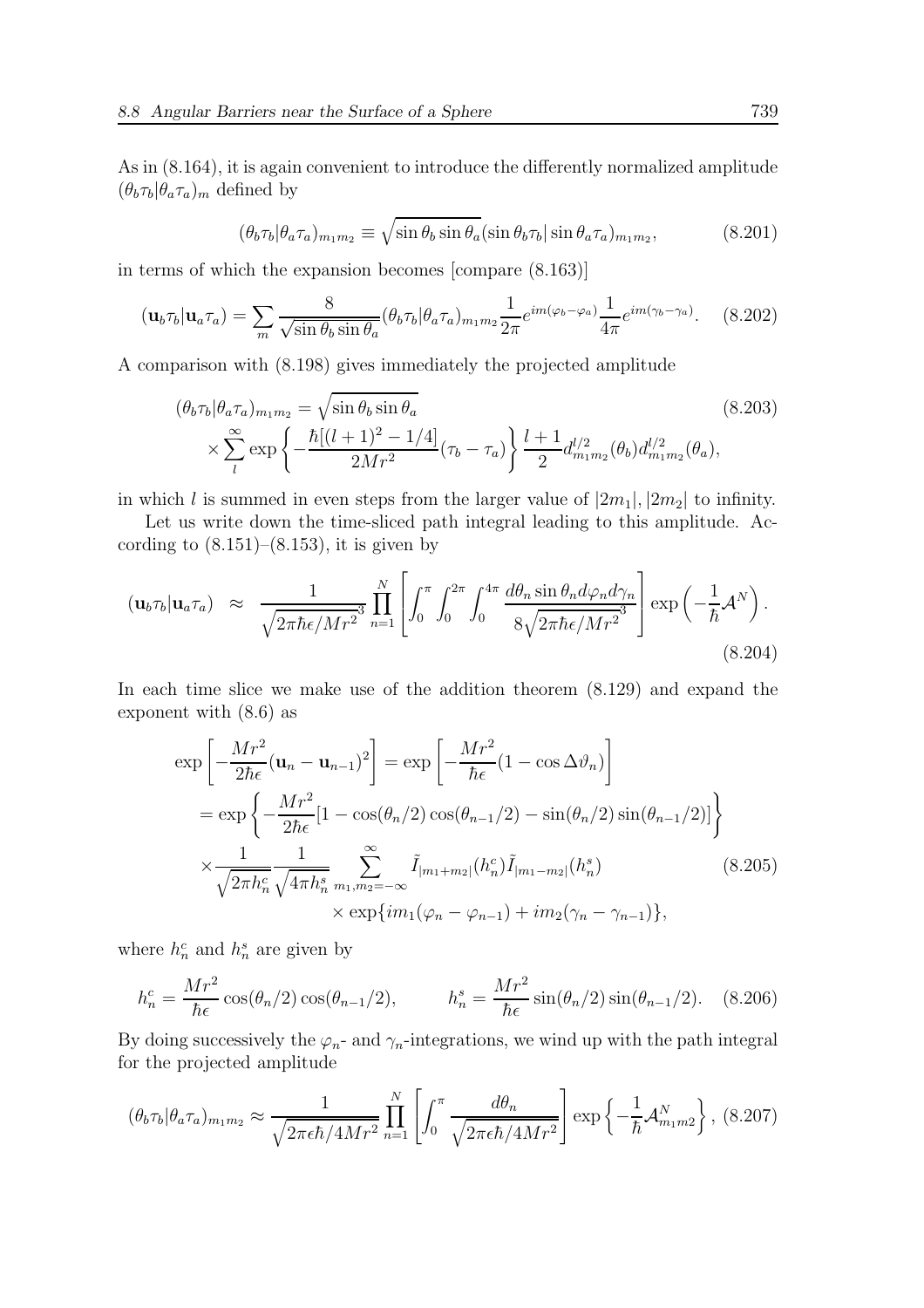where  $\mathcal{A}_{m_1m_2}^N$  is the sliced action

$$
\mathcal{A}_{m_1 m_2}^N = \sum_{n=1}^{N+1} \left\{ \frac{Mr^2}{\epsilon} [1 - \cos[(\theta_n - \theta_{n-1})/2] - \hbar \log \tilde{I}_{|m_1 + m_2|}(h_n^c) - \hbar \log \tilde{I}_{|m_1 - m_2|}(h_n^s) \right\}.
$$
(8.208)

For small  $\epsilon$ , this can be approximated (setting  $\Delta\theta_n \equiv \theta_n - \theta_{n-1}$ ) by

$$
\mathcal{A}_{m_1m_2}^N \to \epsilon \sum_{n=1}^{N+1} \left\{ \frac{Mr^2}{2\epsilon^2} [(\Delta\theta_n/2)^2 - \frac{1}{12} (\Delta\theta_n/2)^4 + \ldots] + \frac{\hbar^2}{2Mr^2} \frac{(m_1 + m_2)^2 - 1/4}{\cos(\theta_n/2)\cos(\theta_{n-1}/2)} + \frac{\hbar^2}{2Mr^2} \frac{(m_1 - m_2)^2 - 1/4}{\sin(\theta_n/2)\sin(\theta_{n-1}/2)} \right\},
$$
(8.209)

with the continuum limit

$$
\mathcal{A}_{m_1 m_2} = \int_{\tau_a}^{\tau_b} d\tau \left( \frac{Mr^2}{8} \dot{\theta}^2 - \frac{\hbar^2}{8Mr^2} + \frac{\hbar^2}{2Mr^2} \frac{|m_1 + m_2|^2 - 1/4}{\cos^2(\theta/2)} + \frac{\hbar^2}{2Mr^2} \frac{|m_1 - m_2|^2 - 1/4}{\sin^2(\theta/2)} \right). \tag{8.210}
$$

After introducing the auxiliary mass

$$
\mu = M/4 \tag{8.211}
$$

and rearranging the potential terms, we can write the action equivalently as

$$
\mathcal{A}_{m_1 m_2} = \int_{\tau_a}^{\tau_b} d\tau \left( \frac{\mu r^2}{2} \dot{\theta}^2 - \frac{\hbar^2}{32\mu r^2} + \frac{\hbar^2}{2\mu r^2} \frac{m_1^2 + m_2^2 - 1/4 - 2m_1 m_2 \cos \theta}{\sin^2 \theta} \right). \tag{8.212}
$$

Just as in the previous system, this action contains an angular barrier  $1/\sin^2\theta$  at  $\theta = 0$ , and  $\theta = \pi$ , so that the amplitude (8.207) with the naively time-sliced action  $(8.176)$  does not exist for  $m_1 = m_2$  or  $m_1 = -m_2$ , due to path collapse. Only with the properly time-sliced action (8.208) is the path integral stable and solvable by successive integrations with the result (8.203).

As before, the path integral (8.207) is initially only defined and solved by (8.203) if both  $m_1$  and  $m_2$  have integer or half-integer values. The path integral and its solution can, however, be continued to arbitrary real values of  $m_1 = \mu_1 \geq 0$  and its  $m_2 = \mu_2 \geq 0$ . For this we rewrite (8.203) in the form [4]

$$
(\theta_b \tau_b | \theta_a \tau_a)_{\mu_1 \mu_2} = \sqrt{\sin \theta_b \sin \theta_a}
$$
\n
$$
\times \sum_{n=0}^{\infty} \exp \left\{ \frac{\hbar [(n + \mu_1 + 1)^2 - 1/4]}{2Mr^2} (\tau_b - \tau_a) \right\} \frac{n + \mu_1 + 1}{2} d_{\mu_1 \mu_2}^{n + \mu_1}(\theta_b) d_{\mu_1 \mu_2}^{n + \mu_1}(\theta_a),
$$
\n(8.213)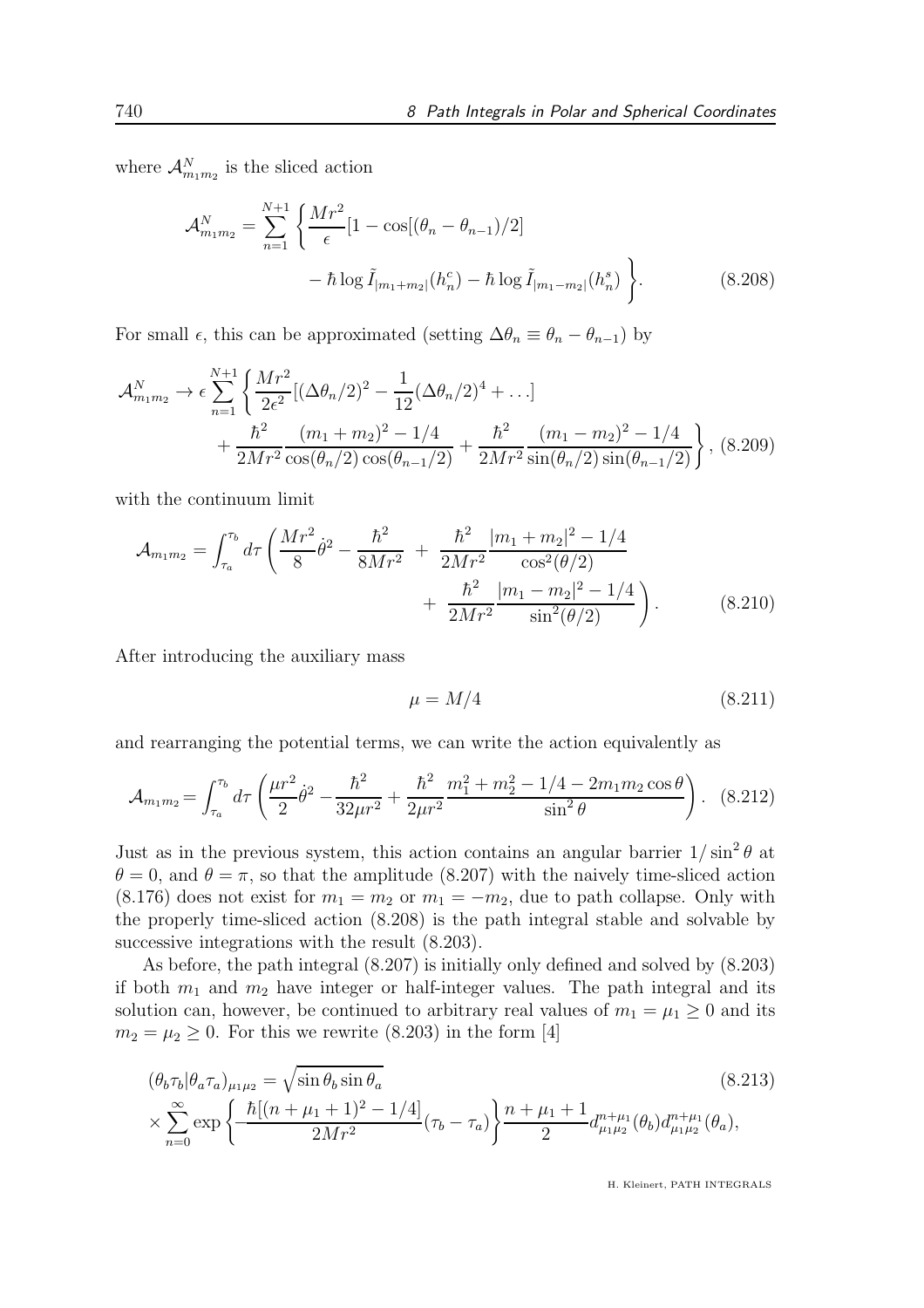assuming that  $\mu_1 \geq \mu_2$ . The products of the rotation functions  $d^{\lambda}_{\mu_1\mu_2}(\theta)$  have a well-defined analytic continuation to arbitrary real values of the indices  $\mu_1, \mu_2, \lambda$ , as can be seen by expressing them in terms of Jacobi polynomials via formula (1.446).

To perform the path integral in the analytically continued case, we use the expansion valid for all  $\mu_+,\mu_-$ <sup>13</sup>

$$
\frac{z}{2}J_{\mu+}(z\cos\alpha\cos\beta)J_{\mu-}(z\sin\alpha\sin\beta) = \cos^{\mu+}\alpha\cos^{\mu+}\beta\sin^{\mu-}\alpha\sin^{\mu-}\beta
$$
  

$$
\times \sum_{n=0}^{\infty}(-1)^{n}(\mu_{+} + \mu_{-} + 2n + 1)J_{\mu_{+} + \mu_{-} + 2n + 1}(z)
$$
  

$$
\times \frac{\Gamma(n + \mu_{+} + \mu_{-} + 1)\Gamma(n + \mu_{-} + 1)}{n!\Gamma(n + \mu_{+} + 1)[\Gamma(\mu_{-} + 1)]^{2}}
$$
  

$$
\times F(-n, n + \mu_{+} + \mu_{-} + 1; \mu_{-} + 1; \sin^{2}\beta)
$$
 (8.214)

with  $\zeta \equiv Mr^2/\hbar \epsilon$ . The hypergeometric functions appearing on the right-hand side have a first argument with a negative integer value. They are therefore proportional to the Jacobi polynomials  $P_n^{(\mu_-,\mu_+)}$ :

$$
P_n^{(\mu_-,\mu_+)}(x) = \frac{1}{n!} \frac{\Gamma(n+\mu_-+1)}{\Gamma(\mu_-+1)} F(-n, n+\mu_+ + \mu_- + 1; 1+\mu_-; (1-x)/2)
$$
 (8.215)

[recall (1.446) and the identity  $P_n^{(\mu_-,\mu_+)}(x) = (-)^n P_n^{(\mu_-,\mu_+)}(-x)$ ]. Inserting  $z = i\zeta$ ,  $\alpha = \theta_n/2$ ,  $\beta = \theta_{n-1}/2$ , and expressing the Jacobi polynomials in terms of rotation functions continued to real-valued  $\mu_1, \mu_2$ , we obtain from (8.214) for  $\mu_1 \geq \mu_2$ 

$$
I_{\mu+} \left( \zeta \cos \frac{\theta_n}{2} \cos \frac{\theta_{n-1}}{2} \right) I_{\mu-} \left( \zeta \sin \frac{\theta_n}{2} \sin \frac{\theta_{n-1}}{2} \right)
$$
  
=  $\frac{4}{\zeta} \sum_{n=0}^{\infty} I_{2n+\mu_{+}+\mu_{-}+1}(\zeta) \frac{(n+\mu_{1}+\mu_{2})!(n+\mu_{1}-\mu_{2})!}{(n+2\mu_{1})!n!} d_{\mu_{1}\mu_{2}}^{n+\mu_{1}}(\theta_n) d_{\mu_{1}\mu_{2}}^{n+\mu_{1}}(\theta_{n-1}).$  (8.216)

Now we make use of the orthogonality relation [compare (1.455)]

$$
\int_{-1}^{1} d\cos\theta \, d_{\mu_1\mu_2}^{n+\mu_1}(\theta) d_{\mu_1\mu_2}^{n'+\mu_1}(\theta) = \delta_{nn'} \frac{2}{2n+1},\tag{8.217}
$$

which for real  $\mu_1, \mu_2$  follows from the corresponding relation for Jacobi polynomials<sup>14</sup>

$$
\int_{-1}^{1} dx (1-x)^{\mu_{-}} (1+x)^{\mu_{+}} P_{n}^{(\mu_{-},\mu_{+})}(x) P_{n'}^{(\mu_{-},\mu_{+})}(x)
$$
\n
$$
= \delta_{nn'} \frac{2^{\mu_{+}+\mu_{-}+1} \Gamma(\mu_{+}+n+1) \Gamma(\mu_{-}+n+1)}{n! (\mu_{+}+\mu_{-}+1+2n) \Gamma(\mu_{+}+\mu_{-}+n+1)},
$$
\n(8.218)

 $^{13}$ G.N. Watson, op. cit., Chapter 11.6, Gl. (11.6), (1).

<sup>14</sup>I.S. Gradshteyn and I.M. Ryzhik, op. cit., Formula 7.391.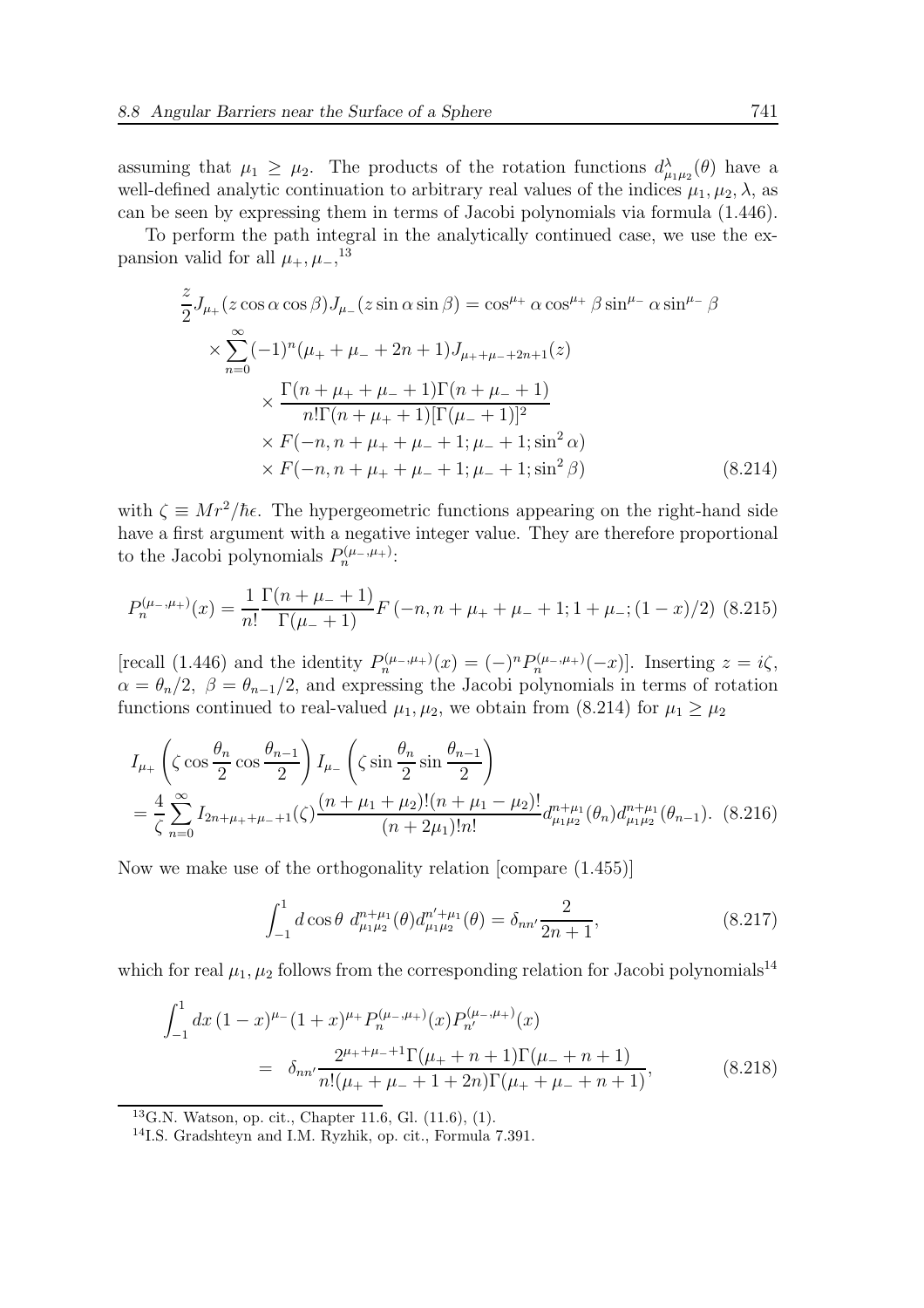valid for  $\text{Re }\mu_+ > -1$ ,  $\text{Re }\mu_- > -1$ . Performing all  $\theta_n$ -integrations in (8.207) yields the time-sliced amplitude

$$
(\theta_b \tau_b | \theta_a \tau_a)_{\mu_1 \mu_2} = \sqrt{\sin \theta_b \sin \theta_a} \sum_{n=0}^{\infty} \left[ \tilde{I}_{2n+\mu_+ + \mu_- + 1}(\zeta) \right]^{N+1} d_{\mu_1 \mu_2}^{n+\mu_1}(\theta_b) d_{\mu_1 \mu_2}^{n+\mu_1}(\theta_a), (8.219)
$$

valid for all real  $\mu_1 \geq \mu_2 \geq 0$ . In the continuum limit, this becomes

$$
(\theta_b \,\tau_b | \theta_a \,\tau_a)_{\mu_1 \mu_2} = \sqrt{\sin \theta_b \sin \theta_a} \sum_{n=0}^{\infty} e^{-E_n(\tau_b - \tau_a)/\hbar} d_{\mu_1 \mu_2}^{n + \mu_1}(\theta_b) d_{\mu_1 \mu_2}^{n + \mu_1}(\theta_a), \tag{8.220}
$$

with

$$
E_n = \frac{\hbar}{2Mr^2} [(2n + \mu_+ + \mu_- + 1)^2 - 1/4], \tag{8.221}
$$

which proves  $(8.213)$ .

Apart from the projected motion of a particle near the surface of the sphere, the amplitude  $(8.213)$  describes also a particle moving in the general Pöschl-Teller potential [5]

$$
V_{\mathcal{PT}'}(\theta) = \frac{\hbar^2}{2Mr^2} \left[ \frac{s_1(s_1+1)}{\sin^2(\theta/2)} + \frac{s_2(s_2+1)}{\cos^2(\theta/2)} \right].
$$
 (8.222)

Due to the analytic continuation to arbitrary real  $m_1$ ,  $m_2$  the parameters  $s_1$  and s<sub>2</sub> are arbitrary with the potential strength parameters  $s_1 = m_1 + m_2 - 1/2$  and  $s_2 = m_1 - m_2 - 1/2$ . This will be discussed further in Chapter 14.

Recalling the differential equation (1.454) satisfied by the rotation functions  $d_{m_1m_2}^{l/2}(\theta)$ , we see that the original projected amplitude (8.207) obeys the Schrödinger equation

$$
\left[\frac{\hbar^2}{2\mu r^2} \left( -\frac{1}{\sin \theta} \frac{d}{d\theta} \sin \theta \frac{d}{d\theta} + \frac{3}{16} + \frac{m_1^2 + m_2^2 - 2m_1 m_2 \cos \theta}{\sin^2 \theta} \right) + \hbar \partial_\tau \right] \times (\sin \theta \tau | \sin \theta_a \tau_a)_{m_1 m_2} = \hbar \delta(\tau - \tau_a) \delta(\cos \theta - \cos \theta_a). \tag{8.223}
$$

The extra term  $3/16$  is necessary to account for the energy difference between the motion near the surface of a sphere in four dimensions, whose energy is  $(\hbar^2/2\mu r^2)[(l/2)(l/2+1)+3/16]$  [see (8.158)], and that of a symmetric spinning top with angular momentum  $L = l/2$  in three dimensions, whose energy is  $(\hbar^2/2\mu r^2)(l/2)(l/2+1)$ , as shown in the next section in detail.

The amplitude  $(\theta_b \tau_b | \theta_a \tau_a)_{m_1 m_2}$  defined in (8.201) satisfies the differential equation

$$
\left[\frac{\hbar^2}{2\mu r^2} \left( -\frac{d^2}{d\theta^2} - \frac{1}{16} + \frac{m_1^2 + m_2^2 - 1/4 - 2m_1 m_2 \cos \theta}{\sin^2 \theta} \right) + \hbar \partial_\tau \right] \times (\theta \tau | \theta_a \tau_a)_{m_1 m_2} = \hbar \delta(\tau - \tau_a) \delta(\theta - \theta_a). \tag{8.224}
$$

This is, of course, precisely the Schrödinger equation associated with the action (8.212).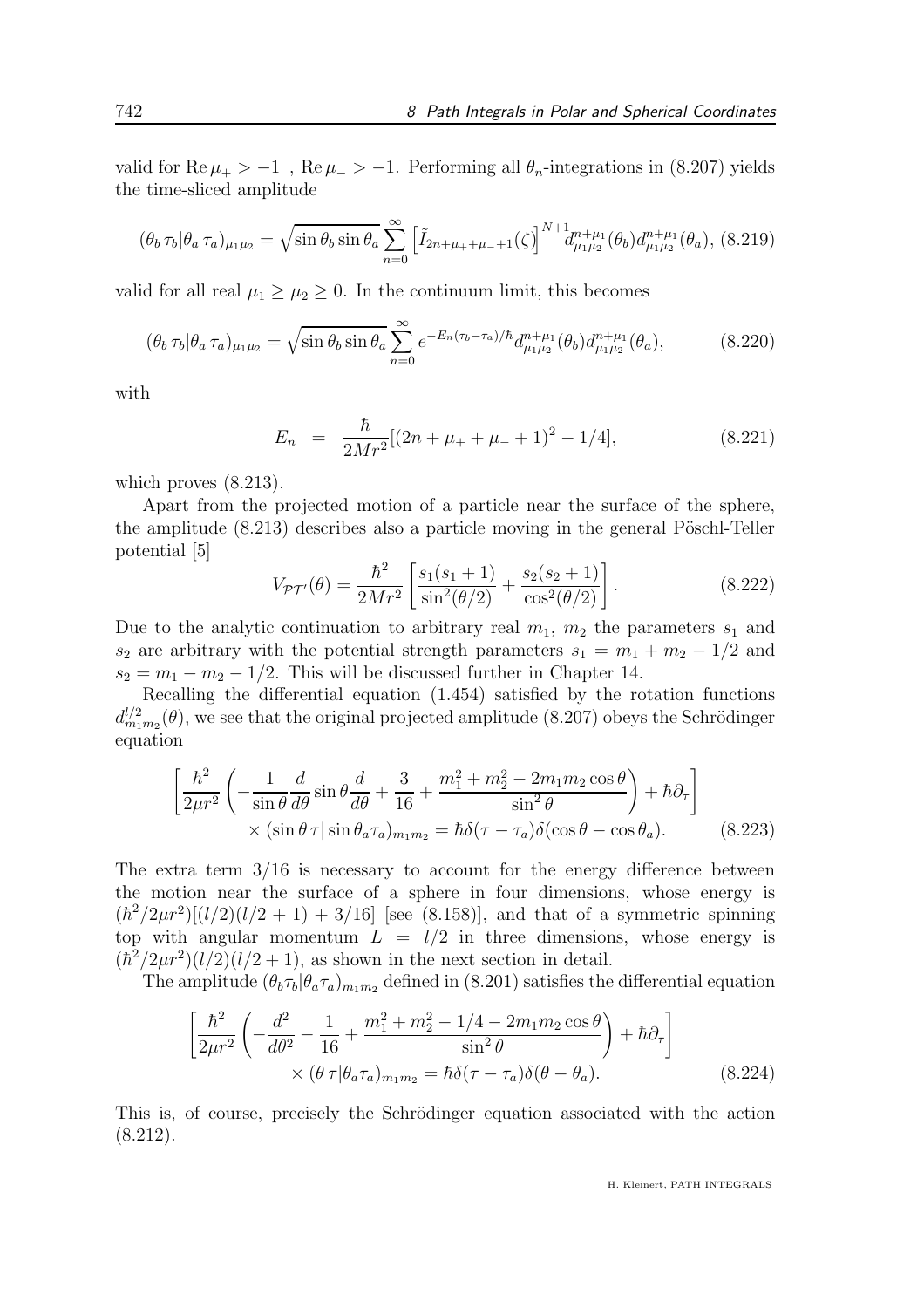#### 8.9 Motion on a Sphere in D Dimensions

The wave functions in the time evolution amplitude *near* the surface of a sphere are also correct for the motion *on* a sphere. This is not true for the energies, for which the amplitude (8.158) gives

$$
E_l = \frac{\hbar^2}{2Mr^2}(L_2^2)_l,
$$
\n(8.225)

with

$$
(L_2^2)_l = (l + D/2 - 1)^2 - 1/4, \quad l = 0, 1, 2, \dots
$$
 (8.226)

As we know from Section 1.14, the energies should be equal to

$$
E_l = \frac{\hbar^2}{2Mr^2} (\hat{L}^2)_l, \tag{8.227}
$$

where  $(\hat{L}^2)_l$  denotes the eigenvalues of the square of the angular momentum operator. In  $D$  dimensions, the eigenvalues are known from the Schrödinger theory to be

$$
(\hat{L}^2)_l = l(l+D-2), \quad l = 0, 1, 2, \dots \tag{8.228}
$$

Apart from the trivial case  $D = 1$ , the two energies are equal only for  $D = 3$ , where  $(L_2^2)_l \equiv (\hat{L}^2)_l = l(l+1)$ . For all other dimensions, we shall have to remove the difference

$$
\Delta (L_2^2)_l \equiv \hat{L}^2 - L_2^2 = \frac{1}{4} - \left(\frac{D}{2} - 1\right)^2 = -\frac{(D - 1)(D - 3)}{4}.
$$
 (8.229)

The simplest nontrivial case where the difference appears is for  $D = 2$  where the role of l is played by the magnetic quantum number m and  $(L_2^2)_m = m^2 - 1/4$ , whereas the correct energies should be proportional to  $(\hat{L}^2)_m = m^2$ .

Two changes are necessary in the time-sliced path integral to find the correct energies. First, the time-sliced action (8.152) must be modified to measure the proper distance on the surface rather than the Euclidean distance in the embedding space. Second, we will have to correct the measure of path integration. The modification of the action is simply

$$
\mathcal{A}_{\text{on sphere}}^N = \frac{M}{\epsilon} r^2 \sum_{n=1}^{N+1} \frac{(\Delta \vartheta_n)^2}{2},\tag{8.230}
$$

in addition to

$$
\mathcal{A}^N = \frac{M}{\epsilon} r^2 \sum_{n=1}^{N+1} (1 - \cos \Delta \vartheta_n).
$$
 (8.231)

Since the time-sliced path integral was solved exactly with the latter action, it is convenient to expand the true action around the solvable one as follows:

$$
\mathcal{A}_{\text{on sphere}}^N = \frac{M}{\epsilon} r^2 \sum_{n=1}^{N+1} \left[ (1 - \cos \Delta \vartheta_n) + \frac{1}{24} (\Delta \vartheta_n)^4 - \ldots \right]. \tag{8.232}
$$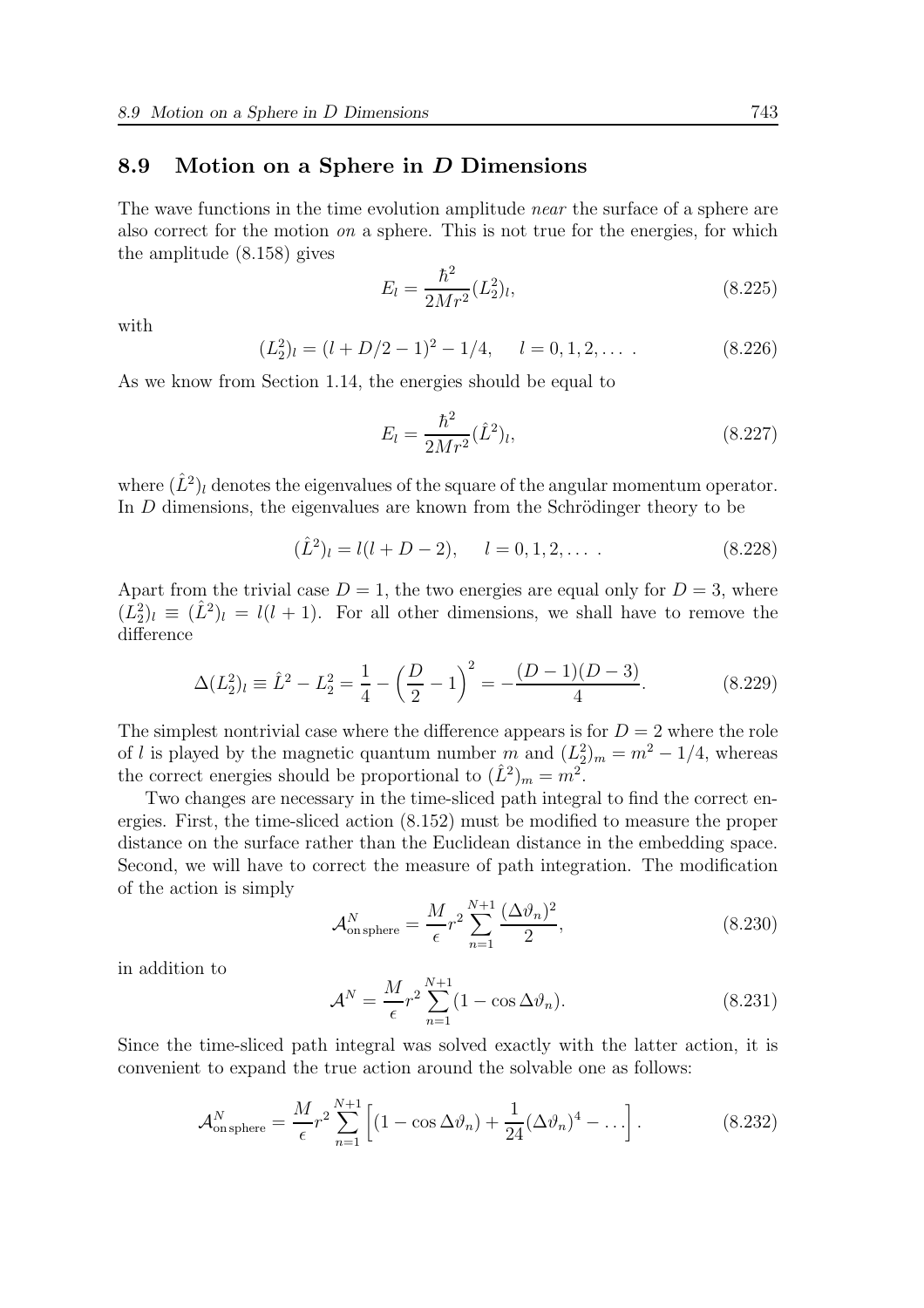There is no need to go to higher than the fourth order in  $\Delta \vartheta_n$ , since these do not contribute to the relevant order  $\epsilon$ . For  $D = 2$ , the correction of the action is sufficient to transform the path integral near the surface of the sphere into one on the sphere, which in this reduced dimension is merely a circle. On a circle,  $\Delta \vartheta_n = \varphi_n - \varphi_{n-1}$ and the measure of path integration becomes

$$
\frac{1}{\sqrt{2\pi\hbar\epsilon/Mr^2}}\prod_{n=1}^{N+1}\int_{-\pi/2}^{\pi/2}\frac{d\varphi_n}{\sqrt{2\pi\hbar\epsilon/Mr^2}}.\tag{8.233}
$$

The quartic term  $(\Delta \vartheta_n)^4 = (\varphi_n - \varphi_{n-1})^4$  can be replaced according to the rules of perturbation theory by its expectation [see (8.62)]

$$
\langle (\Delta \vartheta_n)^4 \rangle_0 = 3 \frac{\epsilon \hbar}{Mr^2}.
$$
 (8.234)

The correction term in the action

$$
\Delta_{\mathbf{qu}} \mathcal{A}^N = \frac{M}{\epsilon} r^2 \sum_{n=1}^{N+1} \frac{1}{24} (\Delta \vartheta_n)^4 \tag{8.235}
$$

has, therefore, the expectation

$$
\langle \Delta_{\rm qu} \mathcal{A}^N \rangle_0 = (N+1) \epsilon \frac{\hbar^2 / 4}{2Mr^2}.
$$
 (8.236)

This supplies precisely the missing term which raises the energy from the *near*-thesurface value  $E_m = \hbar^2 (m^2 - 1/4)/2Mr^2$  to the proper on-the-sphere value  $E_m =$  $\hbar^2 m^2/2Mr^2$ .

In higher dimensions, the path integral near the surface of a sphere requires a second correction. The difference (8.229) between  $\hat{L}^2$  and  $L_2^2$  is negative. Since the expectation of the quartic correction term alone is always positive, it can certainly not explain the difference.<sup>15</sup> Let us calculate first its contribution at arbitrary  $D$ . For very small  $\epsilon$ , the fluctuations near the surface of the sphere lie close to the D − 1 -dimensional tangent space. Let  $\Delta x_n$  be the coordinates in this space. Then we can write the quartic correction term as

$$
\Delta_{\mathbf{qu}} \mathcal{A}^N \approx \frac{M}{\epsilon} \sum_{n=1}^{N+1} \frac{1}{24r^2} (\Delta \mathbf{x}_n)^4, \tag{8.237}
$$

where the components  $(\Delta \mathbf{x}_n)_i$  have the correlations

$$
\langle (\Delta \mathbf{x}_n)_i (\Delta \mathbf{x}_n)_j \rangle_0 = \frac{\hbar \epsilon}{M} \delta_{ij}.
$$
 (8.238)

<sup>&</sup>lt;sup>15</sup>This was claimed by G. Junker and A. Inomata, in *Path Integrals from* meV to MeV, edited by M.C. Gutzwiller, A. Inomata, J.R. Klauder, and L. Streit (World Scientific, Singapore, 1986), p.333.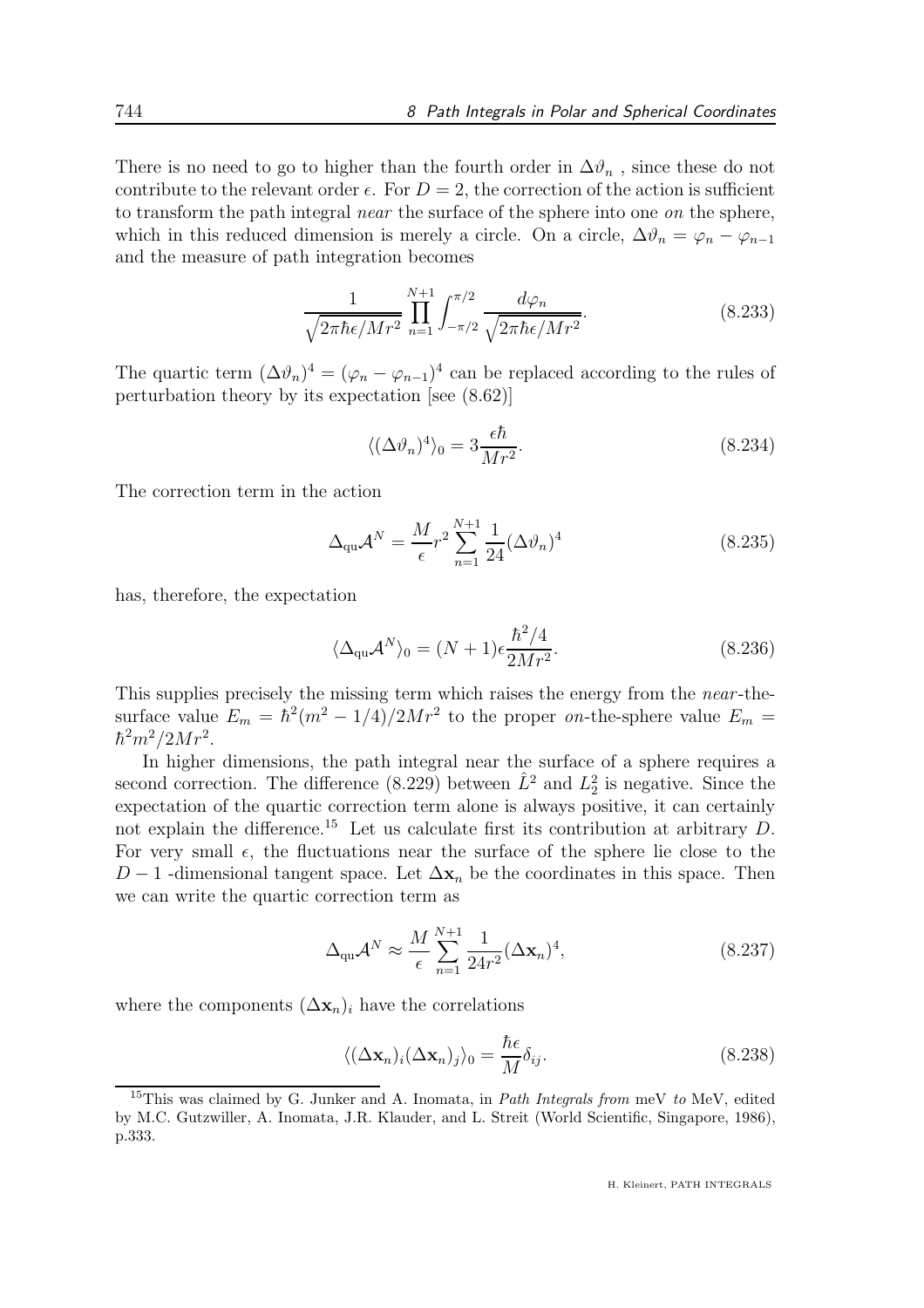Thus, according to the rule (8.62),  $\Delta_{\text{qu}} A^N$  has the expectation

$$
\langle \Delta \mathcal{A}^N \rangle_0 = (N+1) \epsilon \frac{\hbar^2}{2Mr^2} \Delta_{\rm qu} L_2^2,\tag{8.239}
$$

where  $\Delta_{\text{qu}}L_2^2$  is the contribution of the quartic term to the value  $L_2^2$ .

$$
\Delta_{\rm qu} L_2^2 = \frac{D^2 - 1}{12}.\tag{8.240}
$$

This result is obtained using the contraction rules for the tensor

$$
\langle \Delta x_i \Delta x_j \Delta x_k \Delta x_l \rangle_0 = \left(\frac{\epsilon \hbar}{M}\right)^2 (\delta_{ij}\delta_{kl} + \delta_{ik}\delta_{jl} + \delta_{il}\delta_{jk}),\tag{8.241}
$$

which follow from the integrals  $(8.63)$ .

Incidentally, the same result can also be derived in a more pedestrian way: The term  $(\Delta \mathbf{x}_n)^4$  can be decomposed into  $D-1$  quartic terms of the individual components  $\Delta x_{ni}$ , and  $(D-1)(D-2)$  mixed quadratic terms  $(\Delta x_{ni})^2 (\Delta x_{nj})^2$ with  $i \neq j$ . The former have an expectation  $(D-1) \cdot 3(\epsilon \hbar/Mr)^2$ , the latter  $(D-1)(D-2) \cdot (\epsilon \hbar/Mr)^2$ . When inserted into (8.237), they lead to (8.239).

Thus we remain with a final difference in  $D$  dimensions:

$$
\Delta_{\rm f} L_2^2 = \Delta L_2^2 - \Delta_{\rm qu} L_2^2 = -\frac{1}{3}(D-1)(D-2). \tag{8.242}
$$

This difference can be removed only by the measure of the path integral. Near the sphere we have used the measure

$$
\prod_{n=1}^{N} \left[ \int \frac{d^{D-1} \mathbf{u}_n}{\sqrt{2\pi\hbar\epsilon/Mr^2}} \right].
$$
\n(8.243)

In Chapter 10 we shall argue that this measure is incorrect. We shall find that the measure (8.243) receives a correction factor

$$
\prod_{n=1}^{N} \left[ 1 + \frac{D - 2}{6} (\Delta \vartheta_n)^2 \right]
$$
 (8.244)

[see the factor  $(1 + i\Delta A_f^{\epsilon})$  of Eq. (10.151)]. Setting  $(\Delta \vartheta_n)^2 = (\Delta \mathbf{x}_n/r)^2$ , the expectation of this factor becomes

$$
\prod_{n=1}^{N} \left[ 1 + \frac{(D-2)(D-1)}{6r^2} \frac{\epsilon \hbar}{M} \right]
$$
\n(8.245)

corresponding to a correction term in the action

$$
\langle \Delta \mathcal{A}_f^N \rangle_0 = (N+1) \epsilon \frac{\hbar^2}{2Mr^2} \Delta_f L_2^2, \tag{8.246}
$$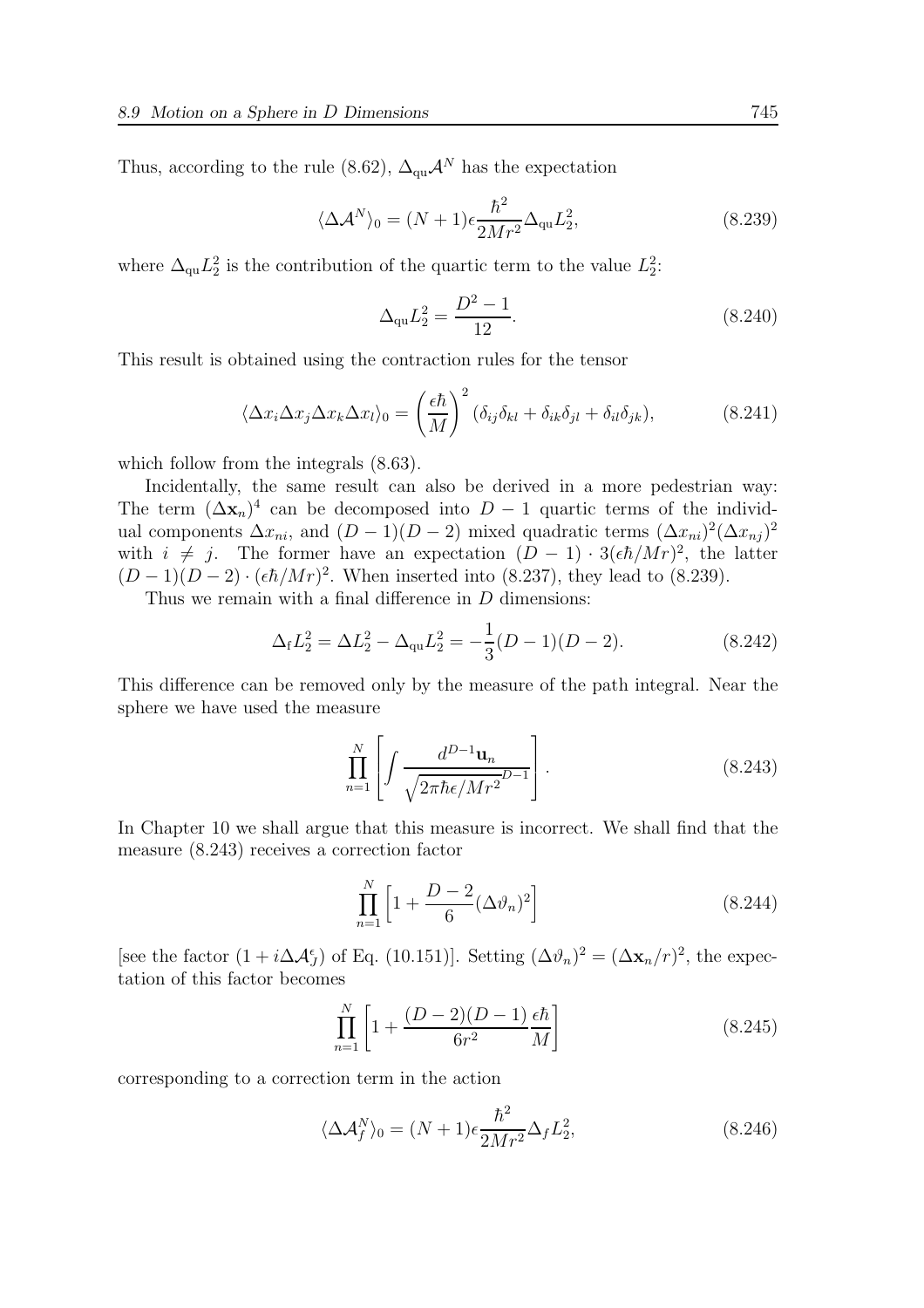with  $\Delta_f L_2^2$  given by (8.242). This explains the remaining difference between the eigenvalues  $(L_2)_l$  and  $(\hat{L})_l^2$ .

In summary, the time evolution amplitude on the D-dimensional sphere reads [6]

$$
(\mathbf{u}_b \tau_b | \mathbf{u}_a \tau_a) = \sum_{l=0}^{\infty} \exp\left[-\frac{\hbar \hat{L}^2}{2Mr^2} (\tau_b - \tau_a)\right] \sum_{\mathbf{m}} Y_{l\mathbf{m}}(\mathbf{u}_b) Y_{l\mathbf{m}}^*(\mathbf{u}_a),\tag{8.247}
$$

with

$$
\hat{L}^2 = l(l+D-2),\tag{8.248}
$$

which are precisely the eigenvalues of the squared angular momentum operator of Schrödinger quantum mechanics. For  $D = 3$  and  $D = 4$ , the amplitude (8.247) coincides with the more specific representations (8.161) and (8.162), if  $L_2^2$  is replaced by  $\hat{L}^2$ .

Finally, let us emphasize that in contrast to the amplitude  $(8.158)$  near the surface of the sphere, the normalization of the amplitude  $(8.247)$  on the sphere is

$$
\int d^{D-1} \mathbf{u}_b \left( \mathbf{u}_b \tau_b | \mathbf{u}_a \tau_a \right) = 1. \tag{8.249}
$$

This follows from the integral

$$
\int d^{D-1} \mathbf{u}_b \sum_{\mathbf{m}} Y_{l\mathbf{m}}(\mathbf{u}_b) Y_{l\mathbf{m}}^*(\mathbf{u}_a) = \delta_{l0} \int d^{D-1} \mathbf{u}_b Y_{00}(\mathbf{u}_b) Y_{00}^*(\mathbf{u}_a)
$$
  
=  $\delta_{l0} \int d^{D-1} \mathbf{u}_b 1/S_D = \delta_{l0}.$  (8.250)

This is in contrast to the amplitude near the surface which satisfies

$$
\int d^{D-1} \mathbf{u}_b \left( \mathbf{u}_b \tau_b | \mathbf{u}_a \tau_a \right) = \exp \left[ -\frac{(D/2 - 1)^2 - 1/4}{2\mu^2} (\tau_b - \tau_a) \right]. \tag{8.251}
$$

We end this section with the following observation. In the continuum, the Euclidean path integral on the surface of a sphere can be rewritten as a path integral in flat space with an auxiliary path integral over a Lagrange multiplier  $\lambda(\tau)$  in the  $\mathrm{form^{16}}$ 

$$
(\mathbf{x}_b \tau_b | \mathbf{x}_a \tau_a) = \int_{-i\infty}^{i\infty} \int \mathcal{D}^2 x(\tau) \frac{\mathcal{D}\lambda(\tau)}{2\pi i\hbar} \exp\left(-\frac{1}{\hbar} \int_{\tau_a}^{\tau_b} d\tau \left\{ \frac{M}{2} \dot{\mathbf{x}}^2 + \frac{\lambda(\tau)}{2r} [x^2(\tau) - r^2] \right\} \right). \tag{8.252}
$$

A naive time slicing of this expression would not yield the correct energy spectrum on the sphere. The slicing would lead to the product of integrals

$$
(\mathbf{u}_b t_b | \mathbf{u}_a t_a) \approx \prod_{n=1}^N \left[ \int d^D x_n \right] \prod_{n=1}^N \left[ \int \frac{d\lambda_n}{2\pi i\hbar/\epsilon} \right] \exp\left(\frac{i}{\hbar} \mathcal{A}^N\right),\tag{8.253}
$$

<sup>&</sup>lt;sup>16</sup>The field-theoretic generalization of this path integral, in which  $\tau$  is replaced by a d-dimensional spatial vector x, is known as the  $O(D)$ -symmetric *nonlinear*  $\sigma$ -model in d dimensions. In statistical mechanics it corresponds to the well-studied classical  $O(D)$  Heisenberg model in d dimensions.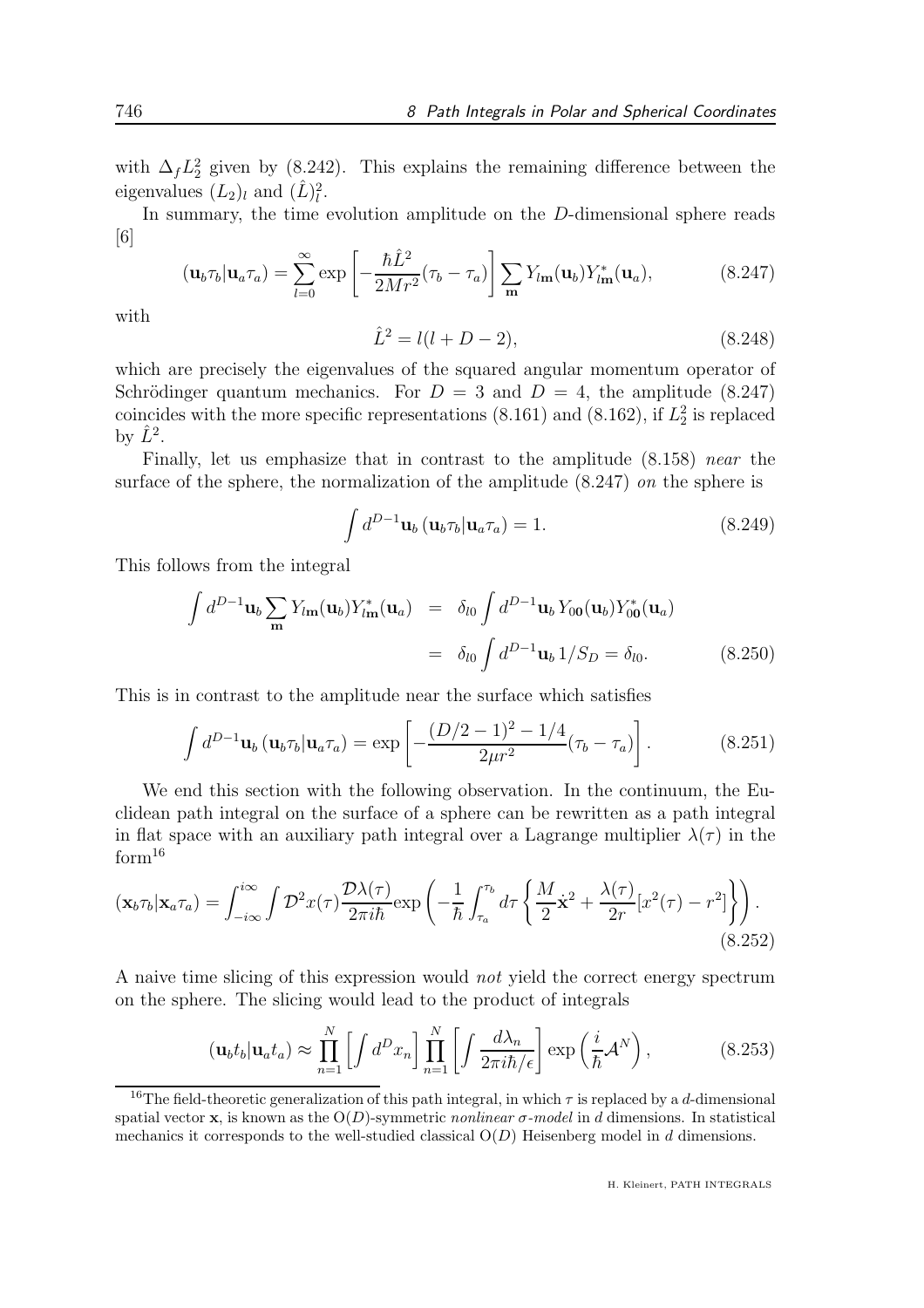with  $\mathbf{u} \equiv \mathbf{x}/|\mathbf{x}|$  and the time-sliced action

$$
\mathcal{A}^N = \sum_{n=1}^{N+1} \left[ \frac{M}{2\epsilon} (\mathbf{x}_n - \mathbf{x}_{n-1})^2 + \epsilon \frac{\lambda_n}{2r} (\mathbf{x}_n^2 - r^2) \right]. \tag{8.254}
$$

Integrating out the  $\lambda_n$ 's would produce precisely the expression (8.151) with the action (8.152) near the surface of the sphere. The  $\delta$ -functions arising from the  $\lambda_n$ integrations would force only the intermediate positions  $x_n$  to lie on the sphere; the sliced kinetic terms, however, would not correspond to the geodesic distance. Also, the measure of path integration would be wrong.

#### 8.10 Path Integrals on Group Spaces

In Section 8.3, we have observed that the surface of a sphere in four dimensions is equivalent to the covering group of rotations in three dimensions, i.e., with the group  $SU(2)$ . Since we have learned how to write down an exactly solvable timesliced path integral *near* and *on* the surface of the sphere, the equivalence opens up the possibility of performing path integrals for the motion of a mechanical system *near* and *on* the group space of  $SU(2)$ . The most important system to which the path integral on the group space of  $SU(2)$  can be applied is the spinning top, whose Schrödinger quantum mechanics was discussed in Section 1.15. Exploiting the above equivalence we are able to describe the same quantum mechanics in terms of path integrals. The theory to be developed for this particular system will, after a suitable generalization, be applicable to systems whose dynamics evolves on any group space.

First, we discuss the path integral near the group space using the exact result of the path integral near the surface of the sphere in four dimensions. The crucial observation is the following: The time-sliced action near the surface

$$
\mathcal{A}^{N} = \frac{M}{2\epsilon} r^{2} \sum_{n=1}^{N+1} (\mathbf{u}_{n} - \mathbf{u}_{n-1})^{2} = \frac{Mr^{2}}{\epsilon} \sum_{n=1}^{N+1} (1 - \cos \Delta \vartheta_{n})
$$
(8.255)

can be rewritten in terms of the group elements  $g(\varphi, \theta, \gamma)$  defined in Eq. (8.123) as

$$
\mathcal{A}^N = \frac{M}{\epsilon} r^2 \sum_{n=1}^{N+1} \left[ 1 - \frac{1}{2} \text{tr}(g_n g_{n-1}^{-1}) \right], \tag{8.256}
$$

with the obvious notation

$$
g_n = g(\varphi_n, \theta_n, \gamma_n). \tag{8.257}
$$

This follows after using the explicit matrix form for  $g$ , which reads

$$
g(\varphi, \theta, \gamma) = \exp(i\varphi \sigma_3/2) \exp(i\theta \sigma_2/2) \exp(i\gamma \sigma_3/2)
$$
\n
$$
= \begin{pmatrix} e^{i\varphi/2} & 0 \\ 0 & e^{-i\varphi/2} \end{pmatrix} \begin{pmatrix} \cos(\theta/2) & \sin(\theta/2) \\ -\sin(\theta/2) & \cos(\theta/2) \end{pmatrix} \begin{pmatrix} e^{i\gamma/2} & 0 \\ 0 & e^{-i\gamma/2} \end{pmatrix}.
$$
\n(8.258)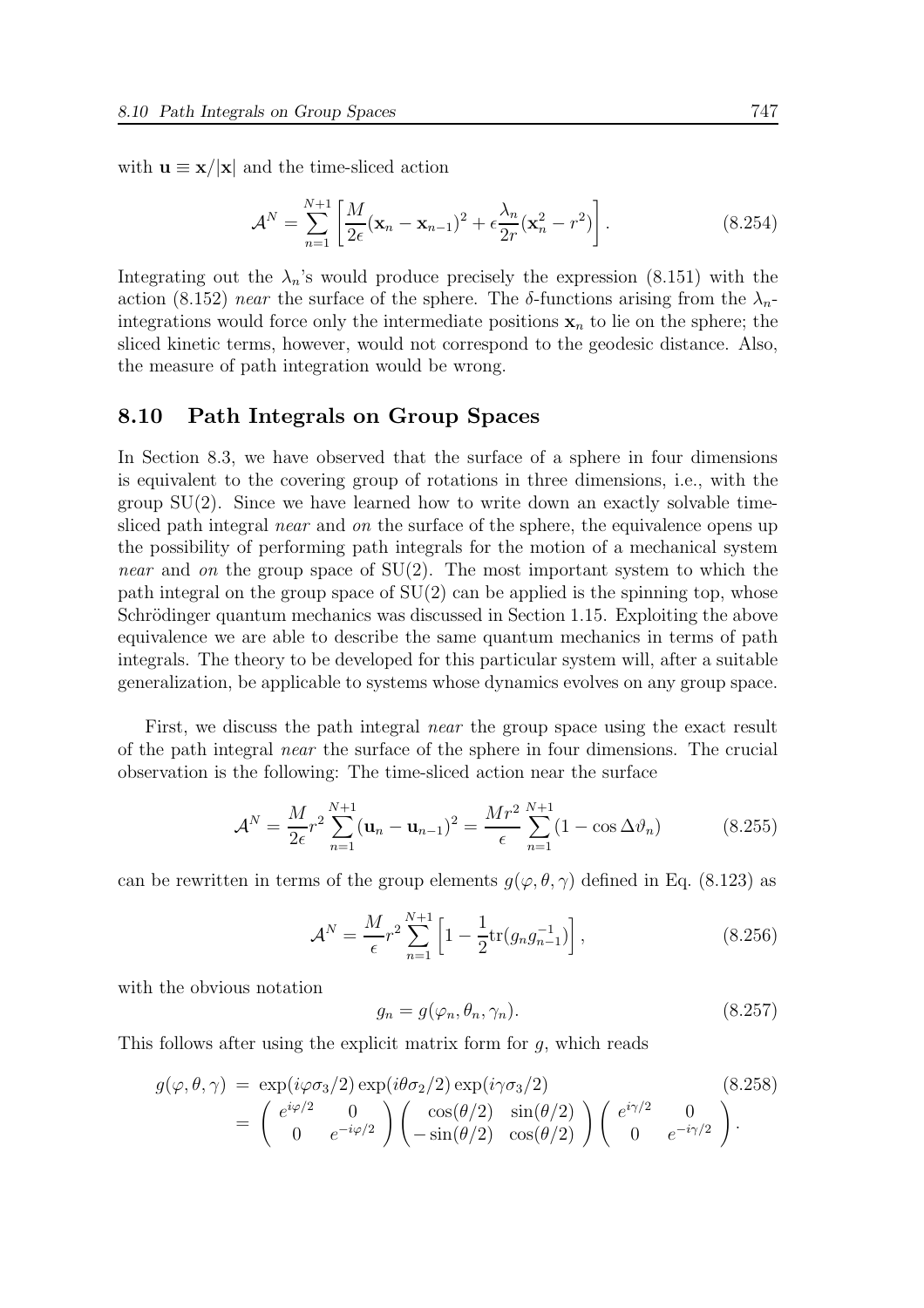After a little algebra we find

$$
\frac{1}{2} \text{tr}(g_n g_{n-1}^{-1}) = \cos(\theta_n/2) \cos(\theta_{n-1}/2) \cos[(\varphi_n - \varphi_{n-1} + \gamma_n - \gamma_{n-1})/2] \n+ \sin(\theta_n/2) \sin(\theta_{n-1}/2) \cos[(\varphi_n - \varphi_{n-1} - \gamma_n + \gamma_{n-1})/2],
$$
\n(8.259)

just as in (8.129). The invariant group integration measure is usually defined to be normalized to unity, i.e.,

$$
\int dg \equiv \frac{1}{16\pi^2} \int_0^{\pi} \int_0^{2\pi} \int_0^{4\pi} d\theta \sin \theta d\varphi d\gamma = \frac{1}{2\pi^2} \int d^3 \mathbf{u} = 1.
$$
 (8.260)

We shall renormalize the time evolution amplitude  $(\mathbf{u}_b \tau_b | \mathbf{u}_a \tau_a)$  near the surface of the four-dimensional sphere accordingly, making it a properly normalized amplitude for the corresponding group elements  $(g_b\tau_b|g_a\tau_a)$ . Thus we define

$$
(\mathbf{u}_b \tau_b | \mathbf{u}_a \tau_a) \equiv \frac{1}{2\pi^2} (g_b \tau_b | g_a \tau_a). \tag{8.261}
$$

The path integral (8.151) then turns into the following path integral for the motion near the group space [compare also (8.204)]:

$$
(g_b \tau_b | g_a \tau_a) \approx \frac{2\pi^2}{\sqrt{2\pi\hbar\epsilon/Mr^2}} \prod_{n=1}^N \left[ \int \frac{2\pi^2 dg_n}{\sqrt{2\pi\hbar\epsilon/Mr^2}} \right] \exp\left(-\frac{1}{\hbar} \mathcal{A}^N\right). \tag{8.262}
$$

Let us integrate this expression within the group space language. For this we expand the exponential as in (8.131):

$$
\exp\left\{-\frac{Mr^2}{\hbar\epsilon}\left[1-\frac{1}{2}\text{tr}(g_n g_{n-1}^{-1})\right]\right\} = \sum_{l=0}^{\infty} \tilde{a}_l(h) \frac{l+1}{2\pi^2} C_l^{(1)}(\cos\Delta\vartheta_n) \tag{8.263}
$$
\n
$$
= \sum_{l=0}^{\infty} \tilde{a}_l(h) \frac{l+1}{2\pi^2} \sum_{m_1,m_2=-l/2}^{l/2} \mathcal{D}_{m_1m_2}^{l/2}(\varphi_n, \theta_n, \gamma_n) \mathcal{D}_{m_1m_2}^{l/2 \,*}(\varphi_{n-1}, \theta_{n-1}, \gamma_{n-1}).
$$

In general terms, the right-hand side corresponds to the well-known *character expansion* for the group  $SU(2)$ :

$$
\exp\left[\frac{h}{2}\text{tr}(g_n g_{n-1}^{-1})\right] = \frac{1}{h}\sum_{l=0}^{\infty} (l+1)I_{l+1}(h)\chi^{(l/2)}(g_n g_{n-1}^{-1}).\tag{8.264}
$$

Here  $\chi^{1/2}(g)$  are the so-called *characters*, the traces of the representation matrices of the group element  $g$ , i.e.,

$$
\chi^{(l/2)}(g) = \mathcal{D}_{mm}^{l/2}(g). \tag{8.265}
$$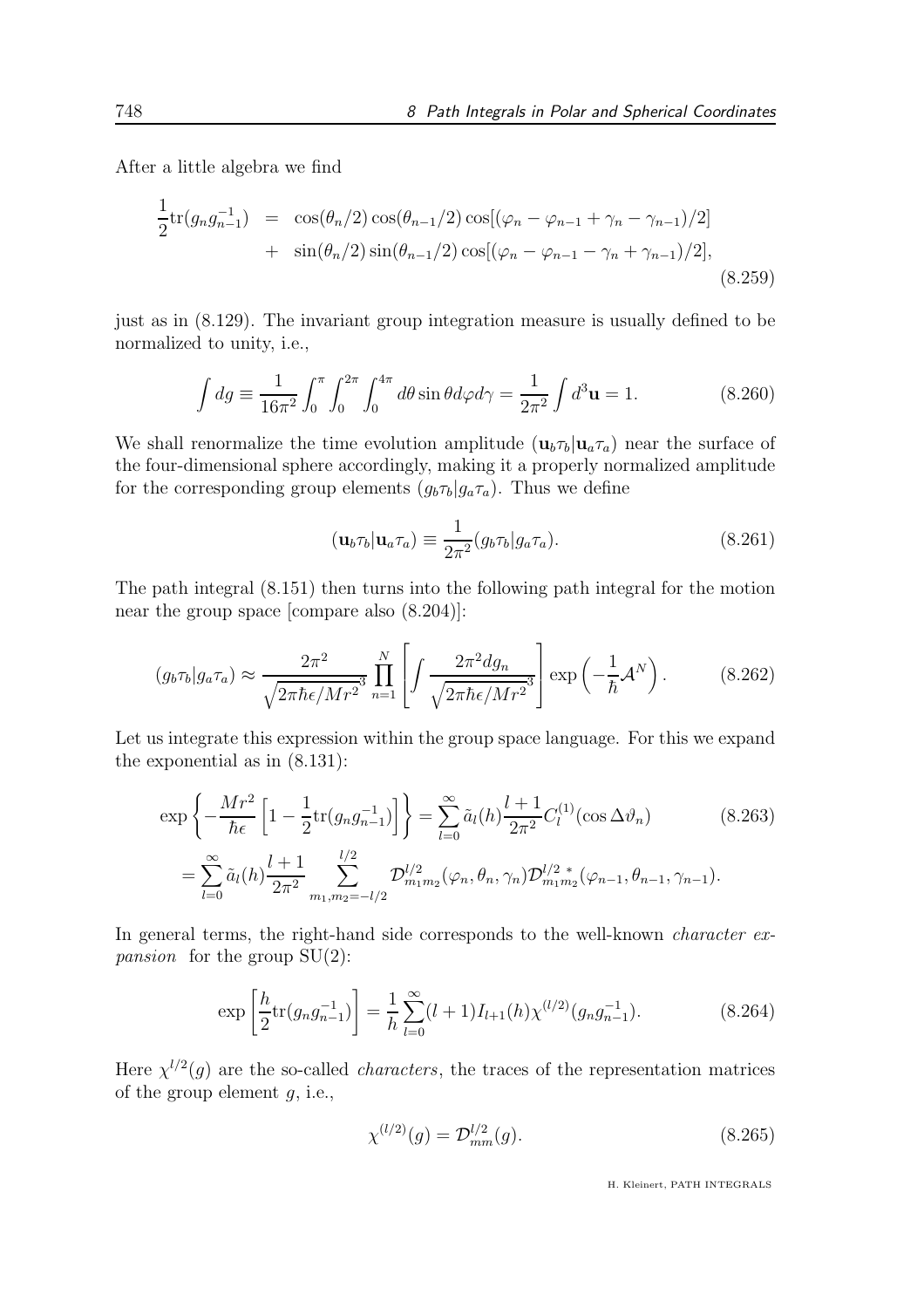The relation between the two expansions is obvious if we use the representation properties of the  $\mathcal{D}_{m_1m_2}^{l/2}$  functions and their unitarity to write

$$
\chi^{(l/2)}(g_n g_{n-1}^{-1}) = \mathcal{D}_{mm'}^{l/2}(g_n) \mathcal{D}_{mm'}^{l/2*}(g_{n-1}).
$$
\n(8.266)

This leads directly to (8.263) [see also the footnote to (8.128)]. Having done the character expansion in each time slice, the intermediate group integrations can all be performed using the orthogonality relations of group characters

$$
\int dg \chi^{(L)}(g_1 g^{-1}) \chi^{(L')}(gg_2^{-1}) = \delta_{LL'} \frac{1}{d_L} \chi^{(L)}(g_1 g_2^{-1}). \tag{8.267}
$$

The result of the integrations is, of course, the same amplitude as before in (8.162):

$$
(g_b \tau_b | g_a \tau_a) = \sum_{l=0}^{\infty} \exp\left[-\frac{\hbar L_2}{2Mr^2} (\tau_b - \tau_a)\right]
$$
\n
$$
\times (l+1) \sum_{m_1, m_2=-l/2}^{l/2} \mathcal{D}_{m_1 m_2}^{l/2} (\varphi_n, \theta_n, \gamma_n) \mathcal{D}_{m_1 m_2}^{l/2 \,*} (\varphi_{n-1}, \theta_{n-1}, \gamma_{n-1}).
$$
\n(8.268)

Given this amplitude near the group space we can find the amplitude for the motion on the group space, by adding to the energy near the sphere  $E = \hbar^2[(l/2 +$  $(1)^2-1/4]/2Mr^2$  the correction  $\Delta E = \hbar^2 \Delta L_2^2/2Mr^2$  associated with Eq. (8.229). For  $D=4, L_2^2=(l/2)(l/2+1)+3/4$  has to be replaced by  $\hat{L}^2=L_2^2+\Delta L_2^2=(l/2)(l/2+1),$ and the energy changes by

$$
\Delta E = -\frac{3\hbar^2}{8M}.\tag{8.269}
$$

Otherwise the amplitude is the same as in (8.268) [6].

Character expansions of the exponential of the type (8.264) and the orthogonality relation (8.267) are general properties of group representations. The above timesliced path integral can therefore serve as a prototype for the quantum mechanics of other systems moving *near* or *on* more general group spaces than  $SU(2)$ .

Note that there is no problem in proceeding similarly with noncompact groups [7]. In this case we would start out with a treatment of the path integral near and on the surface of a hyperboloid rather than a sphere in four dimensions. The solution would correspond to the path integral near and on the group space of the covering group  $SU(1,1)$  of the Lorentz group  $O(2,1)$ . The main difference with respect to the above treatment would be the appearance of hyperbolic functions of the second Euler angle  $\theta$  rather than trigonometric functions.

An important family of noncompact groups whose path integral can be obtained in this way are the Euclidean groups [8] consisting of rotations and translations. Their Lie algebra comprises the momentum operators  $\hat{p}$ , whose representation on the spatial wave functions has the Schrödinger form  $\hat{\mathbf{p}} = -i\hbar\boldsymbol{\nabla}$ . Thus, the canonical commutation rules in a Euclidean space form part of the representation algebra of these groups. Within a Euclidean group, the separation of the path integral into a radial and an azimuthal part is an important tool in obtaining all group representations.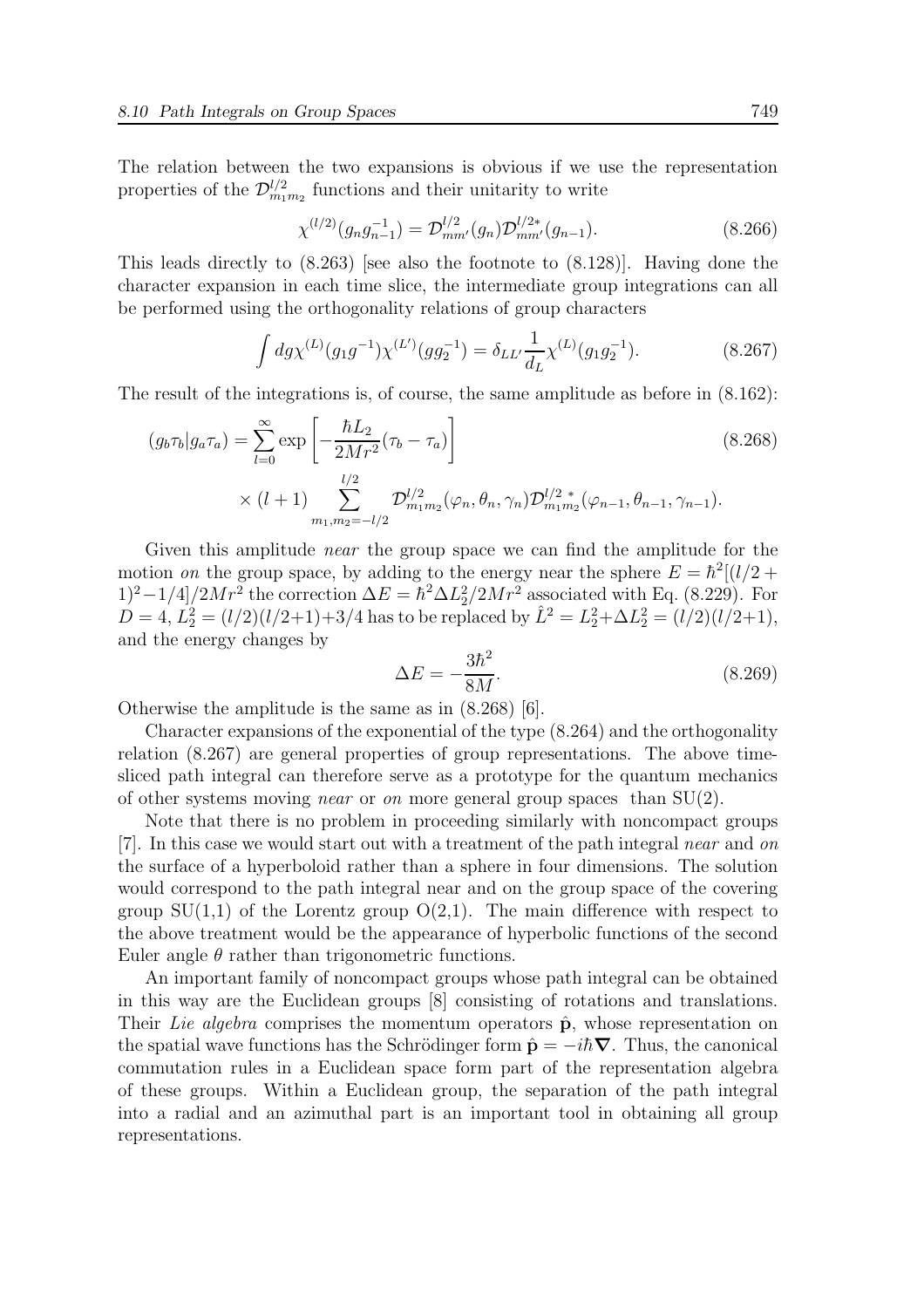#### 8.11 Path Integral of Spinning Top

We are now also in a position to solve the time-sliced path integral of a spinning top by reducing it to the previous case of a particle moving on the group space  $SU(2)$ . Only in one respect is the spinning top different: the equivalent "particle" does not move on the covering space  $SU(2)$  of the rotation group, but on the rotation group  $O(3)$  itself. The angular configurations with Euler angles  $\gamma$  and  $\gamma + 2\pi$  are physically indistinguishable. The physical states form a representation space of  $O(3)$  and the time evolution amplitude must reflect this. The simplest possibility to incorporate the  $O(3)$  topology is to add the two amplitudes leading from the initial configuration  $\varphi_a, \theta_a, \gamma_a$  to the two identical final ones  $\varphi_b, \theta_b, \gamma_b$  and  $\varphi_b, \theta_b, \gamma_b + 2\pi$ . This yields the amplitude of the spinning top:

$$
(\varphi_b, \theta_b, \gamma_b \tau_b | \varphi_b, \theta_b, \gamma_b \tau_a)_{\text{top}}
$$
  
=  $(\varphi_b, \theta_b, \gamma_b \tau_b | \varphi_b, \theta_b, \gamma_b \tau_a) + (\varphi_b, \theta_b, \gamma_b + 2\pi \tau_b | \varphi_b, \theta_b, \gamma_b \tau_a).$  (8.270)

The sum eliminates all half-integer representation functions  $D_{mm'}^{l/2}(\theta)$  in the expansion (8.268) of the amplitude.

Instead of the sum we could have also formed another representation of the operation  $\gamma \to \gamma + 2\pi$ , the antisymmetric combination

$$
(\varphi_b, \theta_b, \gamma_b \tau_b | \varphi_b, \theta_b, \gamma_b \tau_a)_{\text{fermionic}}
$$
  
=  $(\varphi_b, \theta_b, \gamma_b \tau_b | \varphi_b, \theta_b, \gamma_b \tau_a) - (\varphi_b, \theta_b, \gamma_b + 2\pi \tau_b | \varphi_b, \theta_b, \gamma_b \tau_a).$  (8.271)

Here the expansion (8.268) retains only the half-integer angular momenta  $l/2$ . As discussed in Chapter 7, half-integer angular momenta are associated with fermions such as electrons, protons, muons, and neutrinos. This is indicated by the subscript "fermionic". In spite of this, the above amplitude cannot be used to describe a single fermion since this has only one fixed spin  $l/2$ , while  $(8.271)$  contains all possible fermionic spins at the same time.

In principle, there is no problem in also treating the non-spherical top. In the formulation near the group space, the gradient term in the action,

$$
\frac{1}{\epsilon^2} \left[ 1 - \frac{1}{2} \text{tr}(g_n g_{n-1}^{-1}) \right],\tag{8.272}
$$

has to be separated into time-sliced versions of the different angular velocities. In the continuum these are defined by

$$
\omega_a = -i \text{tr} \, (\dot{\sigma}_a g^{-1}), \quad a = \xi, \eta, \zeta. \tag{8.273}
$$

The gradient term (8.272) has the symmetric continuum limit  $\dot{\omega}_a^2$ . With the different moments of inertia  $I_{\xi}, I_{\eta}, I_{\zeta}$ , the asymmetric sliced gradient term reads

$$
\frac{1}{\epsilon^2} \left\{ I_{\xi} \left[ 1 - \frac{1}{2} \text{tr}(g_n \sigma_{\xi} g_{n-1}^{-1}) \right] + I_{\eta} \left[ 1 - \frac{1}{2} \text{tr}(g_n \sigma_{\eta} g_{n-1}^{-1}) \right] + I_{\zeta} \left[ 1 - \frac{1}{2} \text{tr}(g_n \sigma_{\zeta} g_{n-1}^{-1}) \right] \right\},
$$
\n(8.274)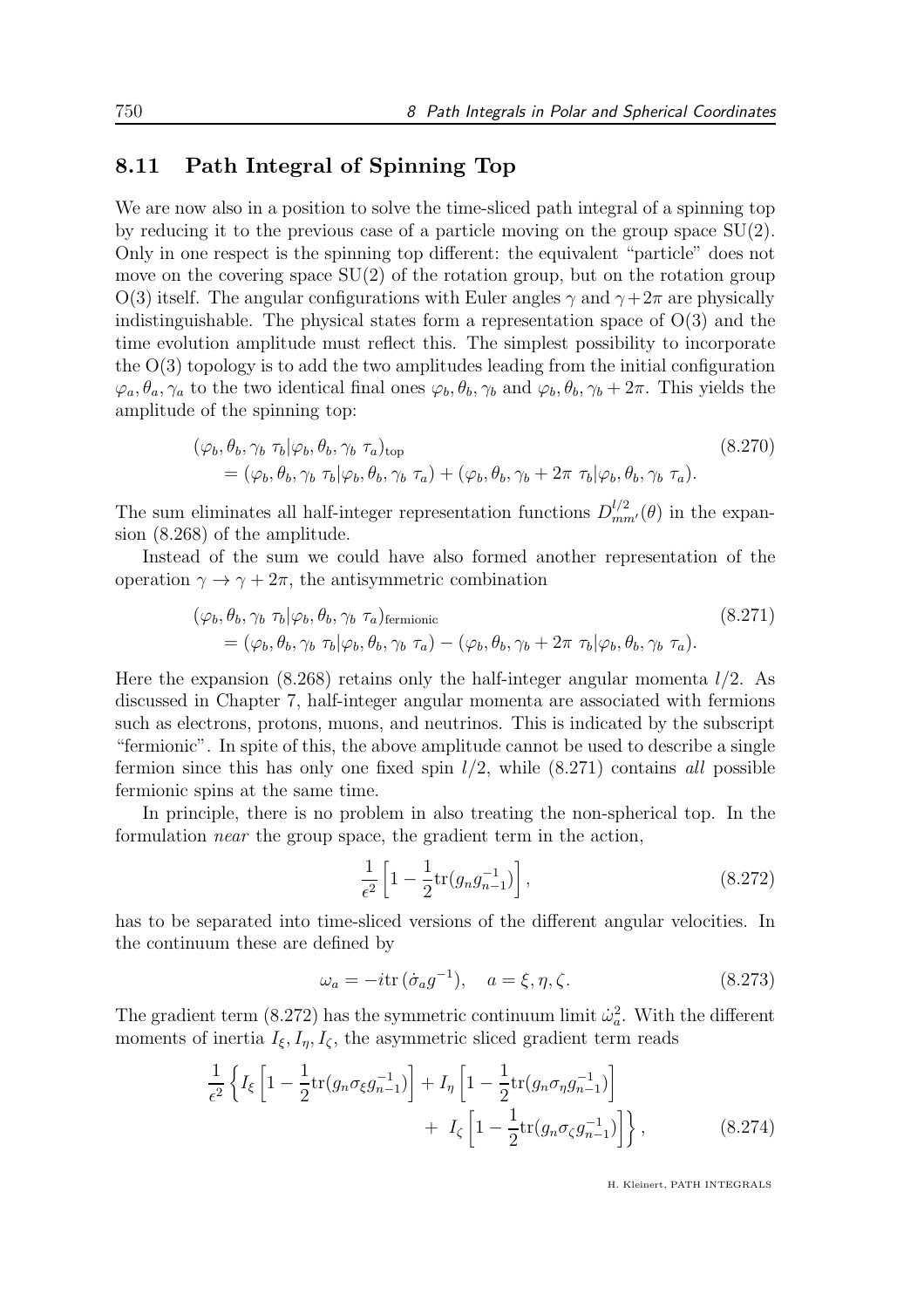rather than (8.272). The amplitude near the top is an appropriate generalization of  $(8.268)$ . The calculation of the correction term  $\Delta E$ , however, is more complicated than before and remains to be done, following the rules explained above.

#### 8.12 Path Integral of Spinning Particle

The path integral of a particle on the surface of a sphere contains states of all integer angular momenta  $l = 1, 2, 3, \ldots$ . The path integral on the group space  $SU(2)$  contains also all half-integer spins  $s = \frac{1}{2}, \frac{3}{2}, \frac{5}{2}, \dots$ .

The question arises whether it is possible to set up a path integral which contains only a single spinning particle, for instance of spin  $s = 1/2$ . Thus we need a path integral which for each time slice spans precisely one irreducible representation space of the rotation group, consisting of the  $2s + 1$  states  $|s s_3\rangle$  for  $s_3 = -s, \ldots, s$ . In order to sum over paths, we must parametrize this space in terms of a continuous variable. This is possible by selecting a particular spin state, for example the state  $|ss\rangle$  pointing in the z-direction, and rotating it into an arbitrary direction  $\mathbf{u} =$  $(\sin \theta \cos \varphi, \sin \theta \sin \varphi, \cos \theta)$  with the help of some rotation, for instance

$$
|\theta \varphi\rangle \equiv R^s(\theta, \varphi)|ss\rangle \equiv e^{-iS_3\varphi}e^{-iS_2\theta}|ss\rangle, \tag{8.275}
$$

where  $S_i$  are matrix generators of the rotation group of spin s, which satisfy the commutation rules of the generators  $\hat{L}_i$  in (1.414). The states (8.275) are nonabelian versions of the coherent states (7.343). They can be expanded into the  $2s + 1$  spin states  $|s s_3\rangle$  as follows:

$$
|\theta \varphi\rangle = \sum_{s_3=-s}^{s} |s \, s_3\rangle \langle s \, s_3 | \hat{R}(\theta, \varphi) | s s \rangle = \sum_{s_3=-s}^{s} |s \, s_3\rangle e^{-is_3\varphi} d_{s_3 s}^s(\theta), \tag{8.276}
$$

where  $d_{mm'}^j(\theta)$  are the representation matrices of  $e^{-iS_2\theta}$  with angular momentum j given in Eq. (1.446). For  $s = 1/2$ , where the matrix  $d_{mm'}^j$  has the form (1.447), the states (8.276) are

$$
|\theta\varphi\rangle = e^{i\varphi/2}\cos\theta/2|\frac{1}{2}\frac{1}{2}\rangle - e^{-i\varphi/2}\sin\theta/2|\frac{1}{2} - \frac{1}{2}\rangle. \tag{8.277}
$$

At this point it is useful to introduce the so-called monopole spherical harmonics defined by

$$
Y_{mq}^{j}(\theta,\varphi) \equiv \sqrt{\frac{2j+1}{4\pi}} e^{im\varphi} d_{mq}^{j}(\theta). \tag{8.278}
$$

Comparison with Eq. (8.125) shows that these are simply the ultra-spherical harmonics  $Y_{j m q}(\hat{x})$  with vanishing third Euler angle  $\gamma$ . They satisfy the orthogonality relation

$$
\int_{-1}^{1} d\cos\theta \int_{0}^{2\pi} d\varphi Y_{mq}^{j*}(\theta, \varphi) Y_{m'q}^{j'}(\theta, \varphi) = \delta_{jj'} \delta_{mm'},
$$
\n(8.279)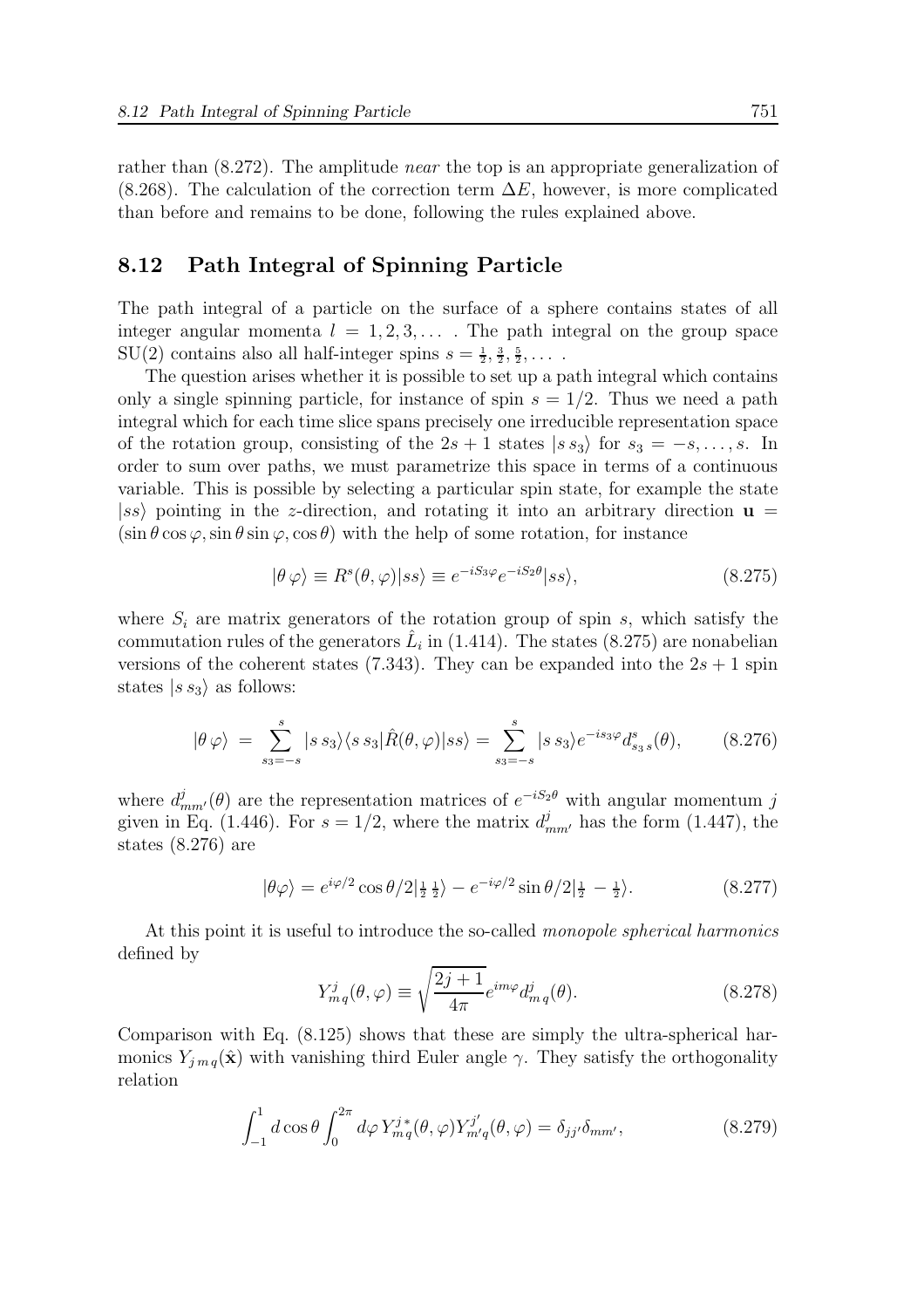and the completeness relation

$$
\sum_{j,m} Y_{mq}^j(\theta,\varphi) Y_{mq}^{j*}(\theta',\varphi') = \delta(\cos\theta - \cos\theta')\delta(\varphi - \varphi'). \tag{8.280}
$$

We define now the covariant looking states

$$
|\mathbf{u}\rangle \equiv \sqrt{\frac{2j+1}{4\pi}} |\theta \varphi\rangle = \sum_{s_3=-s}^{s} |s \, s_3\rangle \, Y_{s_3 \, s}^{s \, *}(\theta, \varphi), \tag{8.281}
$$

and write the angular integral as an integral over the surface of the unit sphere:

$$
\int_{-1}^{1} d\cos\theta \int_{0}^{2\pi} d\varphi = \int d^{3}u \,\delta(\mathbf{u}^{2} - 1) \equiv \int d\mathbf{u}.\tag{8.282}
$$

From  $(8.279)$  we deduce that the states  $|u\rangle$  are complete in the space of spin-s states:

$$
\int d\mathbf{u} \, |\mathbf{u}\rangle \langle \mathbf{u}| = \sum_{s_3 = -s}^{s} \sum_{s'_3 = -s}^{s} |s \, s_3\rangle \int_{-1}^{1} d\cos\theta \int_{0}^{2\pi} d\varphi Y_{s_3}^{s*}(\theta, \varphi) Y_{s'_3}^{s}(\theta, \varphi) \langle s s'_3|
$$

$$
= \sum_{s_3 = -s}^{s} |s \, s_3\rangle \langle s \, s_3| = 1^s. \tag{8.283}
$$

The states are not orthogonal, however. Writing  $Y_{s_3 s}^s(\theta, \varphi)$  as  $Y_{s_3 s}^s(\mathbf{u})$ , we see that

$$
\langle \mathbf{u} | \mathbf{u}' \rangle = \sum_{s_3 = -s}^{s} \sum_{s'_3 = -s}^{s} Y_{s_3}^s(\mathbf{u}) \langle s \, s_3 | s s'_3 \rangle Y_{s'_3}^s(\mathbf{u}') = \sum_{s_3 = -s}^{s} Y_{s_3}^s(\mathbf{u}) Y_{s_3}^{s*}(\mathbf{u}'). \tag{8.284}
$$

The right-hand side can be calculated as follows:

$$
\frac{2j+1}{4\pi} \langle ss | e^{i\theta S_2} e^{i\varphi S_3} e^{-i\varphi' S_3} e^{-i\theta' S_2} | ss \rangle = \frac{2j+1}{4\pi} \langle ss | e^{-isAS_3} e^{-i\beta S_2} | ss \rangle \n= \frac{2j+1}{4\pi} e^{-isAS_3} d_{ss}^s(\beta) = \frac{2j+1}{4\pi} e^{-isAS_3} \left(\frac{1+\mathbf{u}\cdot\mathbf{u}'}{2}\right)^s,
$$
\n(8.285)

where  $\beta$  is the angle between **u** and **u'**, and  $A(\mathbf{u}, \mathbf{u}', \hat{\mathbf{z}})$  is the area of the spherical triangle on the unit sphere formed by the three points in the argument. For a radius R, the area is equal to  $R^2$  time the angular excess E of the triangle, defined as the amount by which the sum of the angles in the triangle is larger that  $\pi$ . An explicit formula for  $E$  is the spherical generalization of *Heron's formula* for the area  $A$  of a triangle [9]:

$$
A = \sqrt{s(s-a)(s-b)(s-c)}, \quad s = (a+b+c)/2 = \text{semiperimeter.} \tag{8.286}
$$

The angular excess on a sphere is

$$
\tan\frac{E}{4} = \sqrt{\tan\frac{\phi_s}{2}\tan\frac{\phi_s-\phi_a}{2}\tan\frac{\phi_s-\phi_b}{2}\tan\frac{\phi_s-\phi_c}{2}},\tag{8.287}
$$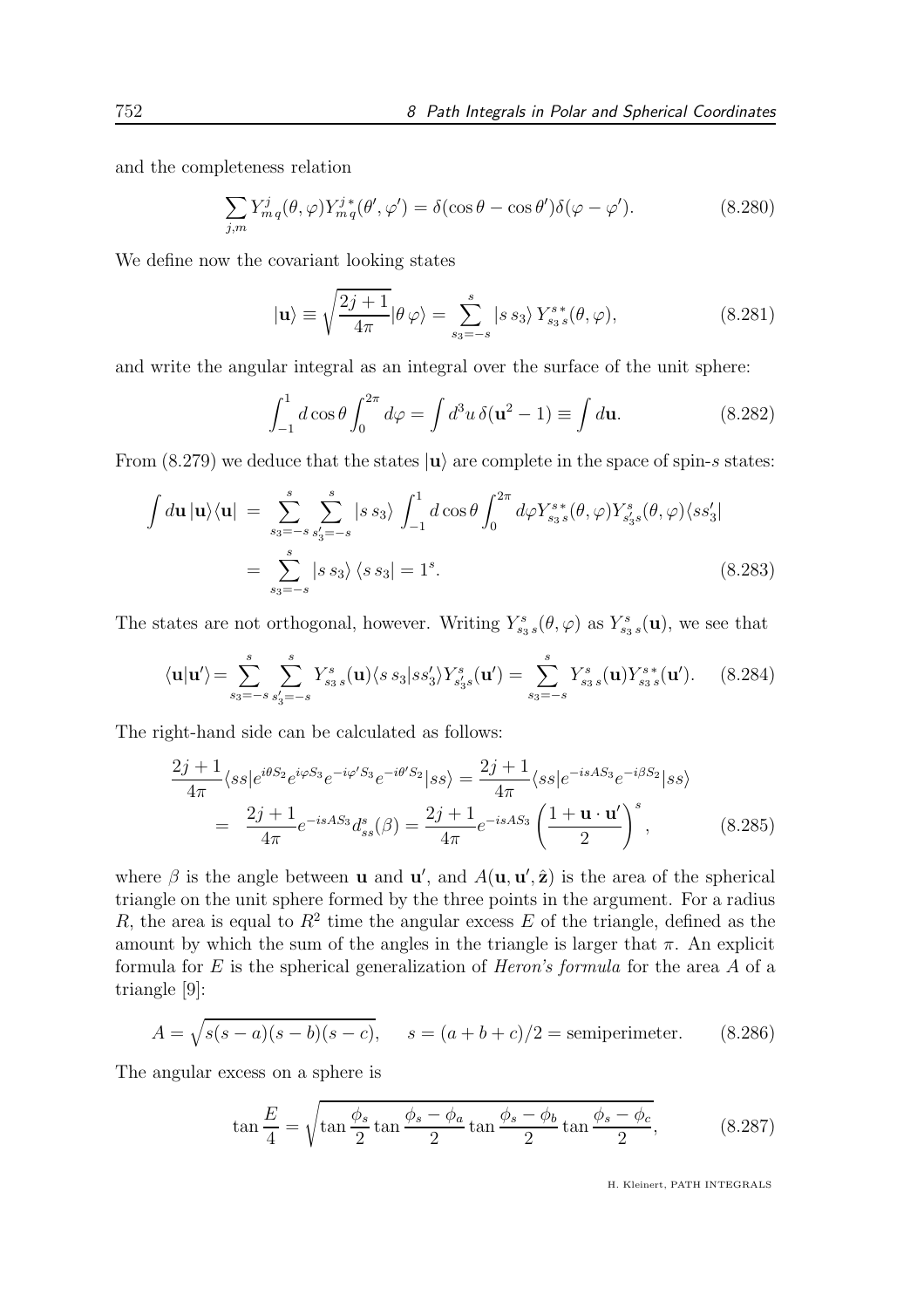where  $\phi_a, \phi_b, \phi_c$  are the *angular lengths* of the sides of the triangle and

$$
\phi_s = (\phi_a + \phi_b + \phi_c)/2 \tag{8.288}
$$

is the angular semiperimeter on the sphere.

We can now set up a path integral for the scalar product  $(8.285)$ :

$$
\langle \mathbf{u}_b | \mathbf{u}_a \rangle = \left[ \prod_{n=1}^N \int d\mathbf{u}_n \right] \langle \mathbf{u}_b | \mathbf{u}_N \rangle \langle \mathbf{u}_N | \mathbf{u}_{N-1} \rangle \langle \mathbf{u}_{N-1} | \cdots | \mathbf{u}_1 \rangle \langle \mathbf{u}_1 | \mathbf{u}_a \rangle. \tag{8.289}
$$

For large N, the intermediate  $\mathbf{u}_n$ -vectors will all lie close to their neighbors and we can write approximately

$$
\langle \mathbf{u}_n | \mathbf{u}_{n-1} \rangle \approx \frac{2s+1}{4\pi} e^{i\Delta A_n} \left[ 1 + \frac{1}{2} \mathbf{u}_n (\mathbf{u}_n - \mathbf{u}_{n-1}) \right]^s \approx \frac{2s+1}{4\pi} e^{i\Delta A_n + \frac{s}{2} \mathbf{u}_n (\mathbf{u}_n - \mathbf{u}_{n-1})}. \tag{8.290}
$$

Let us take this expression to the continuum limit. We introduce a time parameter labeling the chain of  $\mathbf{u}_n$ -vectors by  $t_n = n\epsilon$ , and find the small- $\epsilon$  approximation

$$
\frac{2s+1}{4\pi} \exp\left[i\epsilon \, s \, \cos\theta \, \dot{\varphi} - \frac{s}{4} \epsilon^2 \left(\dot{\theta}^2 + \sin^2\theta \, \dot{\varphi}^2\right) + \dots\right].\tag{8.291}
$$

The first term is obtained from the scalar product

$$
\langle \theta \varphi | i \partial_t | \theta \varphi \rangle = \langle s s | e^{i S_2 \theta} e^{i S_3 \varphi} i \partial_t e^{-i S_3 \varphi} e^{-i S_2 \theta} | s s \rangle
$$
  
\n
$$
= \langle s s | e^{i S_2 \theta} e^{i S_3 \varphi} \left( \dot{\varphi} S_3 e^{-i S_3 \varphi} e^{-i S_2 \theta} + e^{-i S_3 \varphi} \dot{\theta} S_2 e^{-i S_2 \theta} \right) | s s \rangle
$$
  
\n
$$
= \langle s s | (\cos \theta S_3 - \sin \theta S_1) \dot{\varphi} + \dot{\theta} S_2 | s s \rangle = s \cos \theta \dot{\varphi}.
$$
 (8.292)

This result is actually not completely correct. The reason is that the angular variables in the states (8.275) are cyclic variables. For integer spins,  $\theta$  and  $\varphi$  are cyclic in  $2\pi$ , for half-integer spins in  $4\pi$ . Thus there can be jumps by  $2\pi$  or  $4\pi$  in these angles which do not change the states (8.275). In writing down the approximation (8.291) we must assume that we are at a safe distances from such singularities. If we get close to them, we must change the direction of the quantization axis.

Keeping this in mind we can express the scalar product in the limit  $\epsilon \to 0$  by the path integral

$$
\langle \mathbf{u}_b | \mathbf{u}_a \rangle = \int \mathcal{D} \mathbf{u} \, e^{\frac{i}{\hbar} \int_{t_a}^{t_b} dt \,\hbar s \cos \theta \dot{\varphi}}, \tag{8.293}
$$

where  $\int \mathcal{D}\mathbf{u}$  is defined by the limit  $N \to \infty$  of the product of integrals

$$
\int \mathcal{D}\mathbf{u} \equiv \lim_{N \to \infty} \left[ \frac{2s+1}{4\pi} \prod_{n=1}^{N} \int d\mathbf{u}_n \right].
$$
 (8.294)

The path integral fixes the Hilbert space of the spin theory. It is the analog of the zero-Hamiltonian path integral in Eqs. (2.17) and (2.18). Comparing (8.293) with (2.18), we see that  $s\hbar \cos\theta$  plays the role of a canonically conjugate momentum of the variable  $\varphi$ .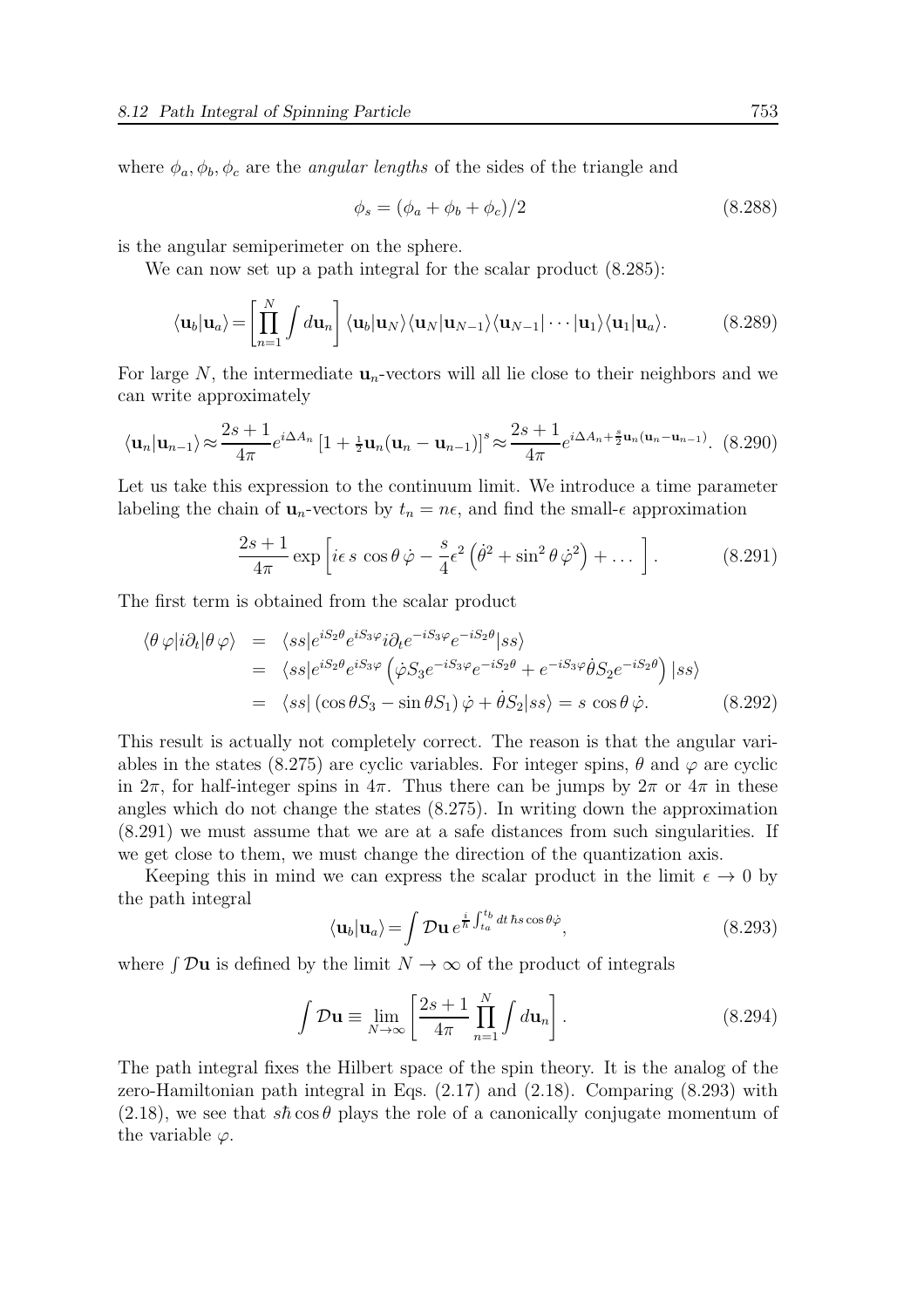For a specific spin dynamics we must add, as in (2.15), a Hamiltonian  $H(\cos \theta, \varphi)$ , and arrive at the general path integral representation for the time evolution amplitude of a spinning particle [10]

$$
(\mathbf{u}_b t_b | \mathbf{u}_a t_a) = \int \mathcal{D}\mathbf{u} \, e^{i \int_{t_a}^{t_b} dt \, [\hbar s \cos \theta \dot{\varphi} - H(\theta, \varphi)]/\hbar}.
$$
\n(8.295)

The above path integral has a remarkable property which is worth emphasizing. For half-integer spins  $s = \frac{1}{2}, \frac{3}{2}, \frac{5}{2}, \ldots$  it is able to describe the physics of a fermion in terms of a field theory involving a unit vector field u which describes the direction of the spin state:

$$
\langle \mathbf{u} | \hat{\mathbf{S}} | \mathbf{u} \rangle = \langle ss | \hat{R}^{-1}(\theta, \varphi) \hat{\mathbf{S}} \hat{R}(\theta, \varphi) | ss \rangle = R_{ij}(\theta, \varphi) \langle ss | S_j | ss \rangle = s \mathbf{u}.
$$
 (8.296)

This follows from the vector property of the spin matrices  $\tilde{S}$ . The matrices  $R_{ij}(\theta, \varphi)$ are the defining  $3 \times 3$  matrices of the rotation group (the so-called *adjoint represen*tation). Thus we describe a fermion in terms of a Bose field.

The above path integral is only the simplest illustration for a more general phenomenon. In 1961, Skyrme pointed out that a certain field configuration of pions is capable of behaving in many respects like a nucleon [11], in particular its fermionic properties.

In two dimensions, Bose field theories are even more powerful and can describe particles with any commutation rule, called anyons in Section 7.5. This will be shown in Chapter 16.

In Chapter 10 we shall see that the action in (8.293) can be interpreted as the action of a particle of charge  $e$  on the surface of the unit sphere whose center contains a fictitious magnetic monopole of charge  $g = -4\pi \hbar c s/e$ . The associated vector potential  $\mathbf{A}^{(g)}(u)$  will be given in Eq. (10A.59). Coupling this minimally to a particle of charge  $e$  as in Eq.  $(2.635)$  on the surface of the sphere yields the action

$$
\mathcal{A}_0 = \frac{e}{c} \int_{t_a}^{t_b} \mathbf{A}^{(g)}(\mathbf{u}) \cdot \dot{\mathbf{u}} = \hbar s \int_{t_a}^{t_b} dt \, \cos \theta \, \dot{\varphi} \,, \tag{8.297}
$$

where the magnetic flux is supplied to the monopole by two infinitesimally thin flux tubes, the famous Dirac strings, one from below and one from above. The field  $\mathbf{A}^{(-s)}$  in (8.297) is the average of the two expressions in (10A.61) for  $g = -4\pi \hbar cs/e$ . We can easily change the supply line to a single string from above, by choosing the states

$$
|\theta \varphi\rangle' \equiv \hat{R}(\theta, \varphi)|ss\rangle = e^{-iS_3\varphi}e^{-iS_2\theta}e^{iS_3\varphi}|ss\rangle = |\theta \varphi\rangle e^{is\varphi},\tag{8.298}
$$

rather than  $|\theta \varphi\rangle$  of Eq. (8.275) for the construction of the path integral. The physics is the same since the string is an artifact of the choice of the quantization axis.

In terms of Cartesian coordinates, the action (8.297) with a flux supplied from the north pole can also be expressed in terms of the vector  $\mathbf{u}(t)$  as [compare (10A.59)]

$$
\mathcal{A}_0 = \hbar s \int dt \, \frac{\hat{\mathbf{z}} \times \mathbf{u}(\mathbf{t})}{1 - u_z(t)} \cdot \dot{\mathbf{u}}(t). \tag{8.299}
$$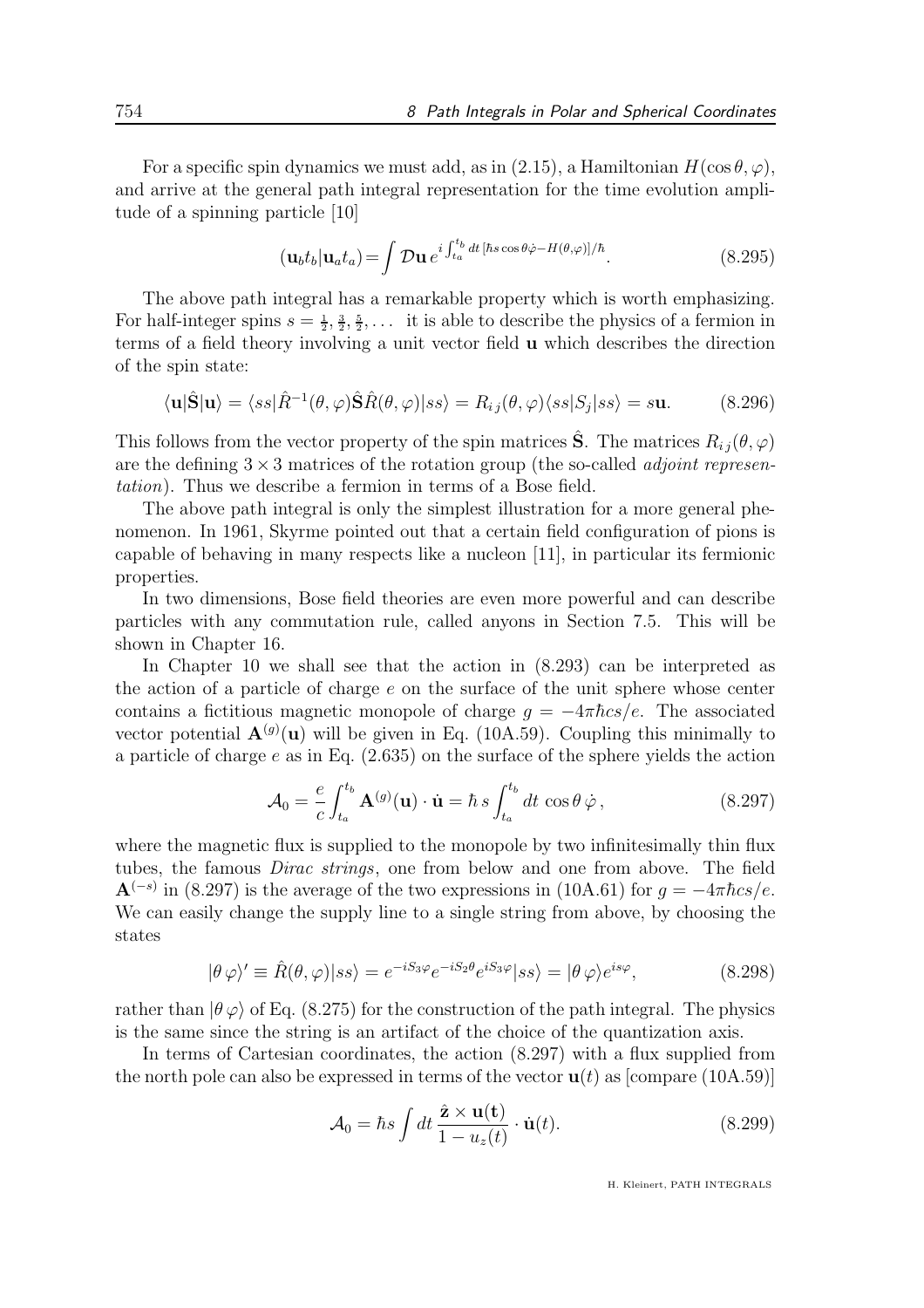This expression is singular on the north pole of the unit sphere. The singularity can be rotated into an arbitrary direction n, leading to

$$
\mathcal{A}_0 = \hbar s \int dt \, \frac{\mathbf{n} \times \mathbf{u}(\mathbf{t})}{1 - \mathbf{n} \cdot \mathbf{u}(t)} \cdot \dot{\mathbf{u}}(t). \tag{8.300}
$$

If **u** gets close to **n** we must change the direction of **n**. The action  $(8.300)$  is referred to as Wess-Zumino action.

In Chapter 10 we shall also calculate the curl of the vector potential  $\mathbf{A}^{(g)}$  of a monopole of magnetic charge  $g$  and find the radial magnetic field accompanied by a singular string contribution along the direction n of flux supply [compare (10A.54)]:

$$
\mathbf{B}^{(g)} = \nabla \times \mathbf{A}^{(g)} = g \frac{\mathbf{u}}{|\mathbf{u}|} - 4\pi g \int_0^\infty ds \,\hat{\mathbf{n}} \,\delta^{(3)}(\mathbf{u} - s \,\hat{\mathbf{n}}),\tag{8.301}
$$

The singular contribution is an artifact of the description of the magnetic field. The line from zero to infinity is called a *Dirac string*. Since the magnetic field has no divergence, the magnetic flux emerging at the origin of the sphere must be imported from somewhere at infinity. In the field (8.302) the field is imported along the straight line in the direction u. Indeed, we can easily check that the divergence of (8.302) is zero.

For a closed orbit, the interaction (8.297) can be rewritten by Stokes' theorem as

$$
\mathcal{A}_0 = \frac{e}{c} \int dt \,\mathbf{A}^{(g)}(t) \cdot \mathbf{u}(t) = \frac{e}{c} \int d\mathbf{S} \cdot \left[ \mathbf{\nabla} \times \mathbf{A}^{(g)} \right] = \frac{e}{c} \int d\mathbf{S} \cdot \mathbf{B}^{(g)}, \quad (8.302)
$$

where  $\int d\mathbf{S}$  runs over the surface enclosed by the orbit. This surface may or may not contain the Dirac string of the monopole, in which case  $\mathcal{A}_0$  differ by  $4\pi qe/c$ . A path integral over closed orbits of the spinning particle

$$
Z_{\rm QM} = \oint d\mathbf{u} \, e^{i(\mathcal{A}_0 + \mathcal{A})/\hbar},\tag{8.303}
$$

is therefore invariant under changes of the position of the Dirac string if the monopole charge g satisfies the Dirac charge quantization condition

$$
\frac{ge}{\hbar c} = s,\tag{8.304}
$$

with  $s =$  half-integer or integer.

Dirac was the first to realize that as a consequence of quantum mechanics, an electrically charged particle whose charge satisfies the quantization condition (8.304) sees only the radial monopole field in (8.302), not the field in the string. The string can run along any line L without being detectable. This led him to conjecture that there could exist magnetic monopoles of a specific g, which would explain that all charges in nature are integer multiples of the electron charge [16]. More on this subject will be discussed in Section 16.2.

In Chapter 10 we shall learn how to define a monopole field  $\mathbf{A}^{(g)}$  which is free of the artificial string singularity [see Eq. (10A.58)]. With the new definition, the divergence of  $\bf{B}$  is a  $\delta$ -function at the origin:

$$
\nabla \times \mathbf{B}(\mathbf{u}) = 4\pi g \,\delta^{(3)}(\mathbf{u}).\tag{8.305}
$$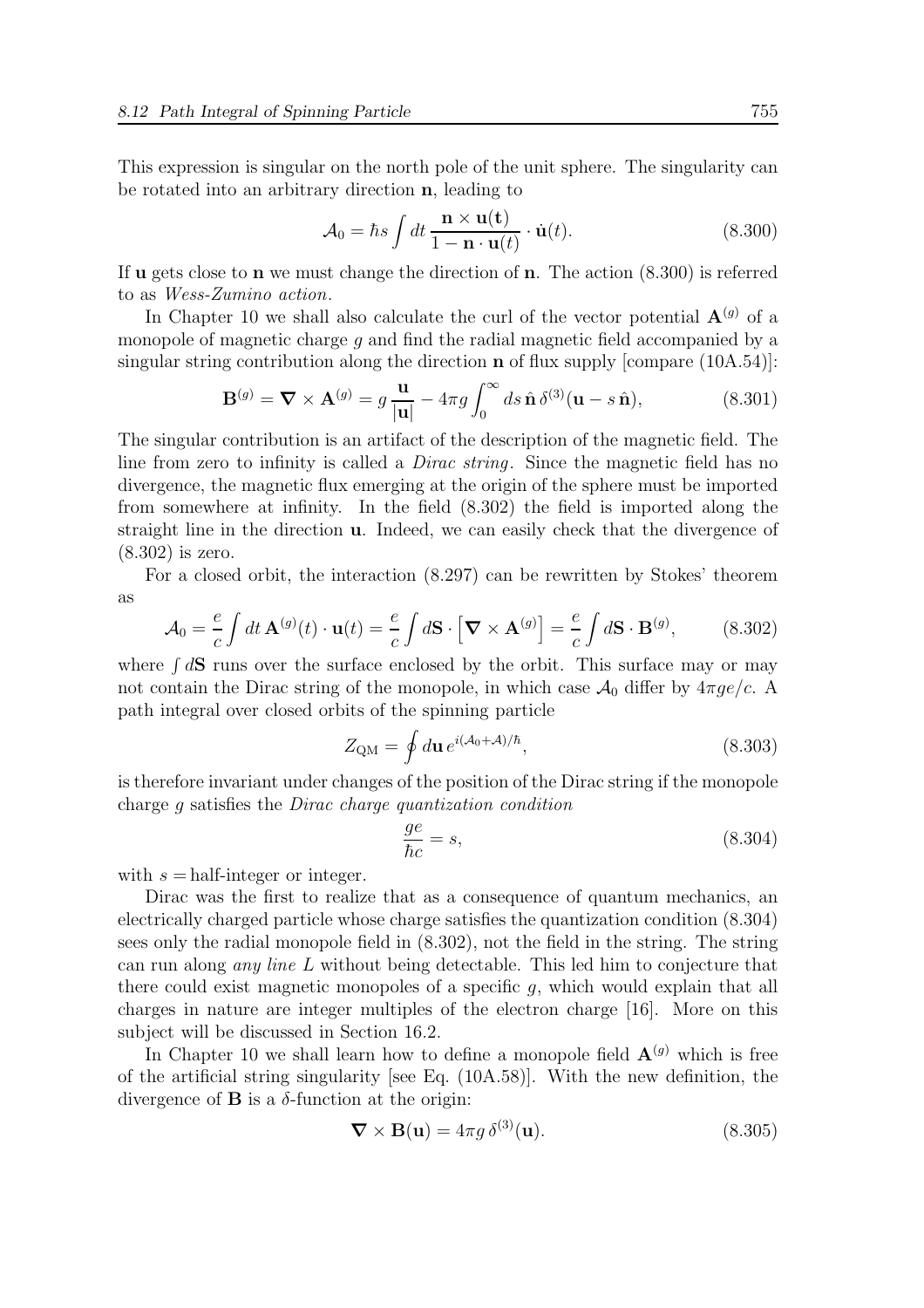#### 8.13 Berry Phase

This phenomenon has a simple physical basis which can be explained most clearly by means of the following gedanken experiment. Consider a thin rod whose dynamics is described by a unit vector field  $\mathbf{u}(t)$  with an action

$$
\mathcal{A} = \frac{M}{2} \int dt \left[ \dot{\mathbf{u}}^2(t) - V(\mathbf{u}^2(t)) \right], \quad \mathbf{u}^2(t) \equiv 1,
$$
 (8.306)

where  $\mathbf{u}(t)$  is a unit vector along the rod. This is the same Lagrangian as for a particle on a sphere as in (8.147) (recall p. 746).

Let us suppose that the thin rod is a solenoid carrying a strong magnetic field, and containing at its center a particle of spin  $s = 1/2$ . Then  $(8.306)$  is extended by the action [13]

$$
\mathcal{A}_0 = \int dt \, \psi^*(t) \left[ i\hbar \partial_t + \gamma \mathbf{u}(t) \cdot \mathbf{\sigma} \right] \psi(t), \tag{8.307}
$$

where  $\sigma^i$  are the Pauli spin matrices (1.448). For large coupling strength  $\gamma$  and sufficiently slow rotations of the solenoid, the direction of the fermion spin will always be in the ground state of the magnetic field, i.e., its direction will follow the direction of the solenoid adiabatically, pointing always along  $\mathbf{u}(t)$ . If we parametrize  $u(t)$  in terms of spherical angles  $\theta(t)$ ,  $\phi(t)$  as  $\mathbf{n} = (\sin \theta \cos \phi, \sin \theta \sin \phi, \cos \theta)$ , the associated wave function satisfies  $\mathbf{u}(t) \cdot \boldsymbol{\sigma} \psi(\mathbf{u}(t)) = (1/2)\psi(\mathbf{u}(t))$ , and reads

$$
\psi(\mathbf{u}(t)) = \begin{pmatrix} e^{-i\phi(t)/2} \cos \theta(t)/2 \\ e^{i\phi(t)/2} \sin \theta(t)/2 \end{pmatrix}.
$$
\n(8.308)

Inserting this into (8.307) we obtain [compare (8.292)]

$$
\mathcal{A}_0 = \int dt \,\psi(\mathbf{u}(t)) i\hbar \partial_t \,\psi(\mathbf{u}(t)) = \hbar \frac{1}{2} \cos \theta(t) \,\dot{\phi}(t) \equiv \hbar \beta(t). \tag{8.309}
$$

The action coincides with the previous expression (8.297). The angle  $\beta(t)$  is called Berry phase [14].

In this simple model it is obvious why the bosonic theory of the solenoid behaves like a spin-1/2 particle: It simply inherits the physical properties of the enslaved spinor.

The reason why it is a monopole field that causes the spin-1/2 behavior will become clear in another way in Section 14.6. There we shall solve the path integral of a charged particle in a monopole field and show that it behaves like a fermion if its charge e and the monopole charge g have half-integer products  $q \equiv eg/\hbar c$ .

#### 8.14 Spin Precession

The Wess-Zumino action  $\mathcal{A}_0$  adds an interesting kinetic term to the equation of motion of a solenoid. Extremizing  $\mathcal{A}_0 + \mathcal{A}$  yields

$$
M\left(\ddot{\mathbf{u}} + \dot{\mathbf{u}}^2 \mathbf{u}\right) = -\partial_{\mathbf{u}} V(\mathbf{u}) - \frac{\delta}{\delta \mathbf{u}(t)} \mathcal{A}_0.
$$
 (8.310)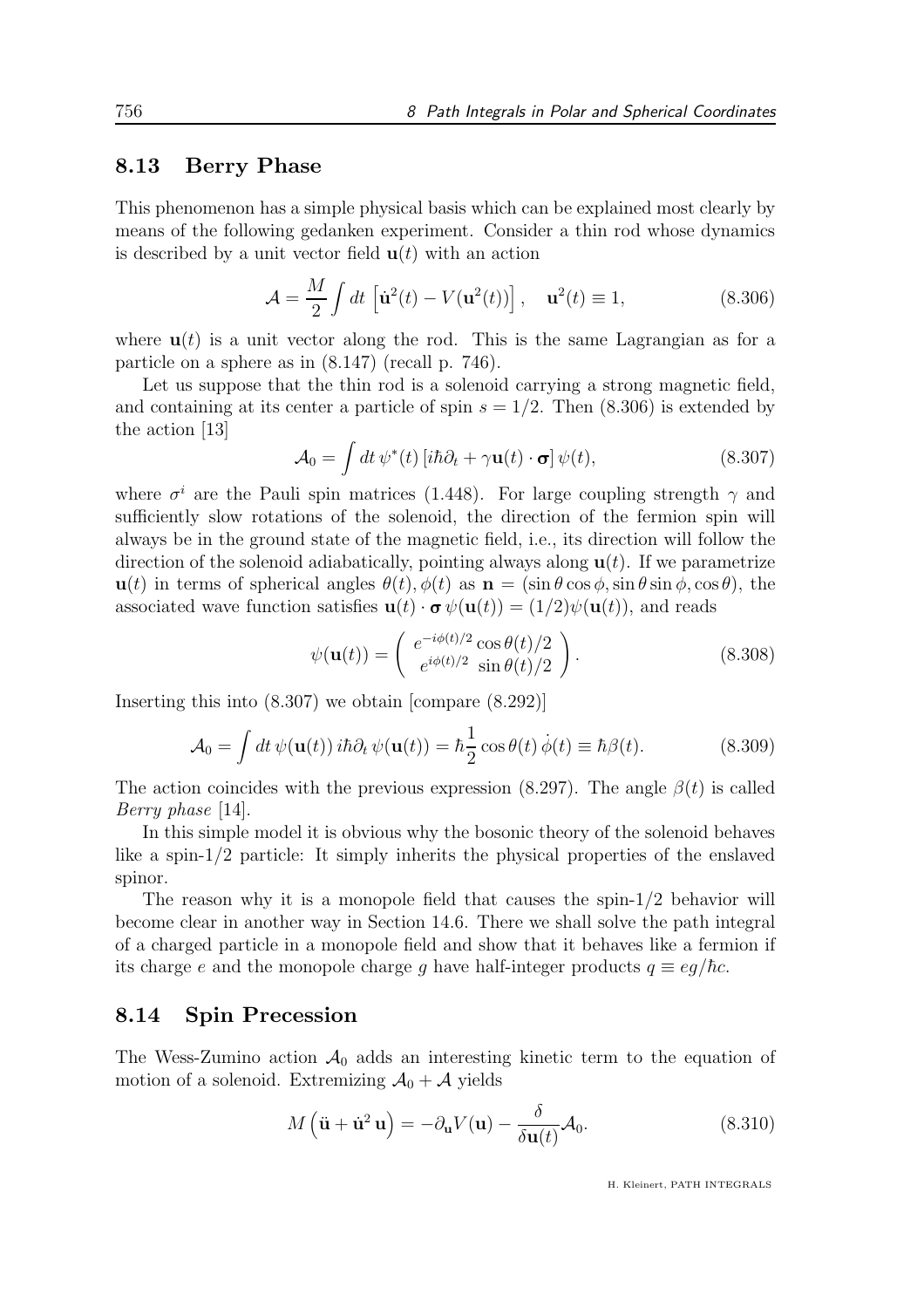The functional derivative of  $A_0$  is most easily calculated starting from the general expression in (8.297)

$$
\frac{\delta}{\delta u_i(t)} \hbar \int_{t_a}^{t_b} dt \mathbf{A}^{(g)} \cdot \dot{\mathbf{u}} = \hbar \left( \partial_{u_i} A_j^{(g)} \dot{u}_j - \partial_t A_i^{(g)} \right) = \hbar \left[ \left( \partial_{u_i} A_j^{(g)} - \partial_{u_j} A_i^{(g)} \right) \dot{u}_j \right]
$$

$$
= \hbar \left[ \left( \nabla \times \mathbf{A}^{(g)} \right) \times \mathbf{u} \right]_i.
$$
(8.311)

Inserting here the curl of Eq. (8.302), while staying safely away from the singularity, the last term in (8.310) becomes  $\hbar g \mathbf{u} \times \dot{\mathbf{u}}$ , and the equation of motion (8.310) turns into

$$
M\left(\ddot{\mathbf{u}} + \dot{\mathbf{u}}^2 \mathbf{u}\right) = -\partial_{\mathbf{u}} V(\mathbf{u}) - \hbar g \mathbf{u} \times \dot{\mathbf{u}}.\tag{8.312}
$$

Multiplying this vectorially by  $\mathbf{u}(t)$  we find [15, 16]

$$
M\mathbf{u} \times \ddot{\mathbf{u}} = -\mathbf{u} \times \partial_{\mathbf{u}} V(\mathbf{u}) - \hbar g \left[ \mathbf{u} \left( \mathbf{u} \cdot \dot{\mathbf{u}} \right) - \dot{\mathbf{u}} \mathbf{u}^2 \right]. \tag{8.313}
$$

Since  $u^2 = 1$ , this reduces to

$$
M\mathbf{u} \times \ddot{\mathbf{u}} - \hbar g \dot{\mathbf{u}} = -\mathbf{u} \times \partial_{\mathbf{u}} V(\mathbf{u}(t)). \tag{8.314}
$$

If M is small we obtain for a particle of spin s, where  $g = -s$ , the so-called Landau-Lifshitz equation [17, 18]

$$
\hbar s \dot{\mathbf{u}} = -\mathbf{u} \times \partial_{\mathbf{u}} V(\mathbf{u}). \tag{8.315}
$$

This is a useful equation for studying magnetization fields in ferromagnetic materials.

The interaction energy of a spinning particle with an external magnetic field has the general form

$$
H_{\text{int}} = -\mu \cdot \mathbf{B}, \quad \mu = -\gamma \mathbf{S}, \tag{8.316}
$$

where  $\mu$  is the magnetic moment, S the vector of spin matrices, and  $\gamma$  the *gyromag*netic ratio.

Since **u** is the direction vector of the spin, we may identify the magnetic moment of the spin s as

$$
\mathbf{\mu} = \gamma s \hbar \mathbf{u},\tag{8.317}
$$

so that the interaction energy becomes

$$
H_{\text{int}} = -\gamma s \hbar \mathbf{u} \cdot \mathbf{B}.
$$
 (8.318)

Inserting this for  $V(\mathbf{u})$  in (8.315) yields the equation of motion

$$
\dot{\mathbf{u}} = -\gamma \mathbf{B} \times \mathbf{u},\tag{8.319}
$$

showing a rate of precession  $\mathbf{\Omega} = -\gamma \mathbf{B}$ .

For comparison we recall the derivation of this result in the conventional way from the Heisenberg equation of motion (1.272):

$$
\hbar \,\dot{\mathbf{S}} = i[\hat{H}, \mathbf{S}].\tag{8.320}
$$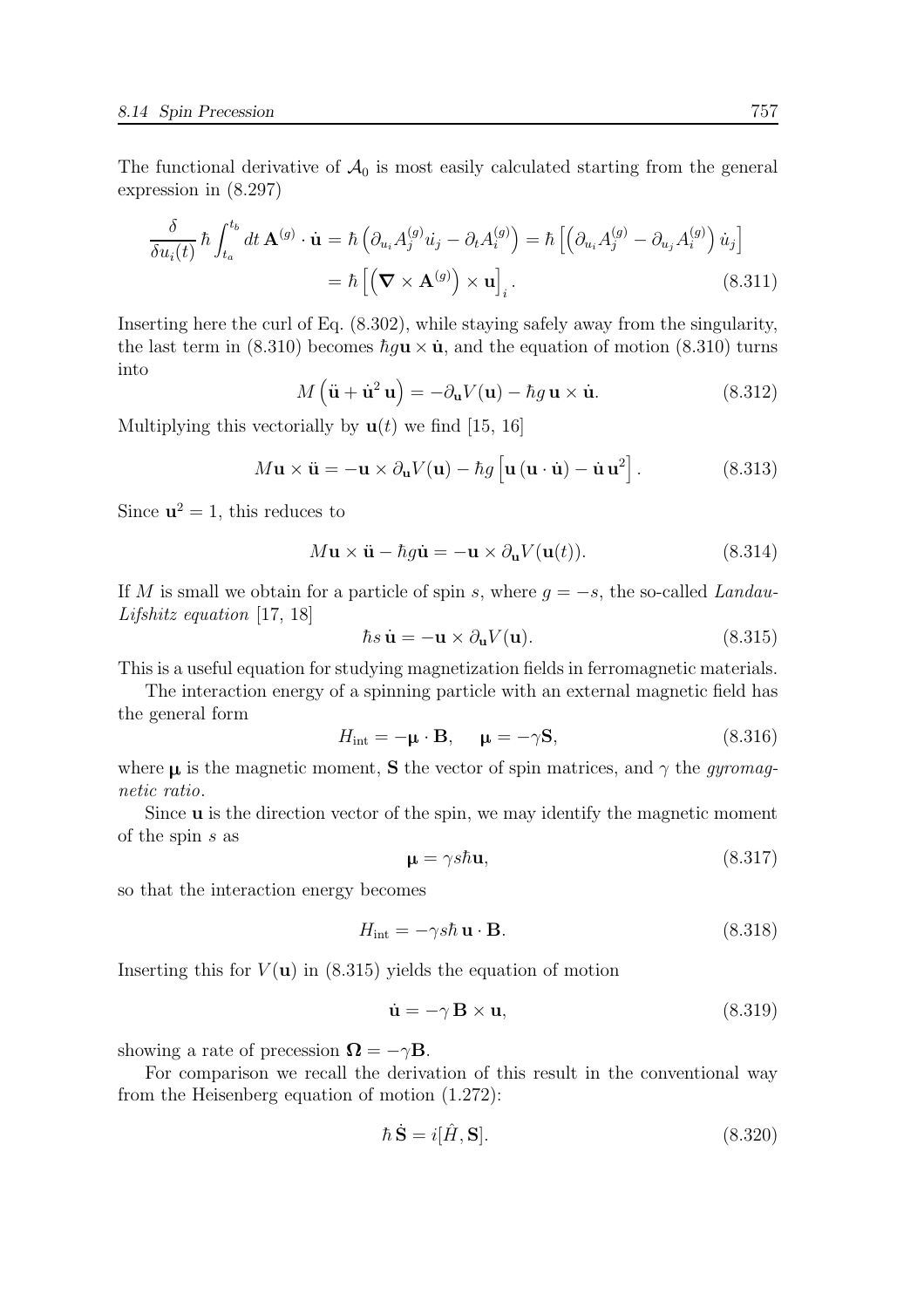Inserting for  $\hat{H}$  the interaction energy (8.316) and using the commutation relations (1.414) of the rotation group for the spin matrices S, this yields the Heisenberg equation for spin precession

$$
\dot{\mathbf{S}} = -\gamma \,\mathbf{B} \times \mathbf{S},\tag{8.321}
$$

in agreement with the Landau-Lifshitz equation (8.315). This shows that the Wess-Zumino term in the action  $\mathcal{A}_0 + \mathcal{A}$  has the ability to render quantum equations of motion from a classical action. This allows us, in particular, to mimic systems of halfinteger spins, which are fermions, with a theory containing only a bosonic directional vector field  $\mathbf{u}(t)$ . This has important applications in statistical mechanics where models of interacting quantum spins for ferro- and antiferromagnets à la Heisenberg can be studied by applying field theoretic methods to vector field theories.

#### Notes and References

The path integral in radial coordinates was advanced by

S.F. Edwards and Y.V. Gulyaev, Proc. Roy. Soc. London, A 279, 229 (1964);

D. Peak and A. Inomata, J. Math. Phys. 19, 1422 (1968);

A. Inomata and V.A. Singh, J. Math. Phys. 19, 2318 (1978);

C.C. Gerry and V.A. Singh, Phys. Rev. D 20, 2550 (1979); Nuovo Cimento 73B, 161 (1983).

The path integral with a Bessel function in the measure has a predecessor in the theory of stochastic differential equations:

J. Pitman and M. Yor, Bessel Processes and Infinitely Divisible Laws, in Stochastic Integrals, Springer Lecture Notes in Mathematics 851, ed. by D. Williams, 1981, p. 285.

Difficulties with radial path integrals have been noted before by

W. Langguth and A. Inomata, J. Math. Phys. 20, 499 (1979);

F. Steiner, in Path Integrals from meV to MeV, edited by M. C. Gutzwiller, A. Inomata, J.R. Klauder, and L. Streit (World Scientific, Singapore, 1986), p. 335.

The solution to the problem was given by

H. Kleinert, Phys. Lett. B 224, 313 (1989) (http://www.physik.fu-berlin.de/~kleinert/195). It will be presented in Chapters 12 and 14.

The path integral on a sphere and on group spaces was found by H. Kleinert, Phys. Lett. B 236, 315 (1990) (ibid.http/202). Compare also with earlier attempts by L.S. Schulman, Phys. Rev. 174, 1558 (1968), who specified the correct short-time amplitude but did not solve the path integral.

The individual citations refer to

- [1] C.C. Gerry, J. Math. Phys. **24**, 874 (1983); C. Garrod, Rev. Mod. Phys. 38, 483 (1966).
- [2] These observations are due to S.F. Edwards and Y.V. Gulyaev, Proc. Roy. Soc. London, A 279, 229 (1964). See also D.W. McLaughlin and L.S. Schulman, J. Math. Phys. 12, 2520 (1971).
- [3] H. Kleinert and V. Schulte-Frohlinde, Critical Properties of  $\Phi^4$ -Theories, World Scientific, Singapore 2001, pp. 1–487 (http://www.physik.fu-berlin.de/~kleinert/b8).
- [4] H. Kleinert and I. Mustapic, J. Math. Phys. 33, 643 (1992) (http://www.physik.fu-ber lin.de/~kleinert/207).